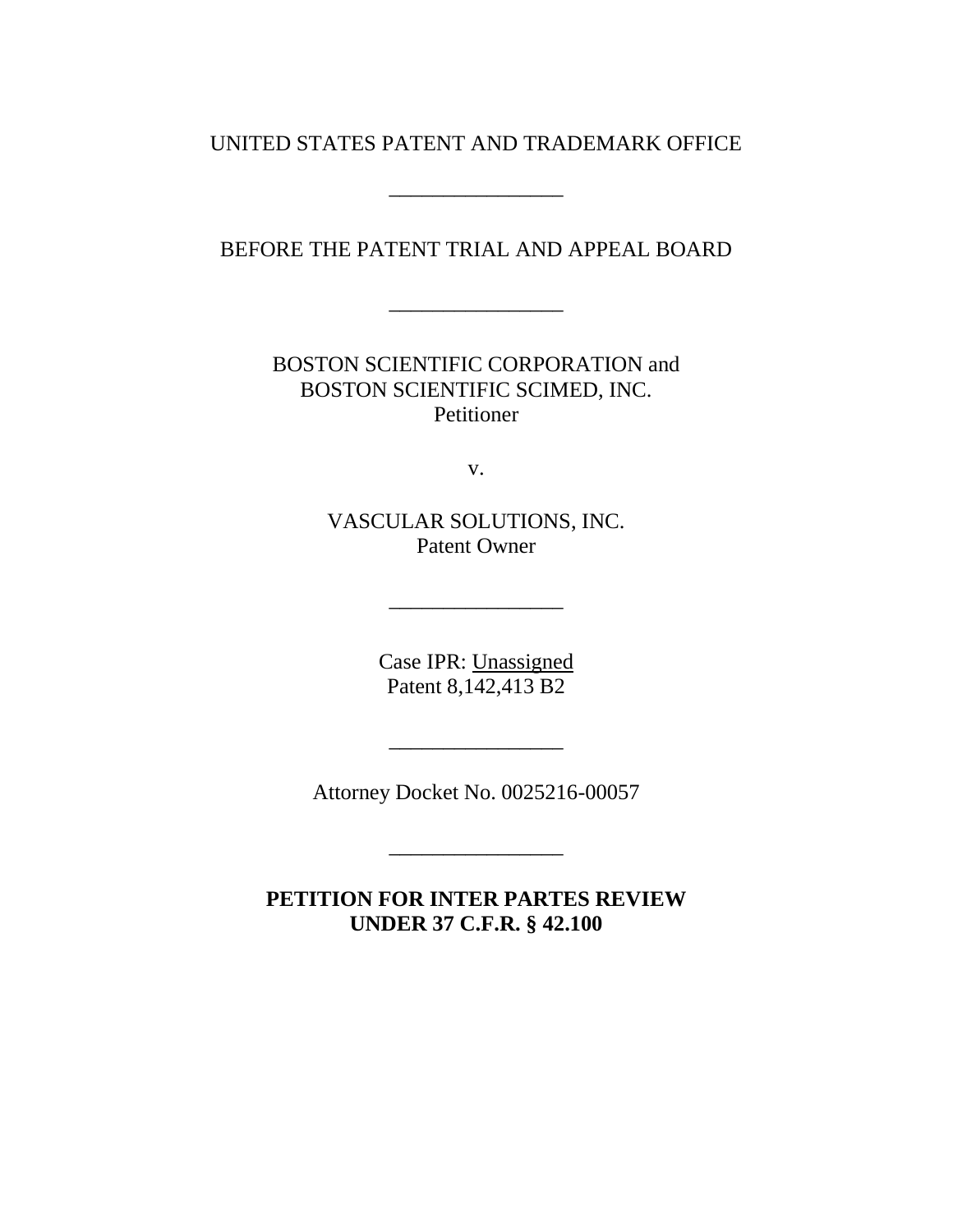# **TABLE OF CONTENTS**

| $\mathbf{I}$ . |                                                    |                                                                    |  |  |
|----------------|----------------------------------------------------|--------------------------------------------------------------------|--|--|
|                | A.                                                 |                                                                    |  |  |
|                | B <sub>1</sub>                                     |                                                                    |  |  |
|                | $\mathcal{C}$ .                                    | Lead And Back-Up Counsel (37 C.F.R. §§ 42.8(b)(3), 42.10(a))6      |  |  |
|                | D.                                                 |                                                                    |  |  |
| II.            |                                                    |                                                                    |  |  |
| III.           |                                                    | SUMMARY OF RELEVANT TECHNOLOGY AND '413 PATENT 6                   |  |  |
|                | A.                                                 | Overview Of Interventional Cardiology Procedures 7                 |  |  |
|                | <b>B.</b>                                          |                                                                    |  |  |
|                | $\mathcal{C}$ .                                    | Summary of the Prosecution History of the '413 Patent 10           |  |  |
| IV.            |                                                    |                                                                    |  |  |
|                | A.                                                 |                                                                    |  |  |
|                | <b>B.</b>                                          | Identification of Challenge Under 37 C.F.R. § 42.104(b) and Relief |  |  |
|                |                                                    |                                                                    |  |  |
|                | $\mathbf{C}$ .                                     | Claims for Which Inter Partes Review Is Requested 12               |  |  |
|                | D.                                                 | The Specific Art and Statutory Ground(s) on Which the Challenge    |  |  |
|                |                                                    |                                                                    |  |  |
|                | E.                                                 |                                                                    |  |  |
|                |                                                    | 1.                                                                 |  |  |
|                |                                                    | 2.                                                                 |  |  |
|                | F <sub>1</sub>                                     |                                                                    |  |  |
|                |                                                    | 1.                                                                 |  |  |
|                |                                                    | 2.                                                                 |  |  |
|                |                                                    | 3.                                                                 |  |  |
|                |                                                    | 4.                                                                 |  |  |
|                |                                                    | 5.                                                                 |  |  |
|                |                                                    | 6.<br>Takahashi.<br>.20                                            |  |  |
|                | G.                                                 |                                                                    |  |  |
|                | H.                                                 | Supporting Evidence Under 37 C.F.R. § 42.104(b)(5) 21              |  |  |
| V.             |                                                    | DETAILED EXPLANATION OF PERTINENCE AND MANNER OF                   |  |  |
|                | APPLYING CITED PRIOR ART TO EVERY CLAIM FOR WHICH  |                                                                    |  |  |
|                | REVIEW IS REQUESTED UNDER 37 C.F.R. § 42.104(b)(4) |                                                                    |  |  |
|                | A.                                                 | Claims 1 And 13 Are Anticipated Under 35 U.S.C. §102(b) By         |  |  |
|                |                                                    |                                                                    |  |  |
|                |                                                    | 1.                                                                 |  |  |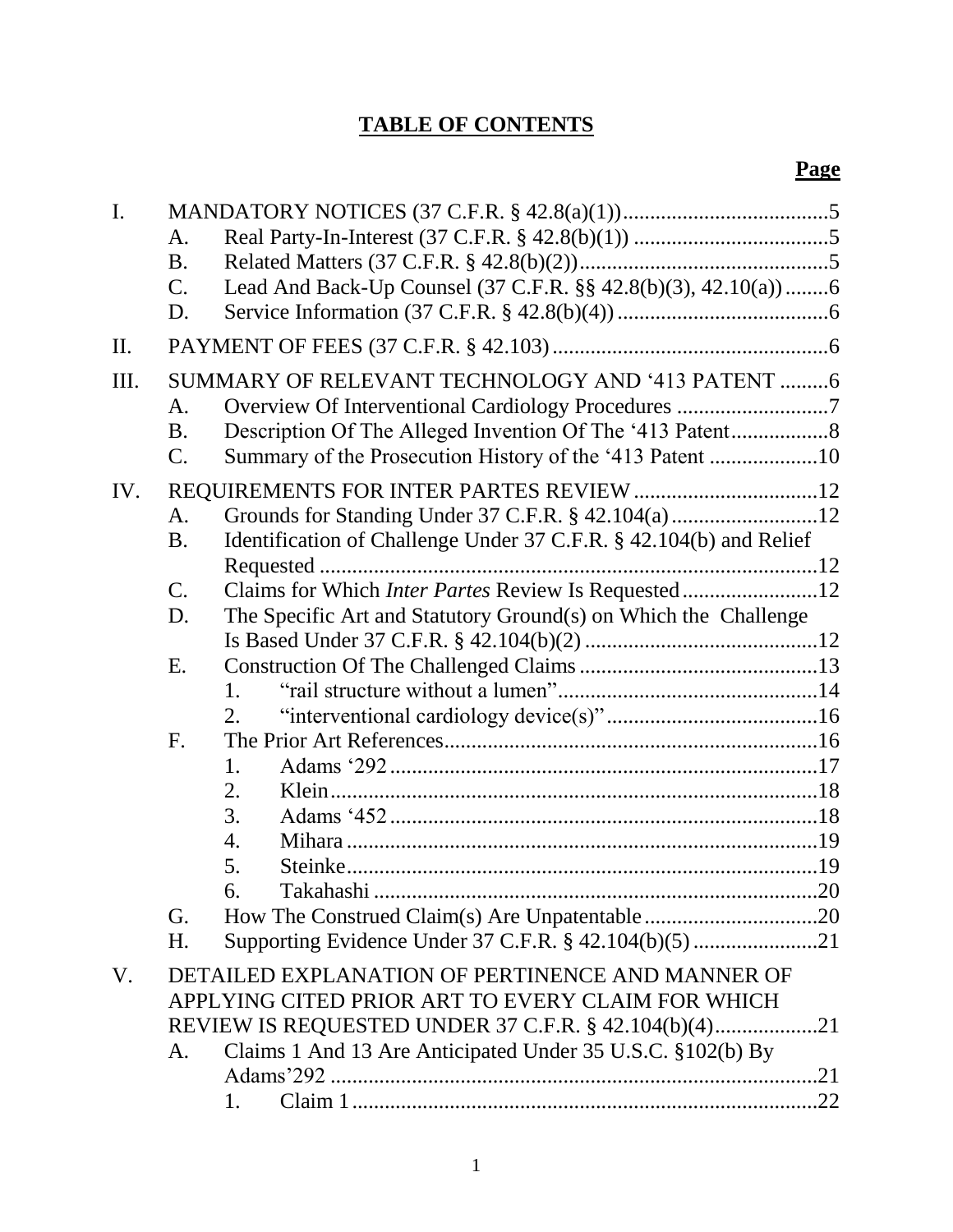|                | 2.                                                              | .24 |
|----------------|-----------------------------------------------------------------|-----|
| <b>B.</b>      | Statement Of Non-Redundancy: Skived Proximal Opening            |     |
|                | Disclosures in Klein, Adams '452, Mihara, And Steinke31         |     |
| $C_{\cdot}$    | Claims 1, 4, 9, And 10 Are Obvious Under 35 U.S.C. §103 Over    |     |
|                | Adams '292 In View Of The Knowledge Of One Of Ordinary Skill    |     |
|                |                                                                 |     |
| D.             | Claims 1, 4, 9, 10 And 13 Are Obvious Under 35 U.S.C. §103 Over |     |
|                |                                                                 |     |
| E.             | Claims 1, 4, 9, 10 And 13 Are Obvious Under 35 U.S.C. §103 Over |     |
|                |                                                                 |     |
| F.             | Claims 1, 4, 9, 10 and 13 Are Obvious Under 35 U.S.C. §103 Over |     |
|                |                                                                 |     |
| G.             | Claims 1, 4, 9, 10 and 13 Are Obvious Under 35 U.S.C. §103 Over |     |
|                |                                                                 |     |
| H.             | Claim13 Is Obvious Under 35 U.S.C. §103 Over Adams '292 In      |     |
|                | View Of The Knowledge Of One Of Ordinary Skill In The Art55     |     |
| $\mathbf{I}$ . | Claims 1 And 13 Are Obvious Under 35 U.S.C. §103 Over Adams     |     |
|                |                                                                 |     |
|                |                                                                 |     |
|                |                                                                 |     |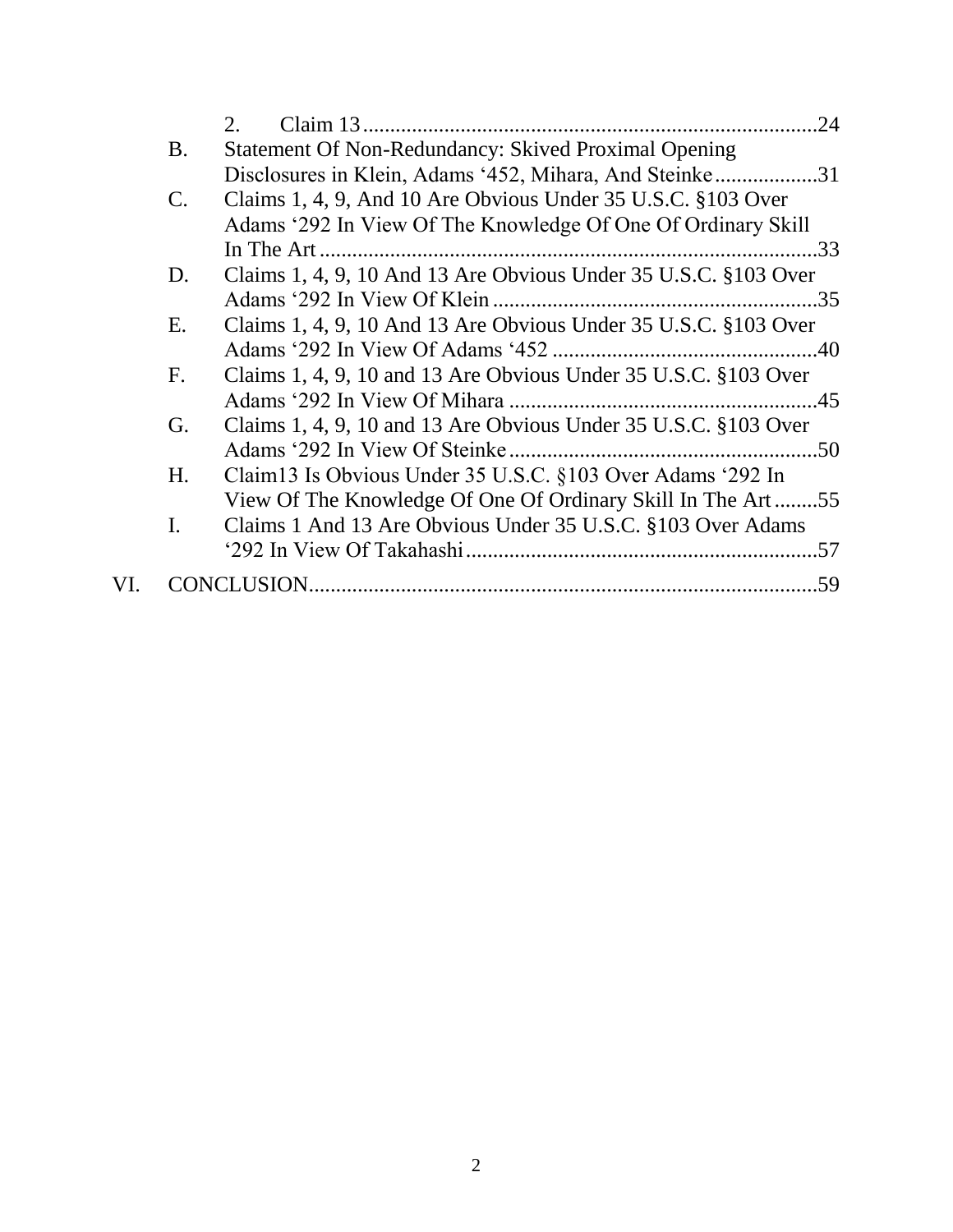| <b>Exhibit Description</b>                                          | <b>Exhibit No.</b> |
|---------------------------------------------------------------------|--------------------|
| U.S. Patent No. 8,142,413 to Root, et al.                           | 1001               |
| File History for U.S. Patent No. 8,142,413                          | 1002               |
| Declaration of Ronald Jay Solar, Ph.D., with attached Appendix1:    | 1003               |
| Curriculum Vitae of Ronald Jay Solar, Ph.D. and attached Appendix   |                    |
| 2: Prior Expert Testimony of Ronald Jay Solar, Ph.D                 |                    |
| U.S. Patent No. 8,048,032 to Root, et al.                           | 1004               |
| U.S. Patent No. 8,292,850 to Root, et al.                           | 1005               |
| File History for U.S. Patent No. 8,048,032                          | 1006               |
| File History for U.S. Patent No. 8,292,850                          | 1007               |
| U.S. Publication No. 2003/0195546 A1 to Solar, et al.               | 1008               |
| U.S. Patent No. 6,638,268 to Niazi                                  | 1009               |
| U.S. Publication No. 2005/0004523 A1 to Osborne, et al.             | 1010               |
| U.S. Publication No. 2004/0127927 to Adams                          | 1011               |
| U.S. Patent No. 6,338,725 B1 to Hermann et al.                      | 1012               |
| U.S. Patent No. 5,527,292 to Adams et al.                           | 1013               |
| U.S. Patent No. 5,776,141 to Klein et al.                           | 1014               |
| U.S. Patent No. 7,232,452 to Adams et al.                           | 1015               |
| U.S. Patent No. 5,328,472 to Steinke et al.                         | 1016               |
| Takahashi et al., "New Method to Increase a Backup Support of a 6   | 1017               |
| French Guiding Coronary Catheter," Catherization and                |                    |
| Cardiovascular Interventions 63:452-456 (2004)                      |                    |
| U.S. Patent No. 5,690,613 to Verbeek                                | 1018               |
| U.S. Patent No. 5,156,594 to Keith                                  | 1019               |
| U.S. Patent No. 5,102,403 to Alt                                    | 1020               |
| Kucklick, Theodore R., The Medical Device R&D Handbook (2006)       | 1021               |
| Amended Complaint filed by Vascular Solutions, Inc. in Vascular     | 1022               |
| Solutions, Inc. v. Boston Scientific Corporation, No. 13-cv-1172    |                    |
| (JRT-SER) (D. Minn.) (May 28, 2013)                                 |                    |
| Memorandum In Support of Motion for Preliminary Injunction filed    | 1023               |
| by Vascular Solutions, Inc. in Vascular Solutions, Inc. v. Boston   |                    |
| Scientific Corporation, No. 13-cv-1172 (JRT-SER) (D. Minn.)         |                    |
| (June $10, 2013$ )                                                  |                    |
| Declaration of Howard Root In Support of Vascular Solution, Inc.'s  | 1024               |
| Motion for Preliminary Injunction with Non-Confidential Exhibits    |                    |
| filed in Vascular Solutions, Inc. v. Boston Scientific Corporation, |                    |
| No. 13-cv-1172 (JRT-SER) (D. Minn.) (June 10, 2013)                 |                    |

# **Exhibit List for** *Inter Partes* **Review of U.S. Patent No. 8,142,413**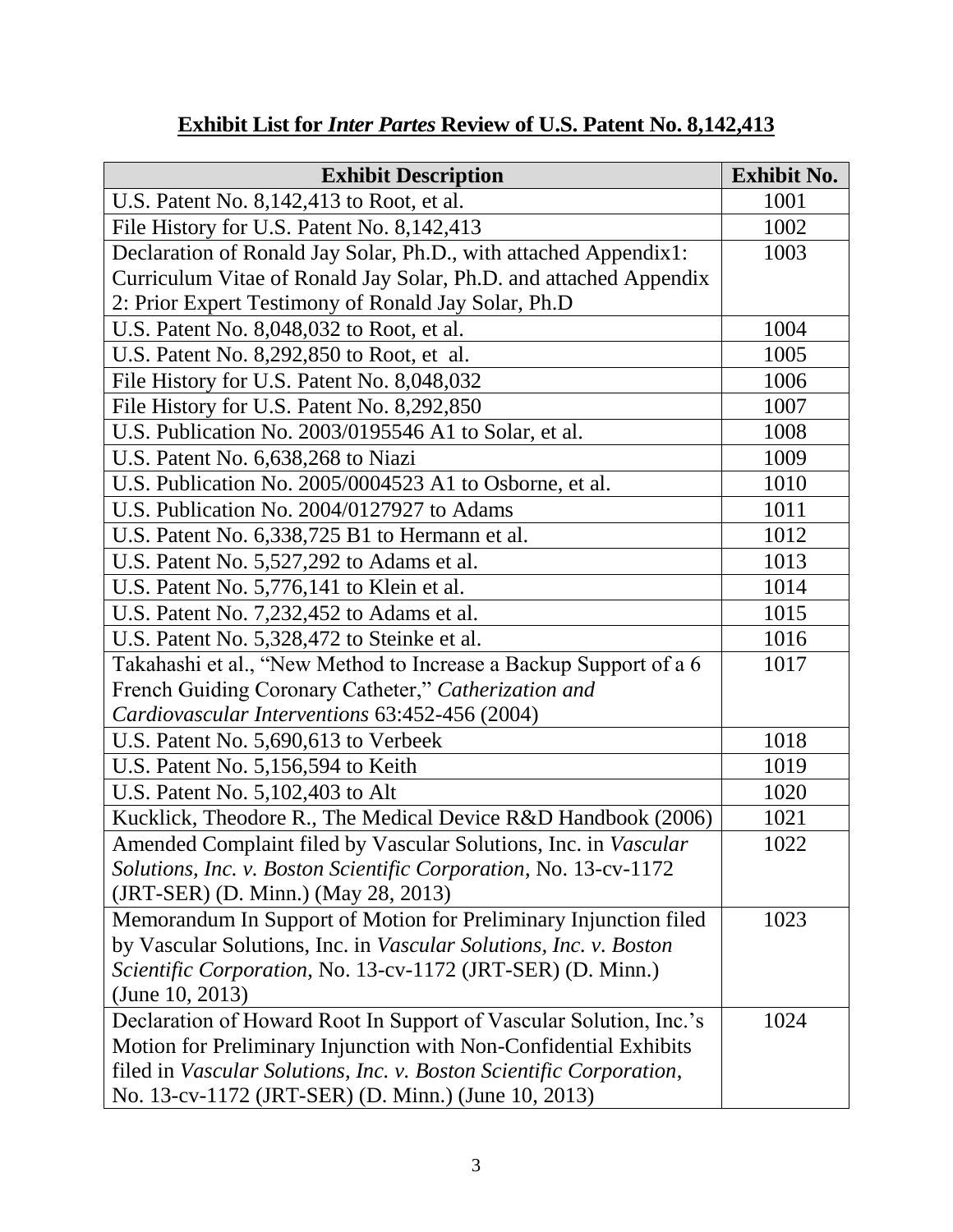| <b>Exhibit Description</b>                                            | <b>Exhibit No.</b> |
|-----------------------------------------------------------------------|--------------------|
| Boston Scientific Corporation Opposition to Vascular Solutions,       | 1025               |
| Inc.'s Motion for Preliminary Injunction filed in Vascular Solutions, |                    |
| Inc. v. Boston Scientific Corporation, No. 13-cv-1172 (JRT-SER)       |                    |
| (D. Minn.) (July 28, 2013)                                            |                    |
| Non-Confidential Memorandum Opinion and Order Granting In Part        | 1026               |
| Plaintiff's Motion for Preliminary Injunction filed in Vascular       |                    |
| Solutions, Inc. v. Boston Scientific Corporation, No. 13-cv-1172      |                    |
| (JRT-SER) (D. Minn.) (December 19, 2013)                              |                    |
| Boston Scientific Corporation's Motion for An Interim Stay and        | 1027               |
| Stay Pending Appeal, No. 2014-1185 (Fed. Cir.) filed December 27,     |                    |
| 2013                                                                  |                    |
| Vascular Solutions, Inc.'s Opposition to Boston Scientific            | 1028               |
| Corporation's Motion for An Interim Stay and Stay Pending Appeal,     |                    |
| No. 2014-1185 (Fed. Cir.) filed January 3, 2014                       |                    |
| Boston Scientific Corporation's Non-Confidential Opening Brief,       | 1029               |
| No. 2014-1185 (Fed. Cir.) filed January 7, 2014                       |                    |
| Vascular Solutions, Inc.'s Non-Confidential Responsive Brief, No.     | 1030               |
| 2014-1185 (Fed. Cir.) filed January 29, 2014                          |                    |
| Declaration of Anthony Vrba In Support of Boston Scientific           | 1031               |
| Opposition to Motion for Preliminary Injunction filed in Vascular     |                    |
| Solutions, Inc. v. Boston Scientific Corporation, No. 13-cv-1172      |                    |
| (JRT-SER) (D. Minn.) (July 8, 2013)                                   |                    |
| Boston Scientific Corporation's Reply Brief, No. 2014-1185            | 1032               |
| (Fed. Cir.) filed February 3, 2014                                    |                    |
| Transcript of Oral Argument Proceedings held on April 8, 2014         | 1033               |
| (Fed. Cir.)                                                           |                    |
| Federal Circuit Order Vacating Preliminary Injunction (April 15,      | 1034               |
| 2014)                                                                 |                    |
| Joint Claim Construction Statement filed in Vascular Solutions, Inc.  | 1035               |
| v. Boston Scientific Corporation, No. 13-cv-1172 (JRT-SER)            |                    |
| (D. Minn.) (February 21, 2014)                                        |                    |
| U.S. Patent No. 6,997,908 B2 to Carrillo, Jr., et al.                 | 1036               |
| Monorail Piccolino Publication, Introducing the Schneider             | 1037               |
| MONORAIL-GEX <sup>™</sup> Guidewire Exchange Catheter Brochure        |                    |
| U.S. Publication No. 2002/0165598 A1 to Wahr et al.                   | 1038               |
| U.S. Patent No. 5,267,958 to Buchbinder et al.                        | 1039               |
| U.S. Publication No. 2004/0236215 A1 to Mihara et al.                 | 1040               |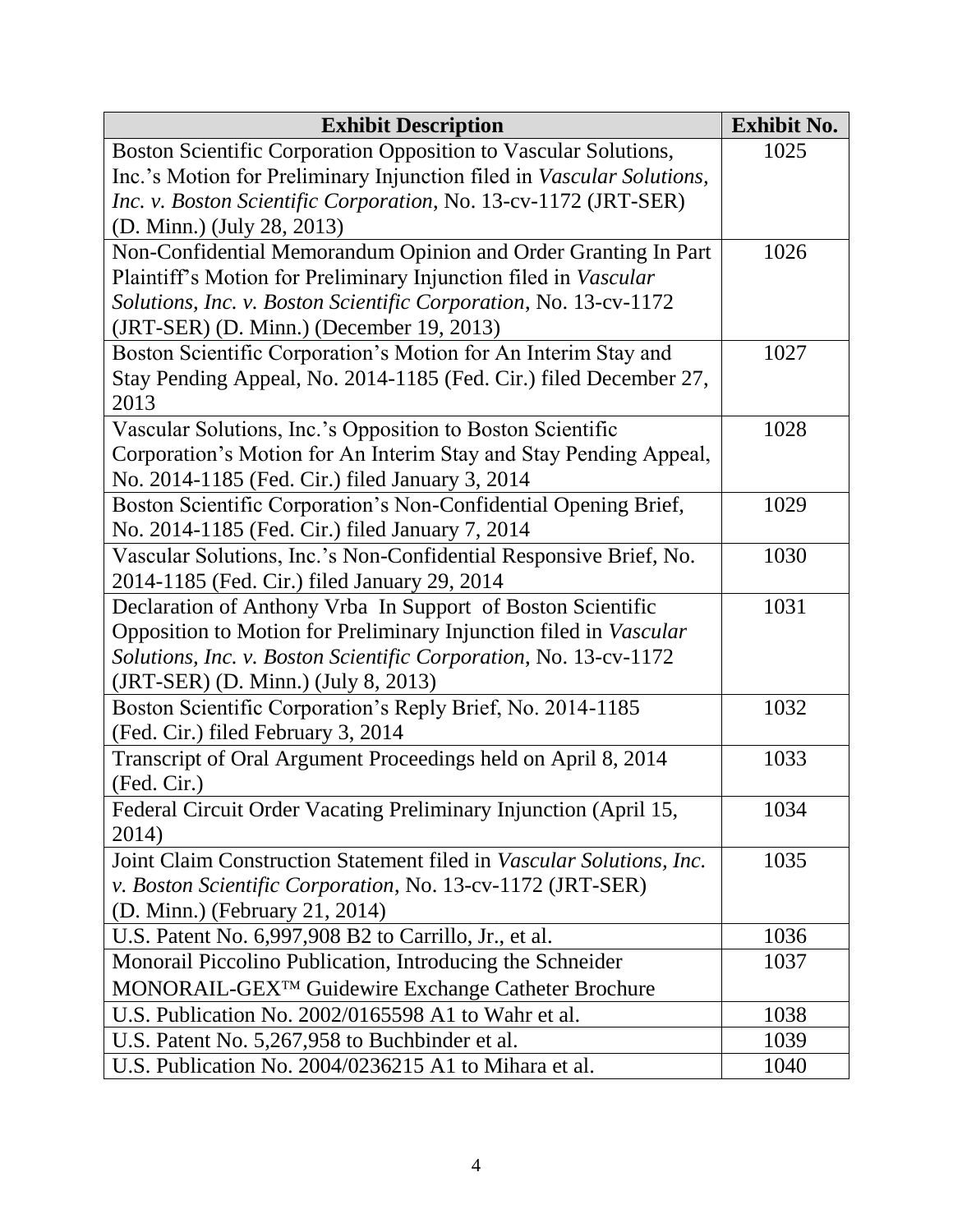*Inter partes* review is respectfully requested for claims 1, 4, 9, 10, and 13 of U.S. Patent No. 8,142,413 B2 ("the '413 Patent") (Exh. 1001).

# <span id="page-5-0"></span>**I. MANDATORY NOTICES (37 C.F.R. § 42.8(a)(1))**

The following mandatory notices are provided as part of this Petition.

#### **A. Real Party-In-Interest (37 C.F.R. § 42.8(b)(1))**

<span id="page-5-1"></span>Boston Scientific Corporation and Boston Scientific Scimed, Inc. (collectively "Petitioner") are the real parties-in-interest.

#### **B. Related Matters (37 C.F.R. § 42.8(b)(2))**

<span id="page-5-2"></span>The '413 Patent is presently the subject of litigation brought by the Patent Owner against Petitioner in the U.S. District Court for the District of Minnesota in a case titled *Vascular Solutions, Inc. v. Boston Scientific Corp.*, No. 12-1172 (JRT/SER) (May 16, 2013). Petitioner is also seeking *inter partes* review of U.S. Patent No. 8,048,032 B2 (the "'032 patent") and U.S. Patent No. 8,292,850 (the "'850 patent") in four petitions being filed concurrently herewith. Petitioner requests that all of these petitions be assigned to the same Board for administrative efficiency, as all three patents are closely related and directed generally to the same subject matter. The '850 patent is a divisional of application No. 12/824,734, which issued as the '413 patent, and the '413 patent is a divisional of application No. 11/416,629, which issued as the '032 patent. The claims challenged in the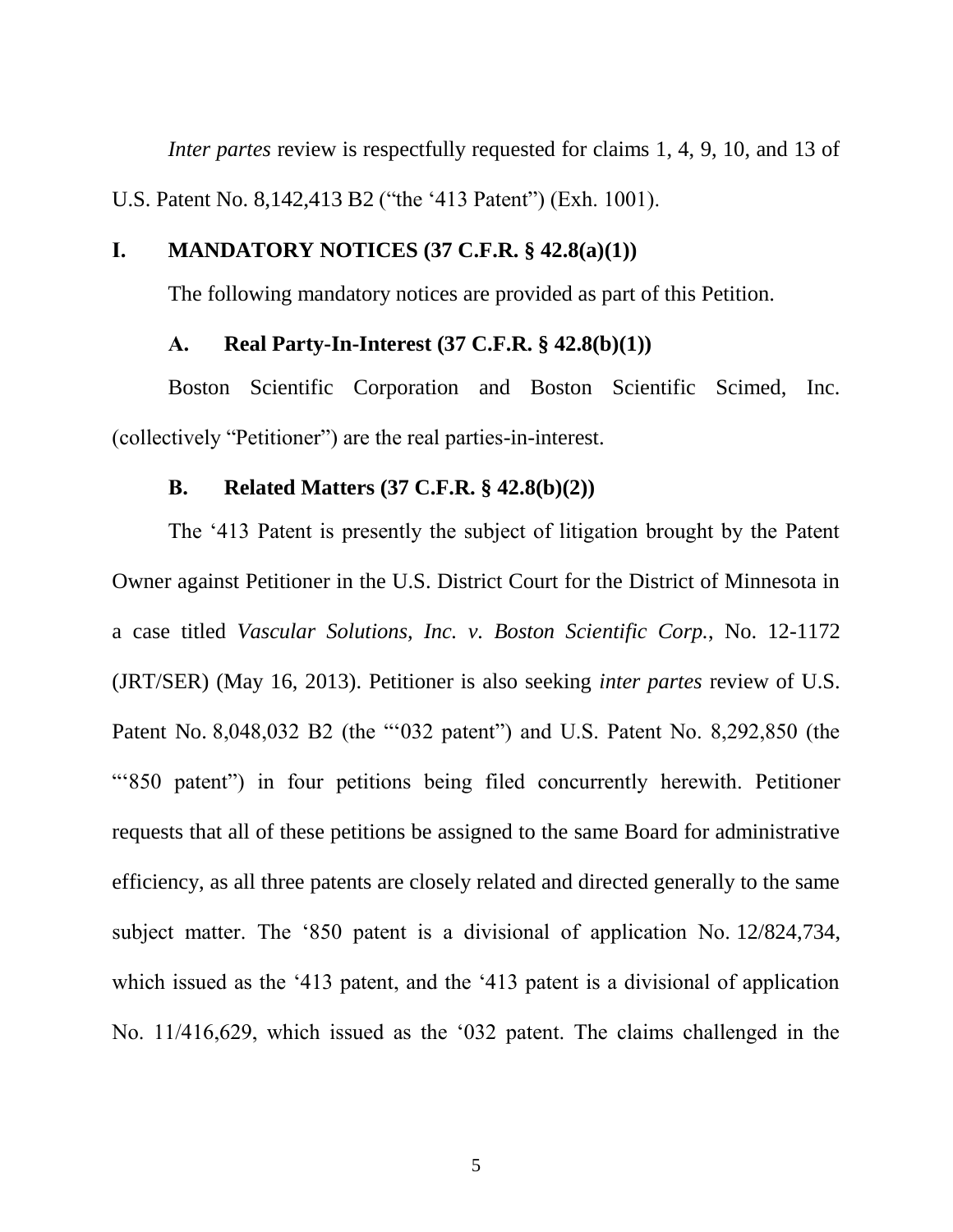concurrently filed petitions are apparatus ('032 patent) and system ('850 patent) versions of the method claims of the '413 patent challenged herein.

# <span id="page-6-0"></span>**C. Lead And Back-Up Counsel (37 C.F.R. §§ 42.8(b)(3), 42.10(a))**

Petitioners designate undersigned David R. Marsh (Reg. No. 41,408) of

Arnold & Porter LLP as lead counsel and Kristan L. Lansbery (Reg. No. 53,183),

also of Arnold & Porter LLP, as back-up counsel.

| <b>Lead Counsel</b>              | <b>Back-Up Counsel</b>                |
|----------------------------------|---------------------------------------|
| David R. Marsh (Reg. No. 41,408) | Kristan L. Lansbery (Reg. No. 53,183) |
| <b>ARNOLD &amp; PORTER LLP</b>   | <b>ARNOLD &amp; PORTER LLP</b>        |
| 555 Twelfth Street, NW           | 555 Twelfth Street, NW                |
| Washington, DC 20004-1206        | Washington, DC 20004-1206             |
| Telephone: 202.942.5068          | Telephone: 202.942.5186               |
| Facsimile: 202.942.5999          | Facsimile: 202.942.5999               |
| Email: david.marsh@aporter.com   | Email: kristan.lansbery@aporter.com   |

# <span id="page-6-1"></span>**D. Service Information (37 C.F.R. § 42.8(b)(4))**

Petitioner consents to service by email to lead and backup counsel at

xBSC\_VSI\_IPRService@aporter.com.

# <span id="page-6-2"></span>**II. PAYMENT OF FEES (37 C.F.R. § 42.103)**

The undersigned authorizes the Office to charge Deposit Account No. 50-

2387 the fee set forth in 37 C.F.R. § 42.15(a), or any other applicable fees, for this

Petition for *inter partes* review. The undersigned further authorizes payment for

any additional fees that might be due in connection with this Petition to be charged

to the above-referenced Deposit Account.

# <span id="page-6-3"></span>**III. SUMMARY OF RELEVANT TECHNOLOGY AND '413 PATENT**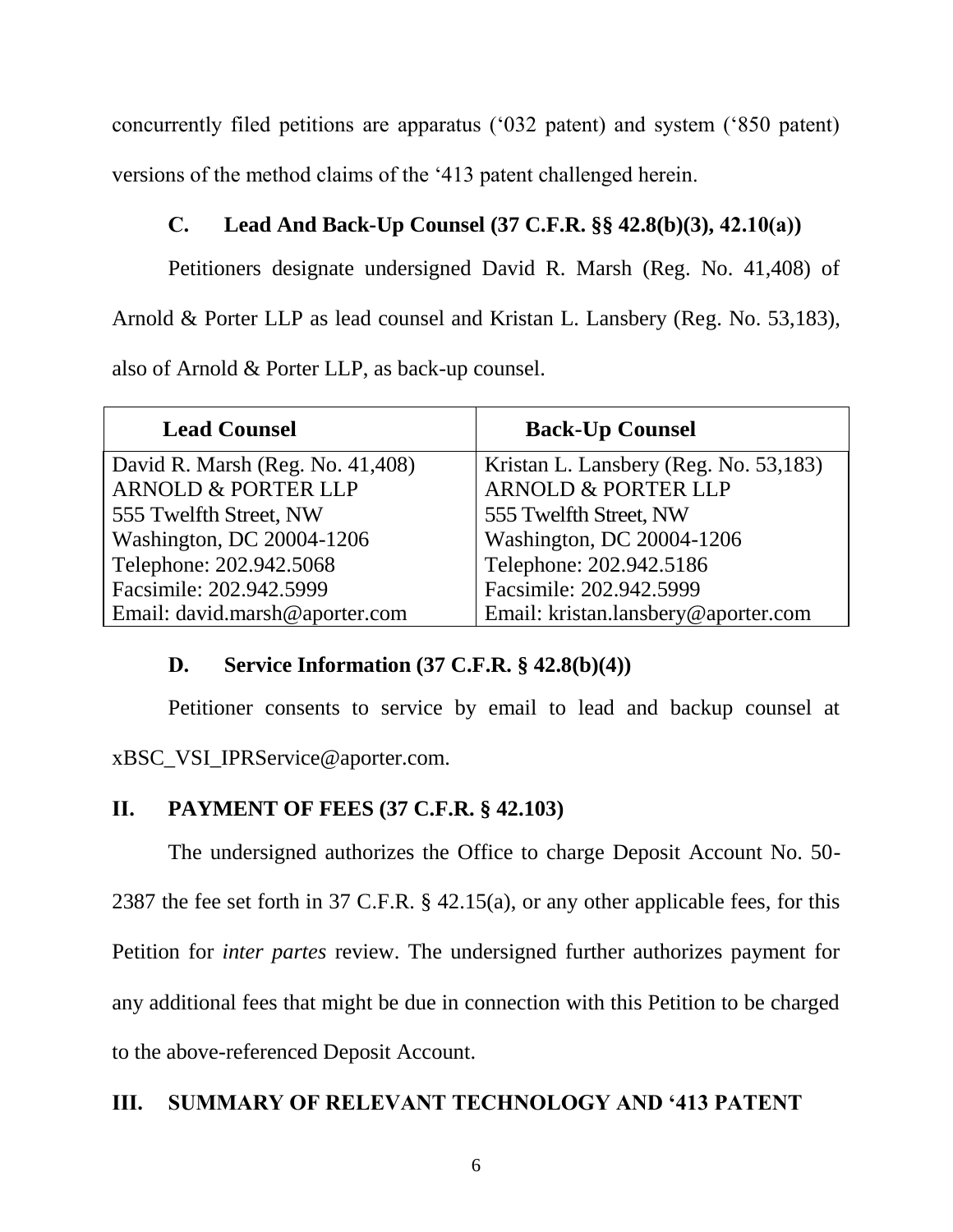#### **A. Overview Of Interventional Cardiology Procedures**

<span id="page-7-0"></span>The claims of the '413 patent are directed to the field of interventional cardiology procedures, such as the treatment of obstructive coronary artery disease. (*See* Exh. 1001, 1:21-44). During such procedures, physicians deploy thin, flexible treatment devices, such as guidewires, balloon catheters, filters, stents, stent catheters, or other devices to treat a blockage (occlusion) or narrowing (stenosis) in the arteries due to atherosclerotic plaques or other lesions. (*Id.; see* Declaration of Ronald Jay Solar, Ph.D. ("Solar Declaration") ¶ 8 (Exh. 1003)). The physician introduces the treatment device into the patient's vascular system through the groin or wrist and advances it to the site of a blockage to perform a procedure—such as the inflation of a balloon or the placement of a stent—to relieve the blockage and restore blood flow. (*Id*.) Often, to create a passage for such treatment devices, physicians insert a "guide catheter" earlier in the procedure. (*Id*.) In coronary interventions, this guide catheter typically runs from the groin or wrist to one of the coronary ostia (two openings in the aorta that open into the coronary arteries), but is too wide for advancement beyond the ostium. (*Id*.) The '413 patent is directed to methods for delivering an apparatus through a standard guide

catheter, extending beyond the ostium, to provide back up support—*i.e*., to prevent the guide catheter from being dislodged during the procedure. (*See, e.g*., Exh. 1001, 2:51-55).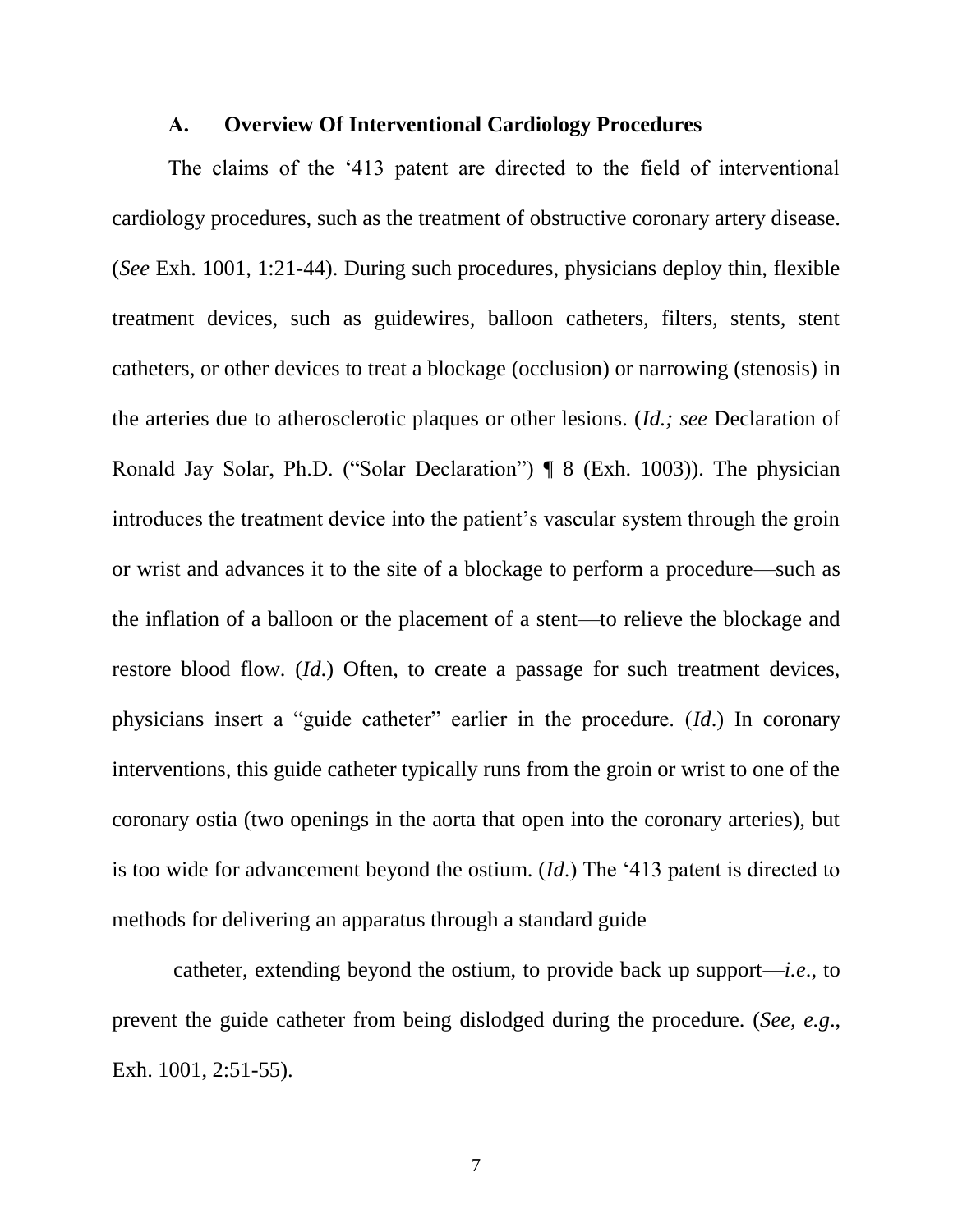#### **B. Description Of The Alleged Invention Of The '413 Patent**

<span id="page-8-0"></span>The '413 Patent contains 14 method claims, including one independent claim (claim 1). The specification of the '413 patent states that it relates "generally to catheters used in interventional cardiology procedures," and "[m]ore particularly, ... methods … for increasing backup support for catheters inserted into the coronary arteries of the aorta." (Exh. 1001, 1:13-17).

The challenged claims of the '413 patent are not straightforward; they are replete ambiguous structural limitations that are unsupported by either the specification or knowledge in the art at the time of the claimed invention. Independent claim 1 of the '413 patent recites:

**1**. A method of providing backup support for an interventional cardiology device for use in the coronary vasculature, the interventional cardiology device being adapted to be passed through a standard guide catheter, the standard guide catheter having a continuous lumen extending for a predefined length from a proximal end at a hemostatic valve to a distal end adapted to be placed in a branch artery, the continuous lumen of the guide catheter having a circular cross sectional inner diameter sized such that interventional cardiology devices are insertable into and through the lumen, the method comprising:

inserting the standard guide catheter into a first artery over a guidewire, the standard guide catheter having a distal end;

positioning the distal end of the standard guide catheter in a branch artery that branches off from the first artery;

8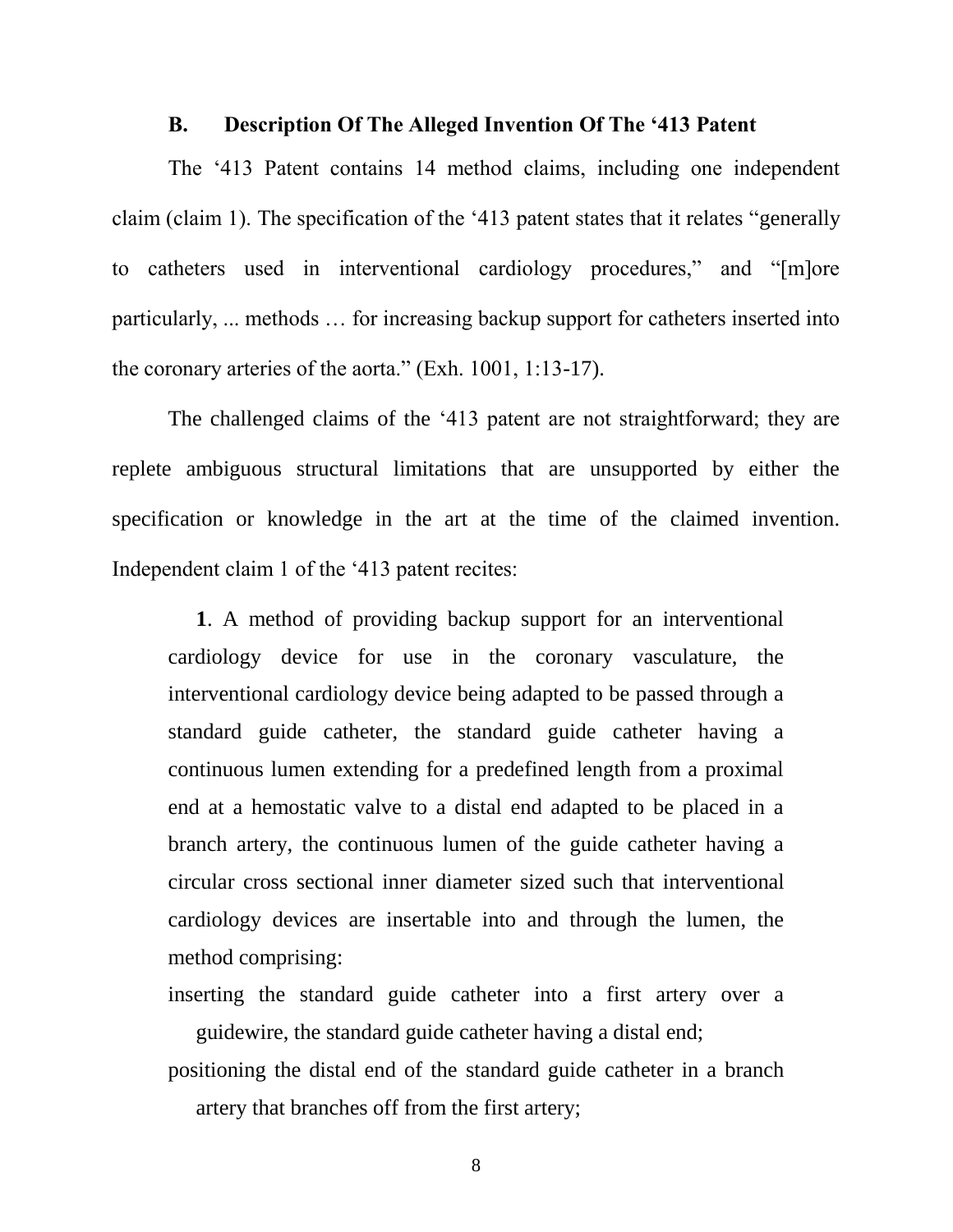- inserting a flexible tip portion of a coaxial guide catheter defining a tubular structure having a circular cross-section and a length that is shorter than the predefined length of the continuous lumen of the standard guide catheter, into the continuous lumen of the standard guide catheter, and,
- further inserting a substantially rigid portion that is proximal of, operably connected to, and more rigid along a longitudinal axis than the flexible tip portion, into the continuous lumen of the standard guide catheter, the substantially rigid portion defining a rail structure without a lumen and having a maximal crosssectional dimension at a proximal portion that is smaller than the cross-sectional outer diameter of the flexible tip portion and having a length that, when combined with the length of the flexible distal tip portion, defines a total length of the device along the longitudinal axis that is longer than the length of the continuous lumen of the guide catheter;
- advancing a distal portion of the flexible tip portion distally beyond the distal end of the standard guide catheter and into the second artery such that the distal portion extends into the second artery and such that at least a portion of the proximal portion of the substantially rigid portion extends proximally through the hemostatic valve; and
- inserting the interventional cardiology device into and through the continuous lumen of the standard guide catheter alongside of the substantially rigid portion and advancing the interventional cardiology device through and beyond a lumen of the flexible tip portion into contact with or past a lesion in the second artery.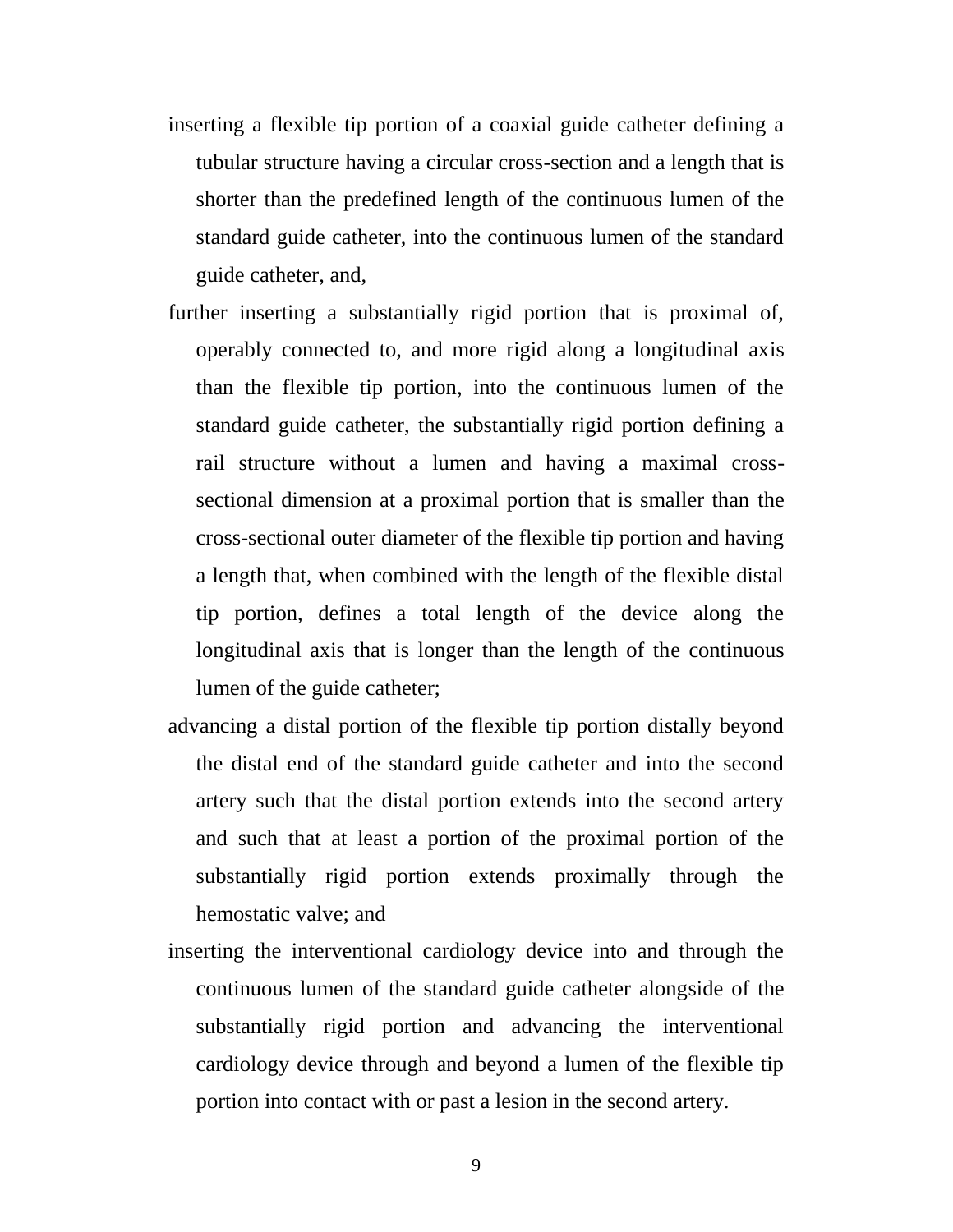Dependent claim 4 of the '413 patent depends from independent claim 1 and recites a method "further comprising selecting the substantially rigid portion of the coaxial guide catheter such that it comprises a cylindrical portion and a partially cylindrical portion defining an opening along a side thereof."

Dependent claim 9 of the '413 patent depends from independent claim 1 and recites a method "further comprising extending the interventional cardiology device through a proximal side opening defined by the proximal portion of the tubular structure and extending for a distance along the longitudinal axis of the proximal portion of the tubular structure while the proximal portion remains within the lumen of the guide catheter."

Dependent claim 10 of the '413 patent (depending from claim 9) recites a method "further comprising extending the interventional cardiology device through the proximal side opening; advancing the interventional cardiology device through structure defining a full circumference portion; and advancing the interventional cardiology device through structure defining a partially cylindrical portion."

Dependent claim 13 of the '413 patent depends from independent claim 1 and recites a method "further comprising selecting the cross-sectional inner diameter of the coaxial lumen of the tubular structure to be not more than one French smaller than the cross-sectional inner diameter of the guide catheter."

### <span id="page-10-0"></span>**C. Summary of the Prosecution History of the '413 Patent**

10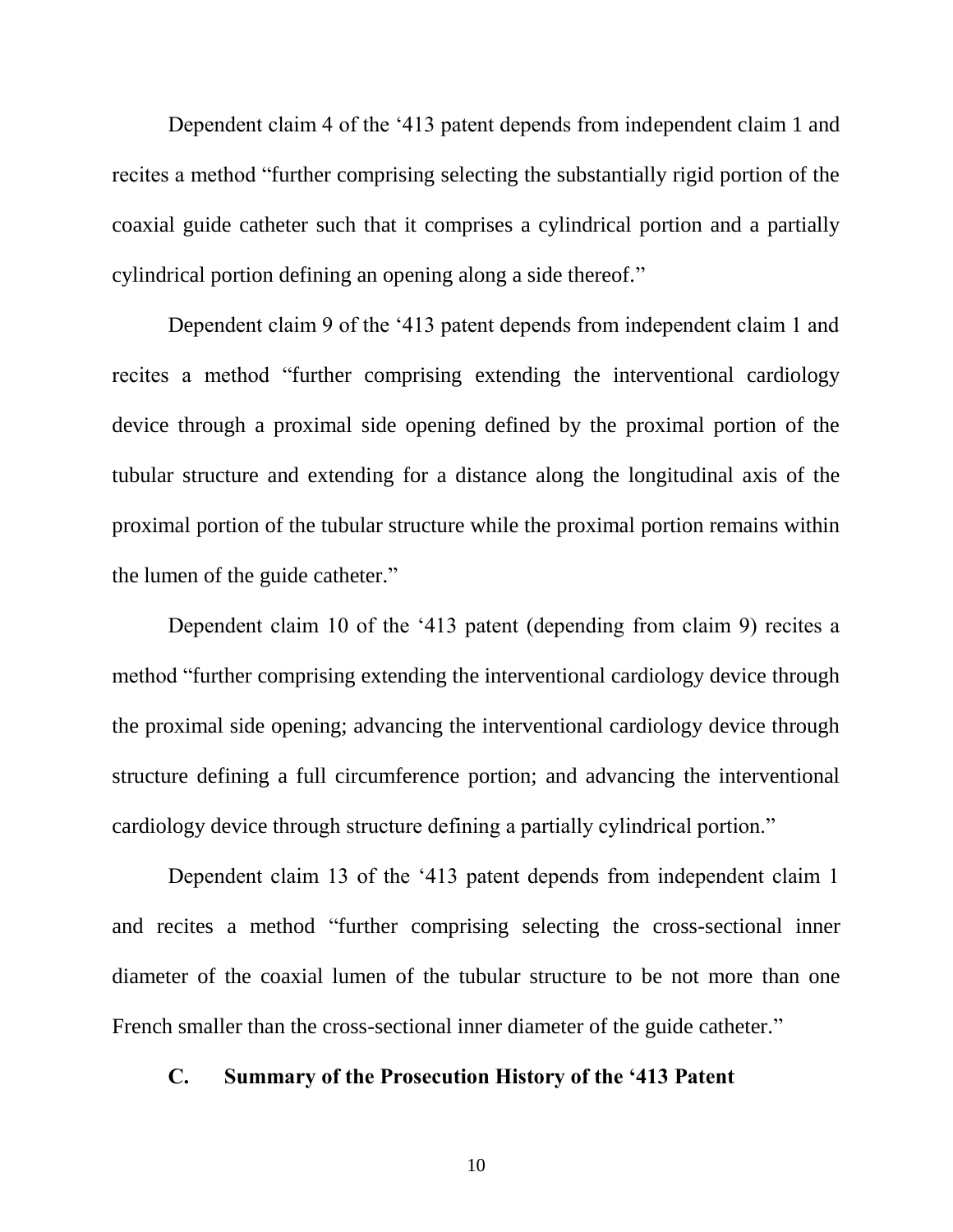The '413 Patent was filed as U.S. App. Serial No. 12/824,734 on June 28, 2010 (*see* Exh. 1002, paper 1) and claims priority to application No. 11/416,629, filed on May 3, 2006, which issued as the '032 patent.

Claims 1-7 were rejected as obvious over U.S. Patent 6,638,268 ("Niazi") in view of U.S. Patent Application Publication No. 2005/0004523 to Osborne, *et al*., ("Osborne"). The Examiner found that Niazi disclosed all but "a rigid portion proximal to the reinforced portion and at least a portion of the reinforced portion extending out of the distal end of the guide catheter and into the second blood vessel." (Non Final Office Action (Aug. 1, 2011) at 3-4 (Exh. 1002, at 70-71). The element missing from Niazi was, however, disclosed by Osborne: "a reinforcing portion 52 and a stiffening cannula 50 within inner cannula 20 to avoid kinking (Paragraph 36) and provide stiffening (Paragraph 35). Therefore, it would have been obvious ... to include a reinforcing portion and stiffening portion as taught by Osborne to the device of Niazi to provide kind resistance and stiffening." (*Id*. at 4.)

Regarding claim 4, the Examiner asserted that "[a] side port exists in the side of catheter 52 for contrast media (5:25-28). The part of the catheter along the same longitudinal length as the side port is partially cylindrical and the surrounding areas are fully cylindrical." (*Id*. at 4).

In response, Applicant amended claims 1-3, 5, and 7 (corresponding to claims 1-6 of the '413 patent) and cancelled claim 6.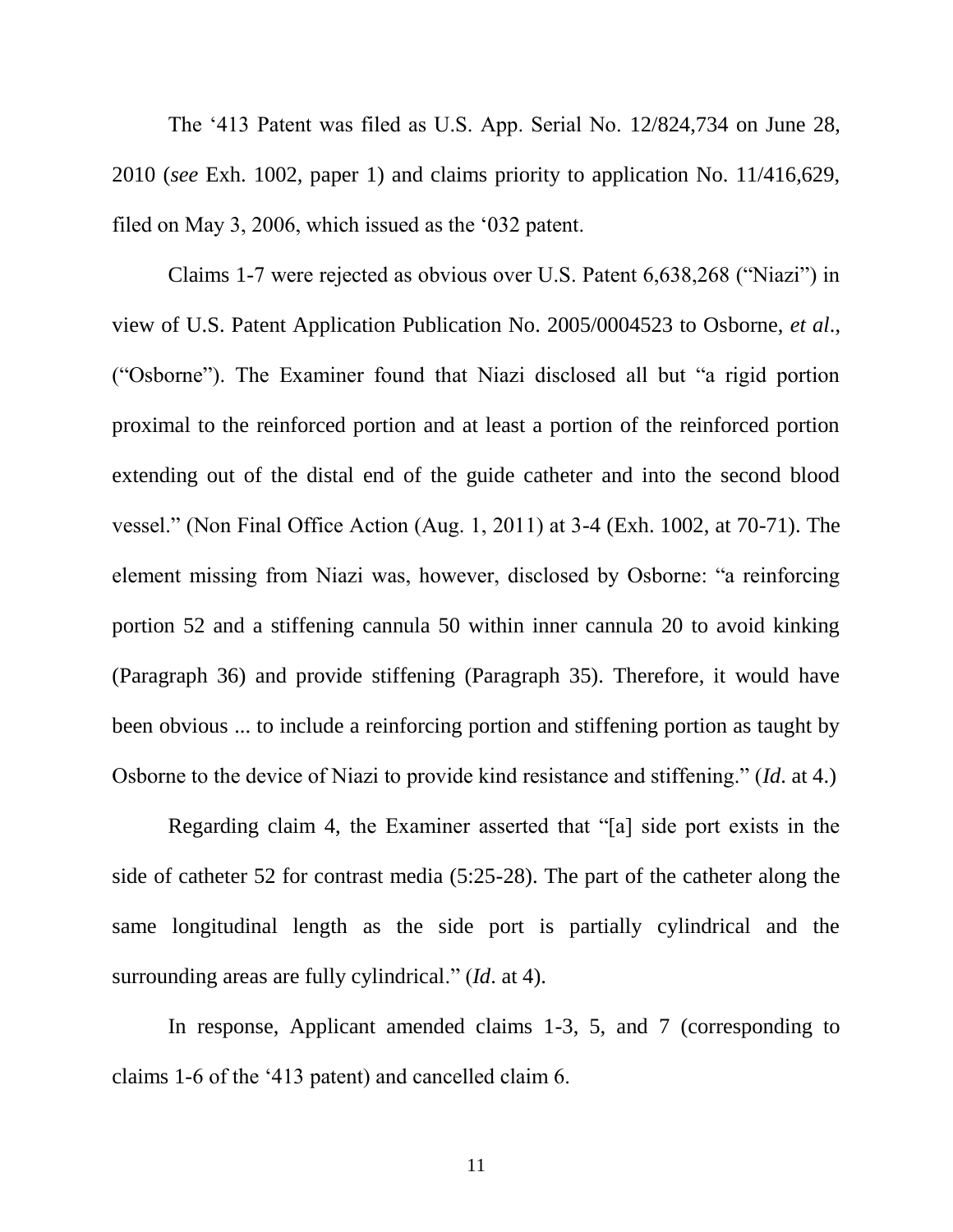A Notice of Allowance was mailed January 17, 2012, and the '413 Patent issued on March 27, 2012.

# <span id="page-12-0"></span>**IV. REQUIREMENTS FOR INTER PARTES REVIEW**

As set forth below and pursuant to 37 C.F.R. § 42.104, each requirement for *inter partes* review of the '032 Patent is satisfied.

#### **A. Grounds for Standing Under 37 C.F.R. § 42.104(a)**

<span id="page-12-1"></span>Petitioner certifies that the '413 patent (Ex. 1001), is available for *inter partes* review and that Petitioner is not barred or estopped from requesting an *inter partes* review challenging the claims on the grounds identified in this petition.

# <span id="page-12-2"></span>**B. Identification of Challenge Under 37 C.F.R. § 42.104(b) and Relief Requested**

The precise relief requested by Petitioner is that claims 1, 4, 9, 10, and 13 of the '413 Patent be found unpatentable.

#### **C. Claims for Which** *Inter Partes* **Review Is Requested**

<span id="page-12-3"></span>Pursuant to 37 C.F.R. § 42.104(b)(1), Petitioner requests *inter partes* review of claims 1, 4, 9, 10, and 13 of the '413 Patent.

# <span id="page-12-4"></span>**D. The Specific Art and Statutory Ground(s) on Which the Challenge Is Based Under 37 C.F.R. § 42.104(b)(2)**

This Petition, supported by the grounds set forth below and the Solar Declaration (Ex. 1003), demonstrates a reasonable likelihood that Petitioner will prevail with respect to at least one of the challenged claims and that each of the challenged claims is unpatentable for the reasons cited herein. *See* 35 U.S.C.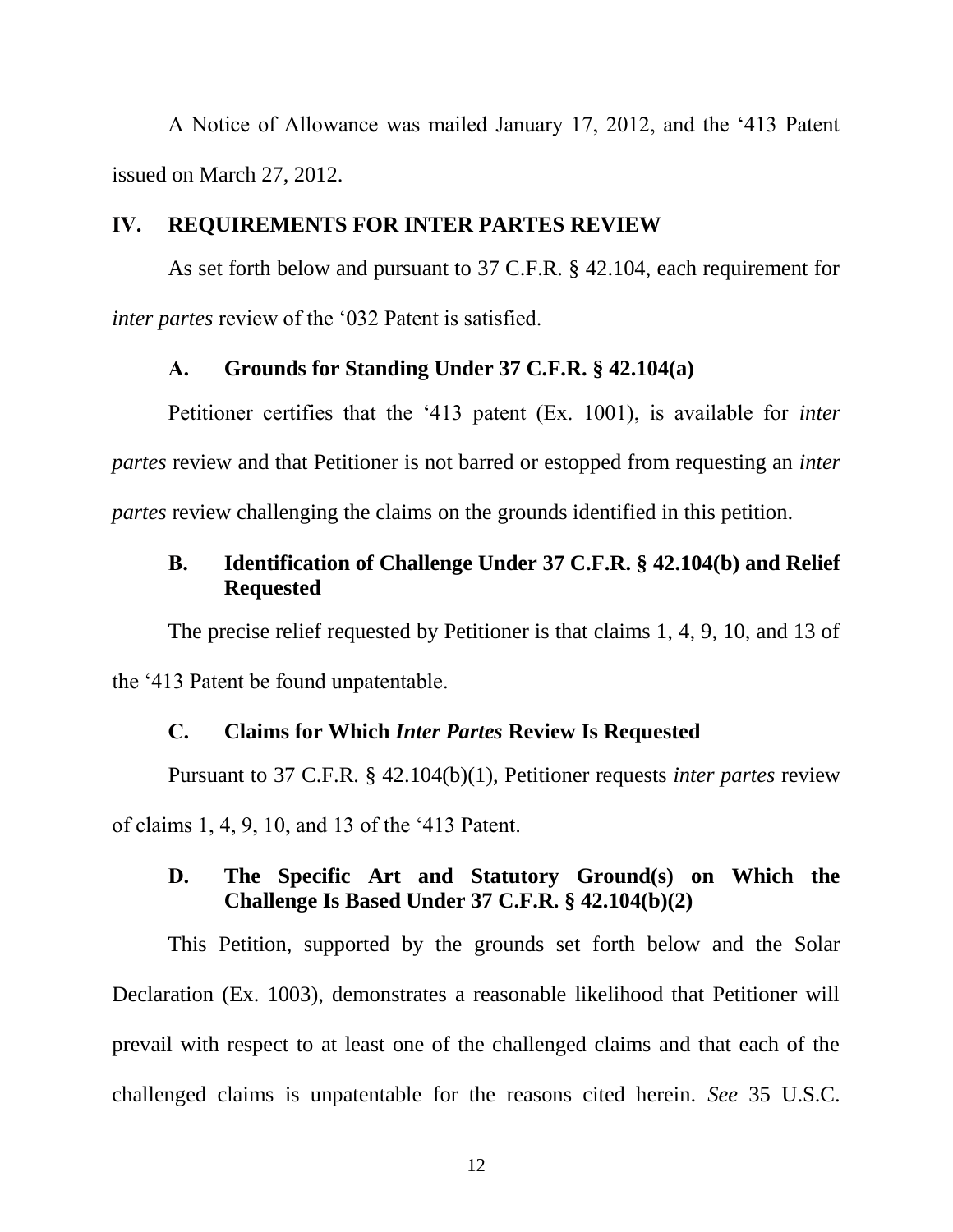§ 314(a). *Inter partes* review is requested in view of the following references and specific grounds for rejection under 35 U.S.C. §§ 102 and 103.

| No.            | <b>Grounds</b>                                                           |
|----------------|--------------------------------------------------------------------------|
|                | Claims 1 and 13 are anticipated by US 5,527,292 ("Adams '292")           |
| $\overline{2}$ | Claims 1, 4, 9, 10 and 13 are obvious over Adams '292 in view of         |
|                | knowledge of one of ordinary skill in the art                            |
| 3              | Claims 1, 4, 9, 10 and 13 are obvious over Adams '292 in view of US      |
|                | 5,776,141 ("Klein")                                                      |
| $\overline{4}$ | Claims 1, 4, 9, 10 and 13 are obvious over Adams '292 in view of US      |
|                | 7,232,452 ("Adams '452")                                                 |
| 5              | Claims 1, 4, 9, 10 and 13 are obvious over Adams '292 in view of US Pub. |
|                | 2004/0236215 ("Mihara")                                                  |
| 6              | Claims 1, 4, 9, 10 and 13 are obvious over Adams '292 in view of US      |
|                | 5,328,472 ("Steinke")                                                    |
|                | Claim 13 is obvious over Adams '292 in view of knowledge of one          |
|                | ordinary skill in the art                                                |
| 8              | Claim 13 is obvious over Adams '292 in view of "New Method to            |
|                | Increase a Backup Support of a 6 French Guiding Coronary Catheter,"      |
|                | 2004, Takahashi Online Article ("Takahashi")                             |

Petitioner reserves the right to present new arguments and prior art references if the Patent Owner moves to amend the challenged claims.

# **E. Construction Of The Challenged Claims**

<span id="page-13-0"></span>Pursuant to 37 C.F.R. § 42.100(b), the claims subject to inter partes review shall

receive the "broadest reasonable construction in light of the specification of the

patent in which [they] appear[]." *See* I*n re Swanson*, 540 F.3d 1368, 1377-78 (Fed.

Cir. 2008); *In re Trans Texas Holding* Corp., 498 F.3d 1290, 1298 (Fed. Cir. 2007)

(citing *In re Yamamoto*, 740 F.2d 1569, 1571 (Fed. Cir. 1984). Because the

standards of claim interpretation used by the Courts in patent litigation differ from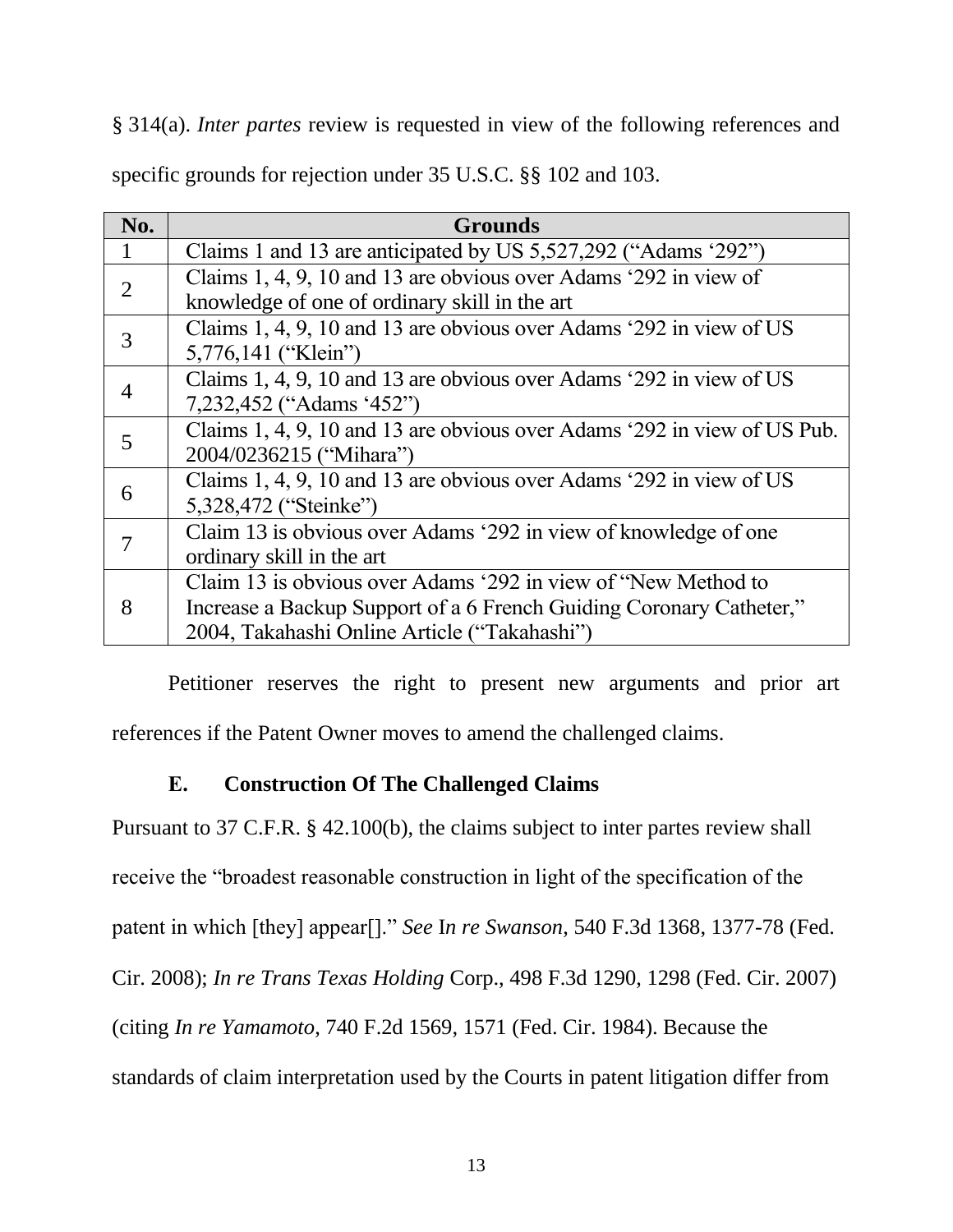those used by the Office in *inter partes* review proceedings, claim interpretations submitted herein to demonstrate a Reasonable Likelihood of Prevailing are not binding upon Petitioner in any litigation may not correspond to claim constructions under the legal standards that govern court proceedings. All claim terms not specifically addressed below have been accorded their broadest reasonable interpretation ("BRI") in light of the patent specification, including their plain and ordinary meaning to the extent such a meaning could be determined by a skilled  $artisan.<sup>1</sup>$ 

### **1. "rail structure without a lumen"**

<span id="page-14-0"></span>Because the '413 patent does not disclose any structure for the "rail structure without a lumen" limitation of independent claim 1, it is invalid under 35 U.S.C. § 112, ¶ 2. The word "rail" appears in the specification of the '413 patent only twice. *First*, the Summary of the Invention refers to a "guidewire rail segment," defined as "permit[ing] delivery without blocking the use of the guide catheter." (Exh. 1001, 2:62). *Second*, Fig. 17 is described as "a plan view of a coaxial guide catheter having a longer rail segment," without any guidance as to which portion(s) of Figure 17 constitute the "rail segment." Neither of these references discloses any

 $\overline{a}$ 

<sup>&</sup>lt;sup>1</sup> Petitioner reserves the right to challenge the validity of the '413 patent claims based on a failure to comply with § 112 ¶¶ 1, 2, and 6, in any proceeding.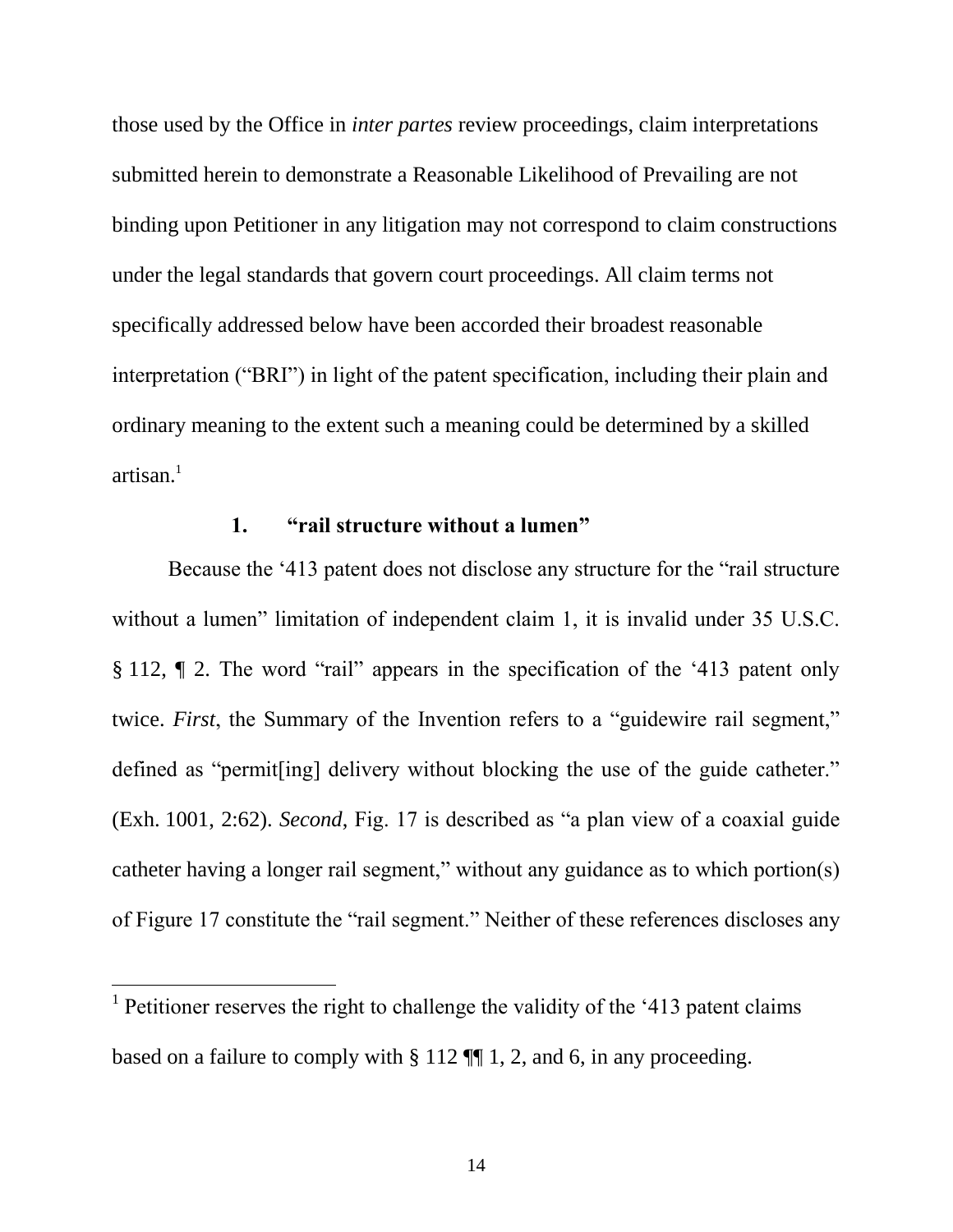meaning for "rail" in the claim term "rail structure without a lumen." (Exh. 1003, ¶ 67). Moreover, nothing in the specification suggests that the rail structure consists of the "tapered inner catheter," "full circumference portion," "cutout potion," "reinforced portion," "hemicylindrical portion," "second full circumference portion," "arcuate portion," "braid or coil reinforcement," "most proximal portion of braid or coil reinforcement," "relief cut," "hemi-tube portion," "single cuts," "double cuts," "connector hub," "funnel portion," "grip portion," to name a few, nor would be so read by a POSA. (*Id*.)

However, 35 U.S.C. § 311(b) prevents Petitioner from challenging the validity of an original claim based on a failure to comply with 35 U.S.C. § 112 in this Petition. Accordingly, solely for the purpose of challenging the patentability of independent claim 1 under 35 U.S.C.  $\S$  102 and  $103^2$ , and claims 4, 9, 10, and 13 depending therefrom, Petitioner submits that, a POSA would understand "rail structure" to refer to a pushing or advancement structure. "Monorail" or rapid exchange catheters are characterized by a relatively guide wire lumen; this cannot be the "rail structure" for purposes of the claim, however, because the claimed structure must be "without a lumen." (Exh. 1003 ¶ 68). A POSA would therefore

<sup>2</sup> All references to 35 U.S.C. §§ 102 and 103 are to the pre-AIA version of the

 $\overline{a}$ 

United States Code, in accordance with the filing dates of the patents at issue.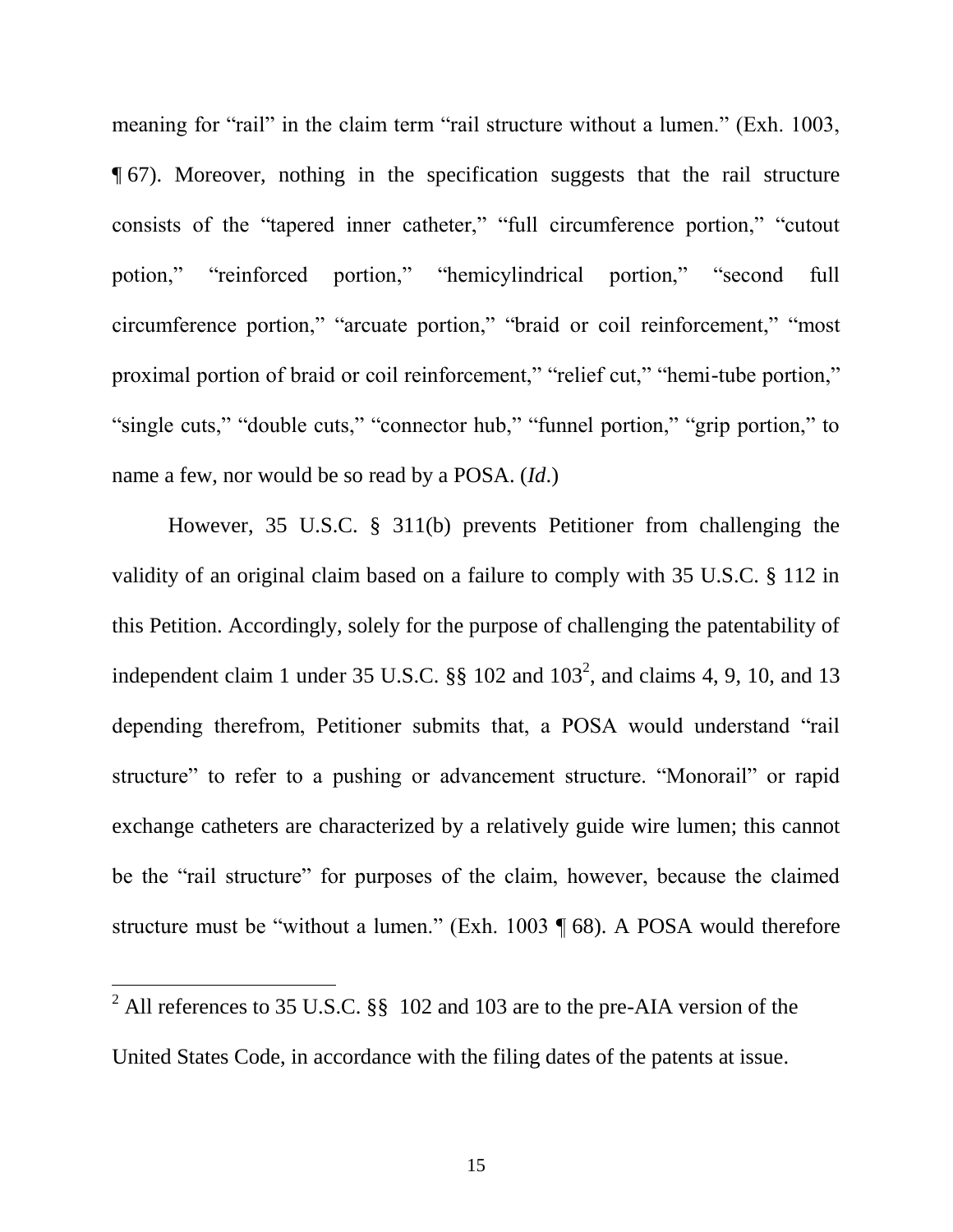understand the "rail structure" to be the other feature of rapid exchange catheters, a stiffening element that makes the catheter sufficiently pushable to advance (even though it is not being advanced over a guide wire throughout its entire length). (*Id*. ¶ 69). Accordingly, the term "rail structure without a lumen" can be construed for purposes of this Petition to mean a "pushing or advancement structure without a lumen." (*Id*.)

#### **2. "interventional cardiology device(s)"**

<span id="page-16-0"></span>The specification of the '413 patent expressly defines the term "interventional cardiology devices": "For the purposes of this application, the term 'interventional cardiology devices is to be understood to include but not be limited to guidewires, balloon catheters, stents and stent catheters." (Exh. 1001, 1:23-26). A person of ordinary skill in the art would understand the term "interventional cardiology devices" to include other thin, flexible treatment devices used in treating a blockages (occlusions) or narrowing (stenosis) in the arteries due to atherosclerotic plaques or other lesions, such as embolic protection devices, such as filters. (Exh. 1003 ¶ 70).

### <span id="page-16-1"></span>**F. The Prior Art References**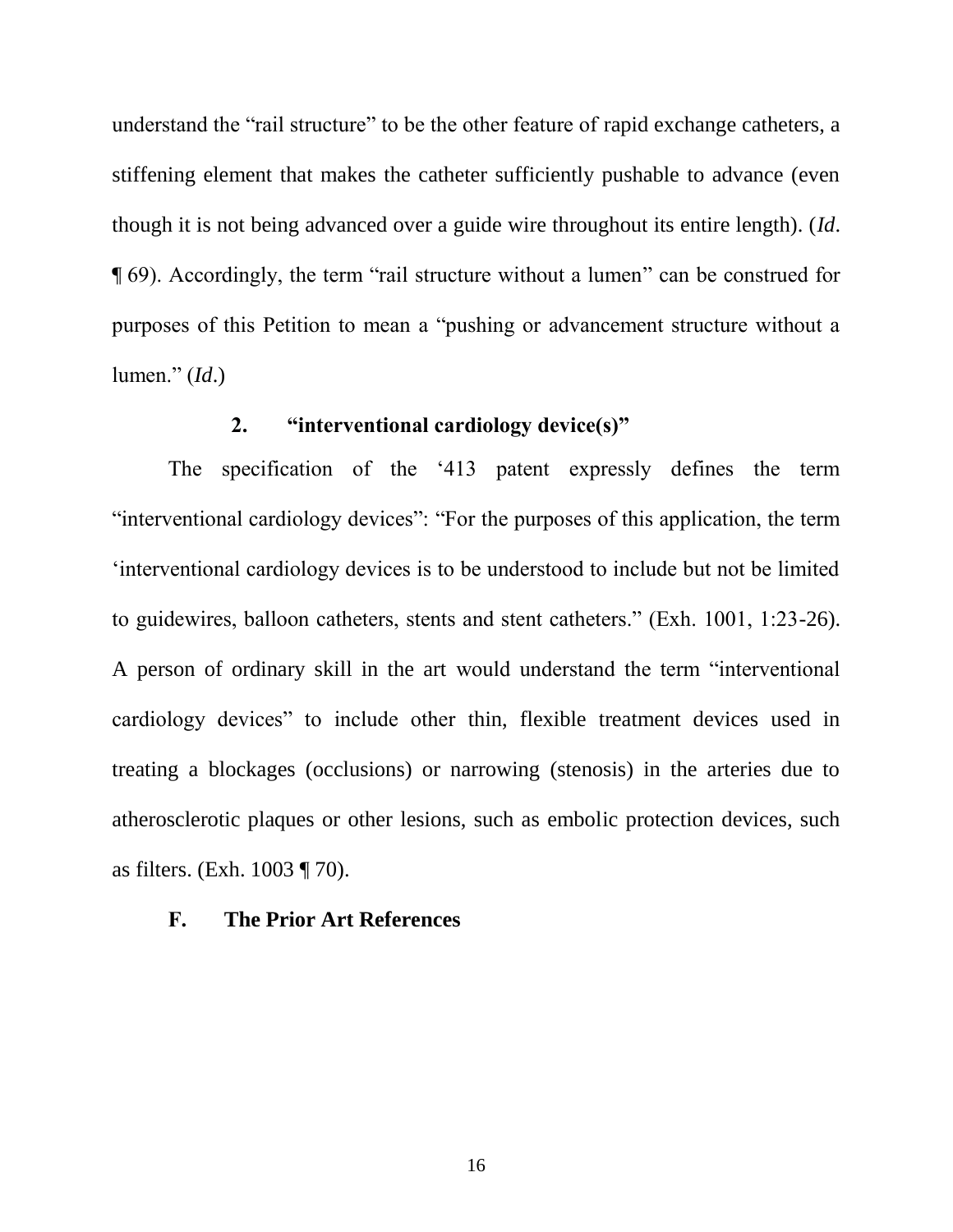As set forth below, the references upon which Petitioner relies all constitute prior art to the '032 patent under §102(b), some of which also constitute prior art under  $$102(a)$ , as set forth below.<sup>3</sup>

#### **1. Adams '292**

 $\overline{a}$ 

<span id="page-17-0"></span>U.S. Patent No. 5,527,292 to Adams, *et al*. ("Adams '292") (Exh. 1013) matured from an application filed on September 9, 1994, prior to the earliest filing date the benefit of which is claimed by the '032 patent and is therefore available as prior art to the '032 patent under 35 U.S.C. § 102(b). Adams '292 describes a guide catheter extension: "The invention is directed to the structure and use of a distal extension (intravascular device) for a guide catheter" (Exh. 1013, 4:35-38; Exh. 1003 ¶ 72), and discloses, *inter alia*:

An intravascular device having an elongated flexible tube sized for insertion into a coronary vessel beyond a distal end of a guide catheter. In use, the flexible tube has its proximal end within a guide catheter and has its distal end extending to a treatment site in a coronary artery. The device also including a push rod attached to a proximal end of the flexible tube to facilitate placement of the flexible tube within the coronary artery requiring treatment.

<sup>&</sup>lt;sup>3</sup> All references to 35 U.S.C. §§ 102 and 103 are to the pre-AIA version of the United States Code, in accordance with the filing date of the patent at issue.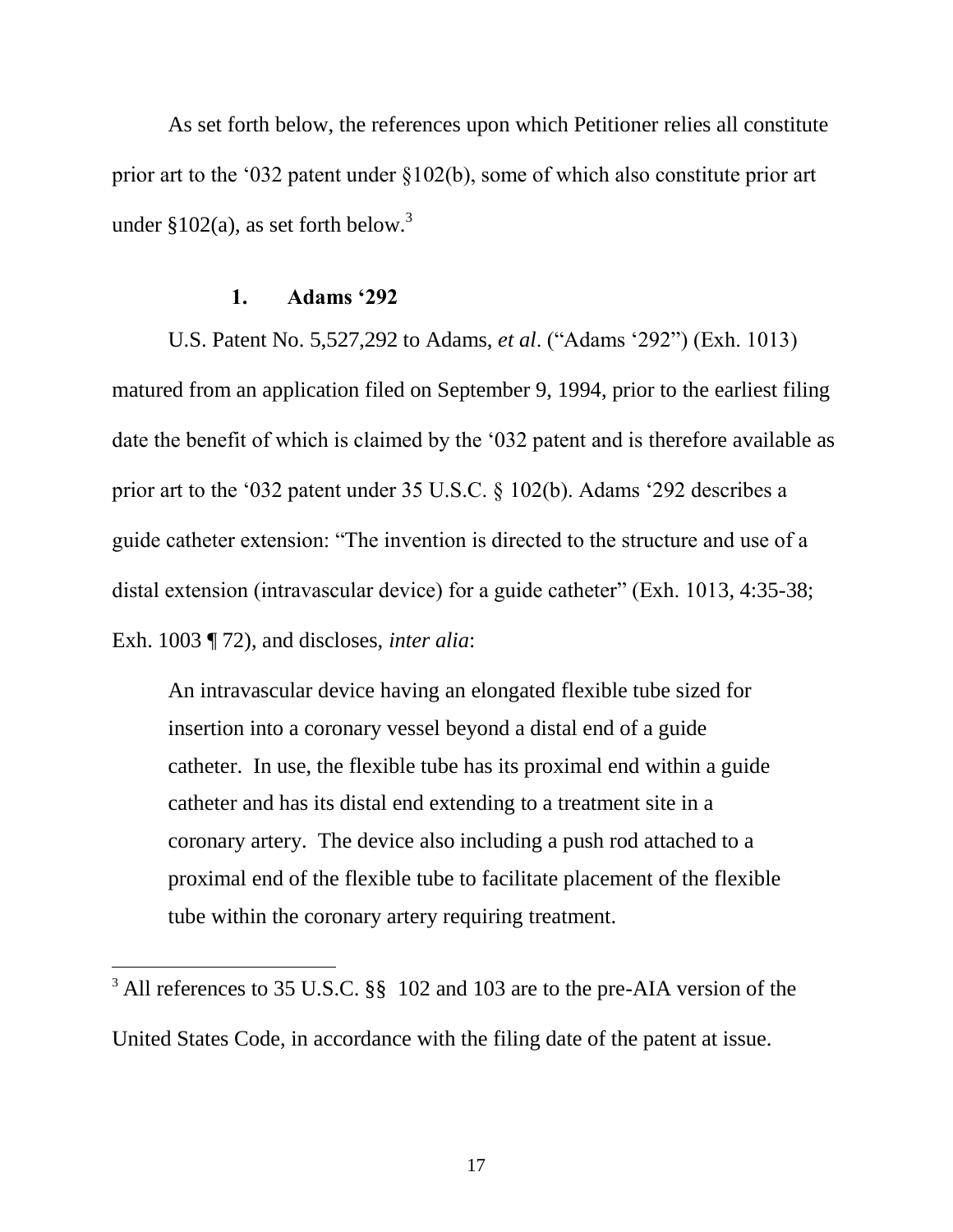(Exh. 1013 at Abstract). A benefit of the device disclosed in Adams '292 is the ability to extend the flexible tube beyond the distal tip of the guide catheter so that it is deep-seated beyond the ostium to anchor the guide catheter during treatment:

A proximal end of the flexible tube 32 is advanced so that a significant portion of the flexible tube 32 extends into the artery beyond the distal end of the guide catheter 12 to secure the guide catheter 12 at the coronary ostium for guiding a coronary treatment device into the arteries beyond….

<span id="page-18-0"></span>(Exh. 1013*,* 9:12-24; *see* Exh. 1003 ¶¶ 31 and 72).

#### **2. Klein**

U.S. Patent No. 5,776,141 to Klein ("Klein") (Exh. 1005) matured from an application filed on August 26, 1996, prior to the earliest filing date the benefit of which is claimed by the '032 patent and, thus, qualifies as prior art under §102(b). Klein discloses a delivery catheter having a tubular catheter body with a skived proximal opening sized to receive a balloon catheter and a proximal shaft attached to the proximal end of the tubular catheter body. (Exh.  $1003 \text{ T}$   $\text{T}$  33 and 75).

#### **3. Adams '452**

<span id="page-18-1"></span>U.S. Patent No. 7,232,452 to Adams ("Adams '452") (Exh. 1015) matured from an application filed on July 12, 2002, prior to the earliest filing date the benefit of which is claimed by the '032 patent, and thus qualifies as prior art under § 102(b). The Adams '452 patent discloses a guide seal that "comprises an elongate body defining an interior cavity which, when deployed in a vessel, is large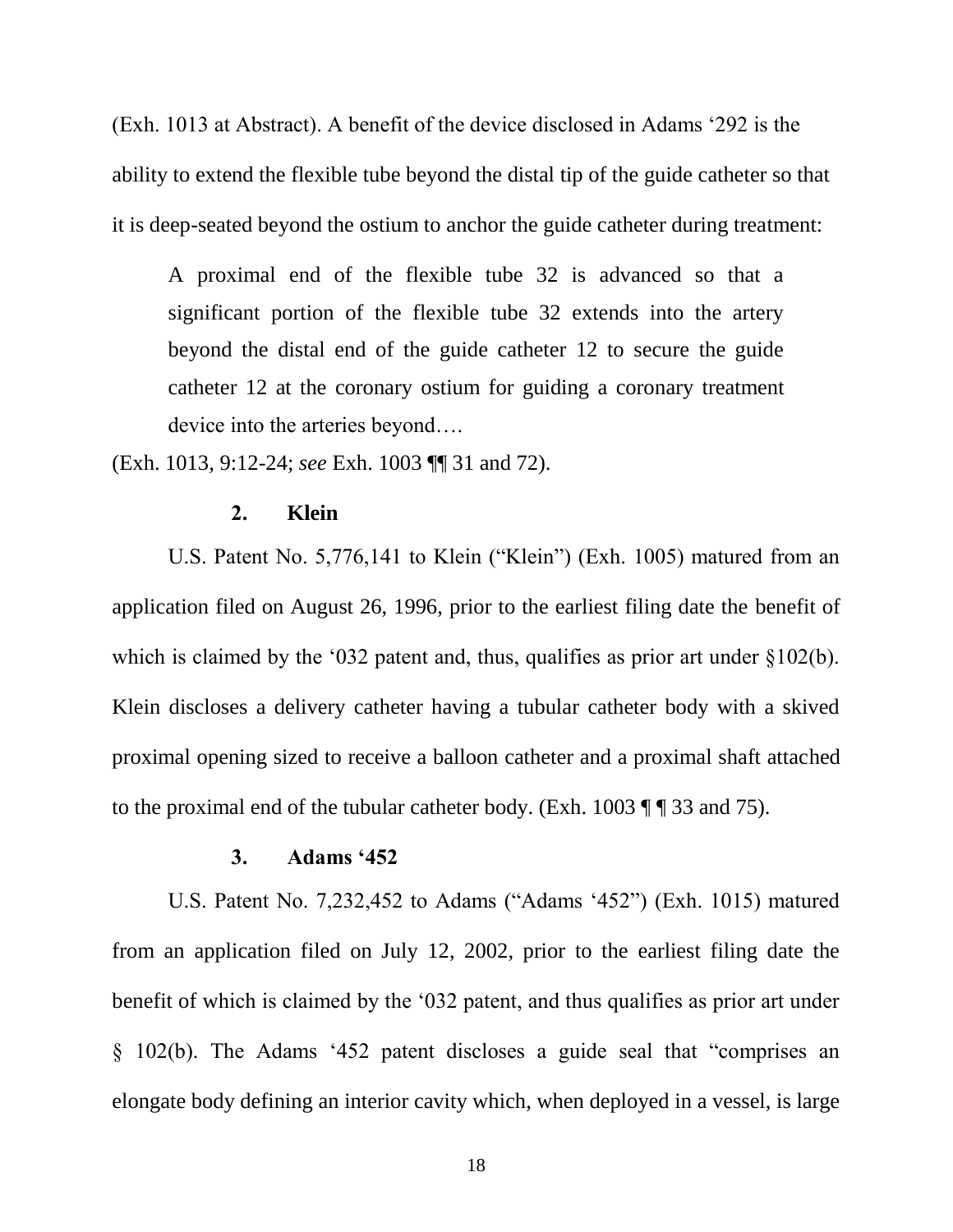enough to allow passage of a catheter used to deliver … an expandable filter or balloon." (Exh. 1015, 8:47-50; Exh. 1003 ¶¶ 34 and 78). Adams '452 further discloses "A proximal wire or other control means…." (Exh. 1013, 8:27-30). The proximal opening of the guide seal 20 is skived or cut at an angle, forming an opening that extends for a distance along the longitudinal axis and which is accessible from a side transverse to the longitudinal axis. (Exh. 1003 ¶ 78). The guide seal 20 receives an interventional device (the delivery catheter 17) while the proximal portion of the guide seal 20 remains within the lumen of the guide catheter 10. (*Id*. ¶ 34).

#### **4. Mihara**

<span id="page-19-0"></span>Patent Application Publication No. US 2004/0236215 A1 to Mihara, *et al*. ("Mihara") (Ex. 1040) was filed on March 12, 2004, prior to the earliest filing date the benefit of which is claimed by the '413 patent and, thus, qualifies as prior art under § 102(b). Mihara discloses "a linear wire" and "a tubular body placed on a distal end side of the wire allowing a guide wire to be inserted through its hollow portion." (Exh.1040, ¶¶ [0013], [0014]). The proximal opening to the hollow tube is skived or cut at an angle. (*Id*., FIG. 2).

#### **5. Steinke**

<span id="page-19-1"></span>U.S. Patent No. 5,328,472 to Steinke ("Steinke") (Ex. 1016) matured from an application filed on July 27, 1992, prior to the earliest filing date the benefit of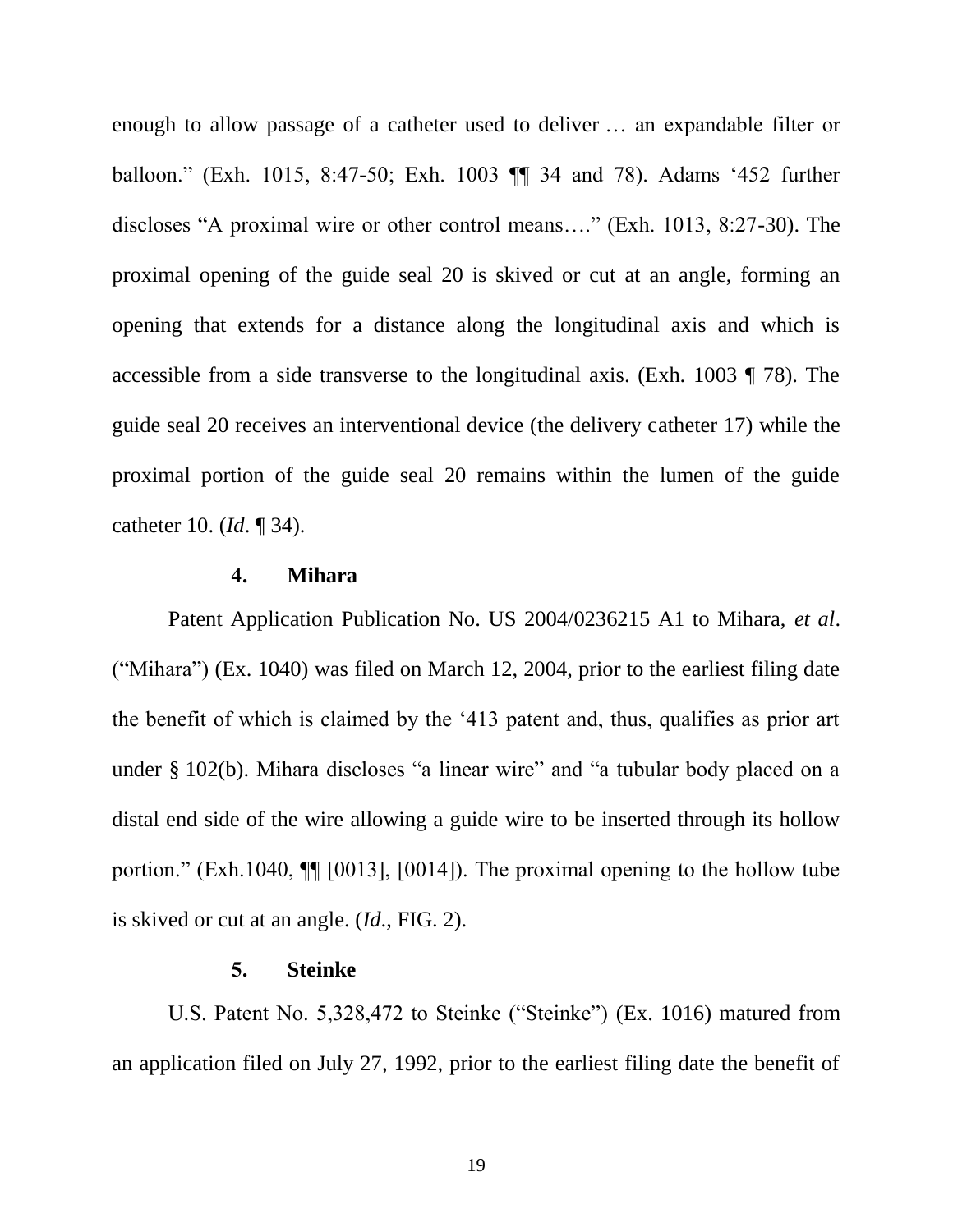which is claimed by the '032 patent and, thus, qualifies as prior art under  $\S$  102(b). Steinke discloses "a catheter which allows rapid exchange" where the proximal end of the inner lumen tubing is skived at an angle, forming an opening that extends for a distance along the longitudinal axis and which is accessible from a side transverse to the longitudinal axis. (Exh. 1016, 3:1-2; Exh. 1003, ¶ 35)

#### **6. Takahashi**

<span id="page-20-0"></span>Takahashi, New Method to Increase Backup Support of a 6 French Guiding Coronary Catheter, Catheterization and Cardiovascular Interventions, 63:452-456 ("Takahashi") (Exh. 1017) is an article published in 2004 and, thus, qualifies as prior art under § 102(b). In fact, Takahashi is admitted to be prior art on the face of the '413 patent. Takahashi describes method for deep-seating a guide catheter beyond the ostium for purposes of providing backup support during interventional cardiology procedures. (Exh. 1003 ¶¶ 36 and 84). The method involves the insertion of a 5 French guide catheter extension through a 6 French guide catheter, whereby the resulting difference in diameters is less one French or less. (*Id*.)

### **G. How The Construed Claim(s) Are Unpatentable**

<span id="page-20-1"></span>Pursuant to 37 C.F.R. § 42.104(b)(4), an explanation of how construed claims 1, 4, 9, 10, and 13 of the '413 patent are unpatentable under the statutory grounds set forth below, including identification of where each element of the claim is found in the prior art patents or printed publications, is provided in Section

20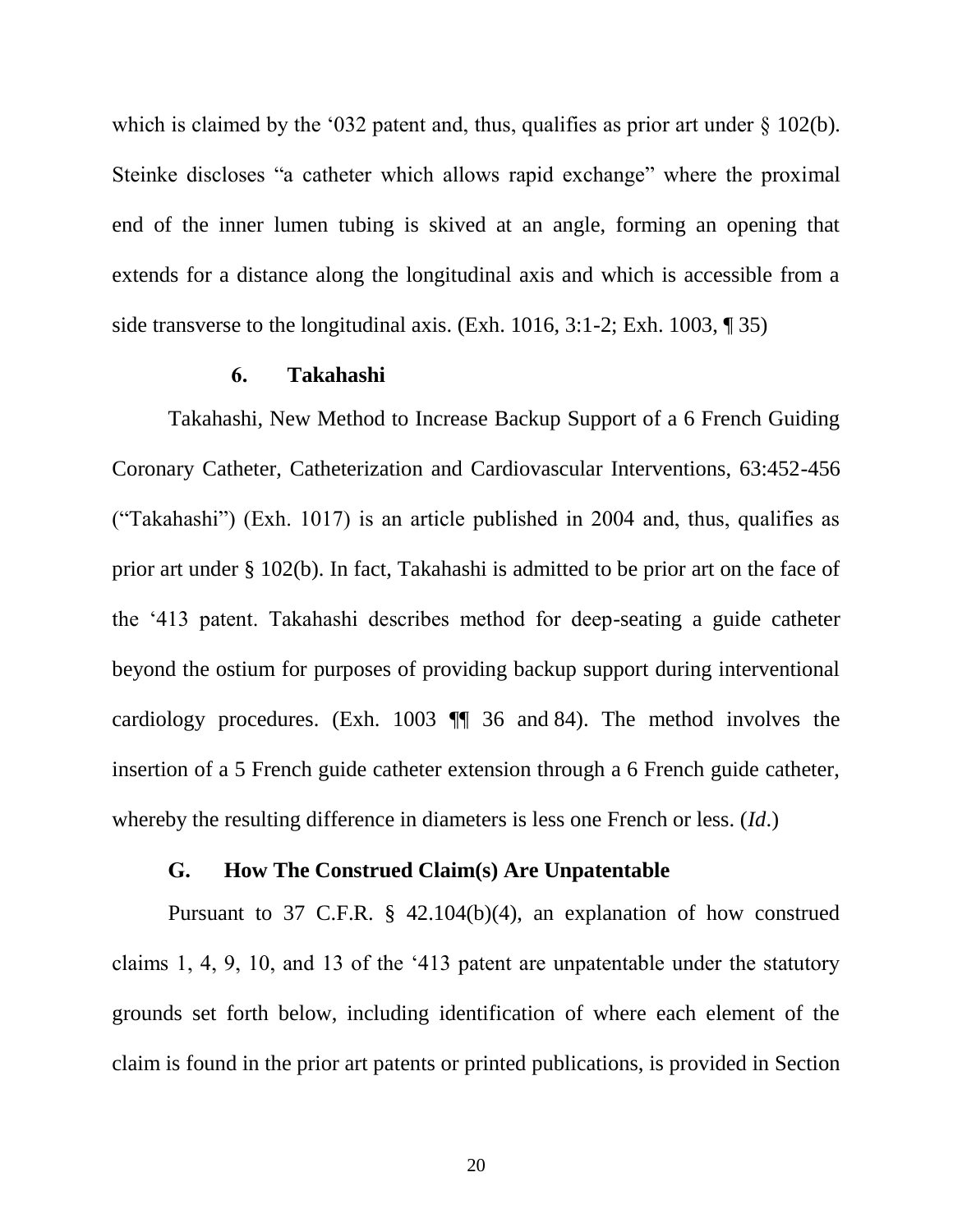V below, the corresponding descriptions and claim charts set forth therein, and the referenced portions of the Solar Declaration.

#### **H. Supporting Evidence Under 37 C.F.R. § 42.104(b)(5)**

<span id="page-21-0"></span>The exhibit numbers of the supporting evidence relied upon to support the challenge and the relevance of the evidence to the challenge, including identification of specific portions of the evidence that support the challenge, are provided below in Section V and the corresponding claim charts set forth therein. Dr. Solar, an expert with thirty-seven years of academic and industry experience in the field of interventional cardiology devices, has reviewed the claim charts submitted in the '413 Petition and is in agreement with the grounds of invalidity and the evidentiary support set forth therein. (*See generally* Exh. 1003).

# <span id="page-21-1"></span>**V. DETAILED EXPLANATION OF PERTINENCE AND MANNER OF APPLYING CITED PRIOR ART TO EVERY CLAIM FOR WHICH REVIEW IS REQUESTED UNDER 37 C.F.R. § 42.104(b)(4)**

The purported invention to which the challenged claims are directed is a combination of standard structural features, performing in expected ways, to achieve predictable results, all of which were well known to persons of ordinary skill in the art in the field of interventional cardiology procedures at the time to which the '413 patent claims priority (hereafter "POSA"). The claimed limitations of the alleged invention are therefore unpatentable.

# <span id="page-21-2"></span>**A. Claims 1 And 13 Are Anticipated Under 35 U.S.C. §102(b) By Adams'292**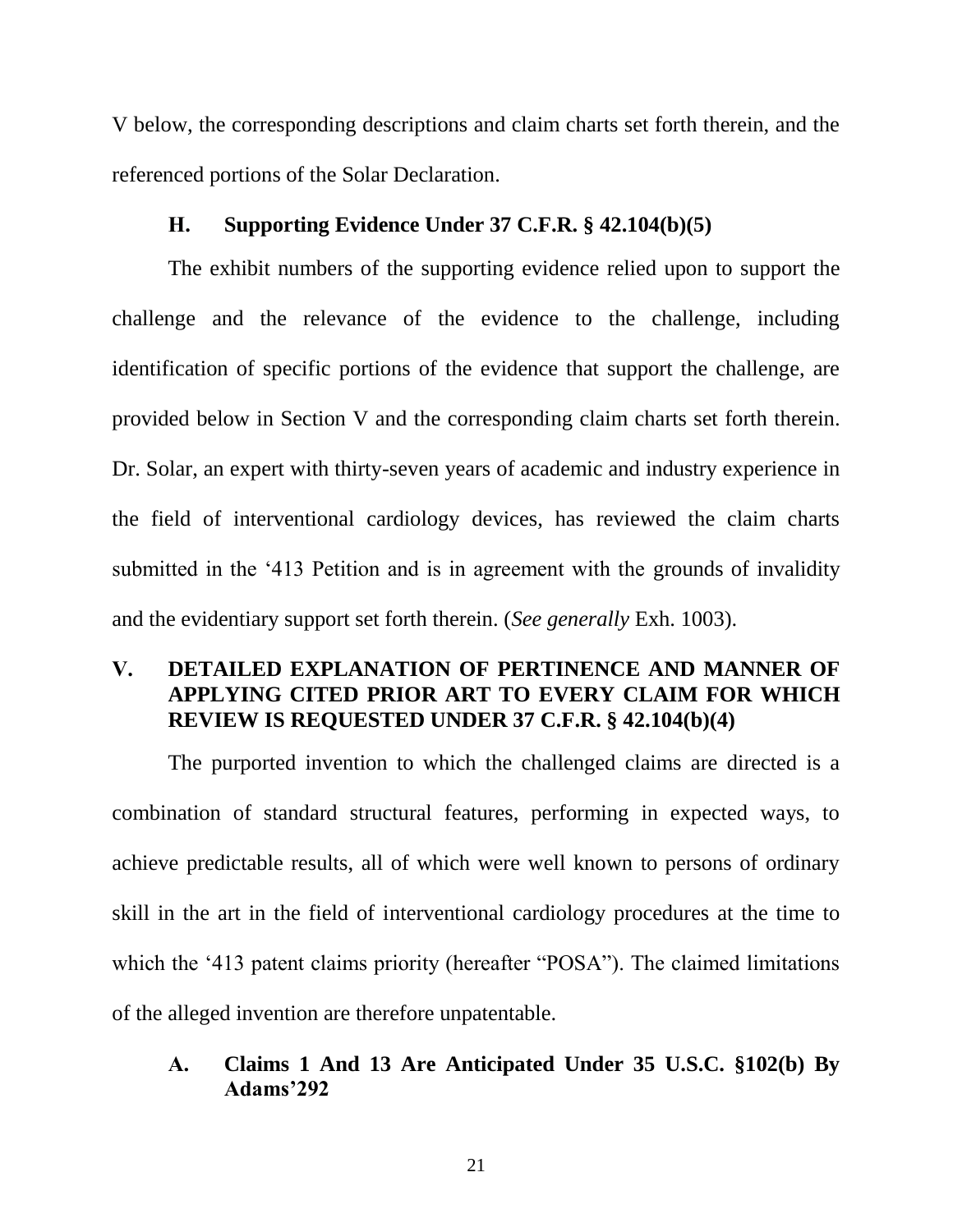As shown below, each element recited in claims 1 and 13 is anticipated by Adams '292, which was not disclosed to, cited, or considered by the Examiner during prosecution of the '413 patent. (An unrelated application by a different inventor with the last name "Adams" was disclosed). "To anticipate a claim, a prior art reference must disclose every limitation of the claimed invention, either explicitly or inherently." *E.g.*, *In re Schreiber*, 128 F.3d 1473, 1477 (Fed. Cir. 1997).

### **1. Claim 1**

<span id="page-22-0"></span>Claim 1 of the '413 patent discloses: "[a] method of providing backup support for an interventional cardiology device … adapted to be passed through a standard guide catheter…." (Exh. 1001, 10:28-30); Adams '292 similarly, teaches: "For use in combination with a guide catheter for insertion and advancement of a coronary treatment device … an anchoring device…." (Exh. 1013, 22:35-40). Claim 1 of the '413 patent discloses "inserting the standard guide catheter into a first artery over a guidewire; a POSA would understand that the guide catheter is advanced over a guidewire. (Exh. 1003 ¶ 97). Claim 1 of the '413 patent further discloses "inserting the flexible tip portion of a coaxial guide catheter defining a tubular structure having ... a length that is shorter than the … length of the continuous lumen of the standard guide catheter, into the continuous lumen of the standard guide catheter. (Exh. 1001, 10:45-49); Adams '292 similarly discloses "a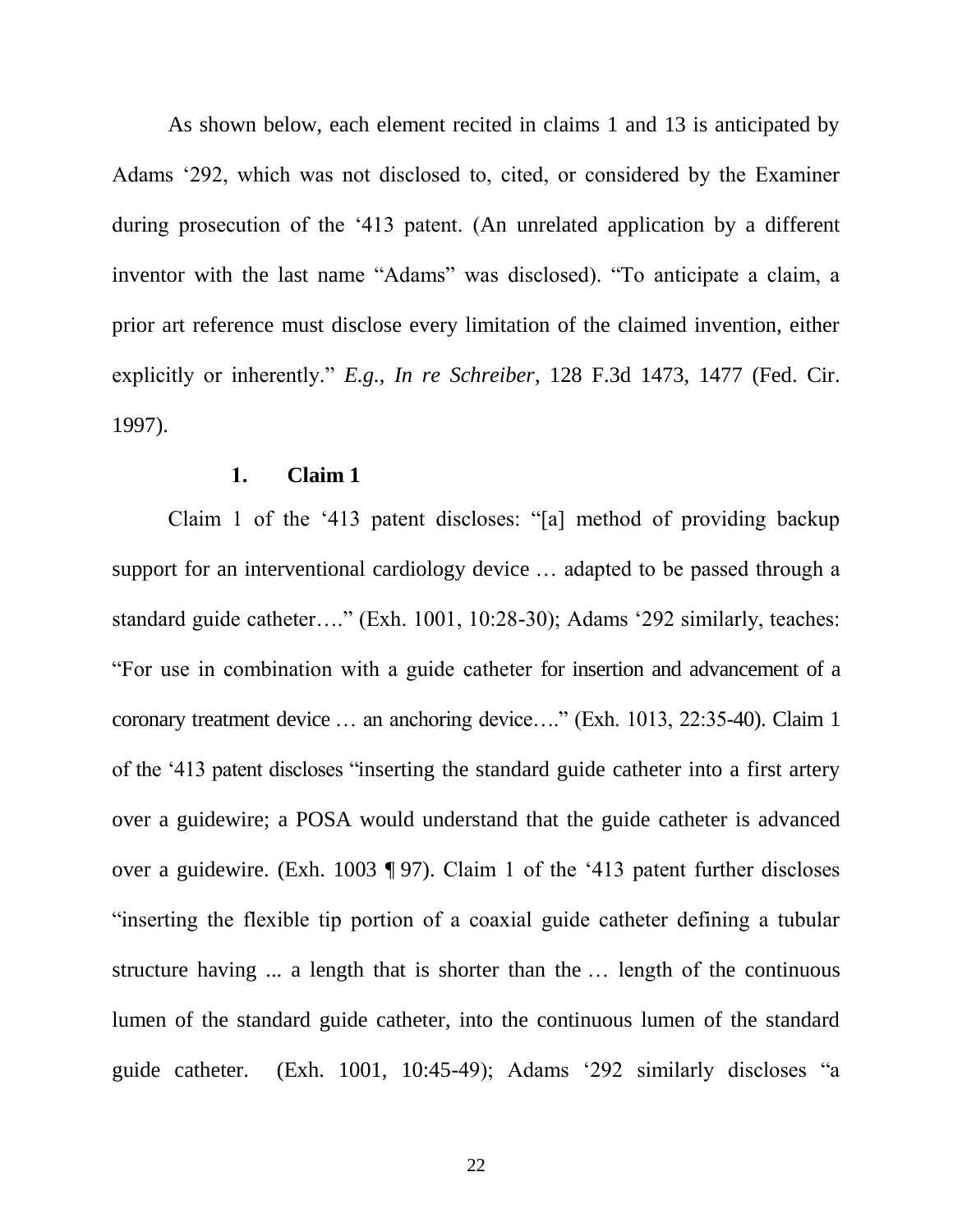relatively flexible tube having … an outer diameter … sized for insertion through the central lumen of the guide catheter …" (Exh. 1013, 23:37-40) and "[t]he length of the flexible tube 32 is preferably approximately 6 to 10 inches" (*id*., 5:61-63), which a POSA would understand to be shorter than the length of a standard guide catheter—approximately 40 inches. (*See* Exh. 1003 ¶ 100). Claim 1 of the '413 patent also discloses: "a substantially rigid portion that is proximal of, operably connected to, and more rigid along a longitudinal axis than the flexible tip portion ... defining a rail structure without a lumen ..." (Exh. 1001, 10:50-55); Adams '292 similarly teaches that a "shaft 19 or push rod is attached to a proximal end of the elongated flexible tube 32" (Exh. 1013, 6:1-2) and that "[o]ne embodiment is shown in FIG. 2 and the shaft 19 or push rod is defined by an elongated wire." (*Id.*) Claim 1 of the '413 patent discloses that the combined length of the substantially rigid portion and the distal tip portion is greater than the length of the guide catheter; Adams '292 similarly discloses that the combined length of the push rod and the flexible tube is preferably 50.5 inches to 51.5 inches, while a POSA would understand that a standard guide catheter is approximately 40 inches. (Exh. 1003 ¶ 103). Finally, claim 1 of the '413 patent requires "advancing a distal portion of the flexible tip portion distally beyond the distal end of the standard guide catheter" while "at least a portion of the proximal portion of the substantially rigid portion extends proximally through the hemostatic valve" (Exh. 1001, 10:62-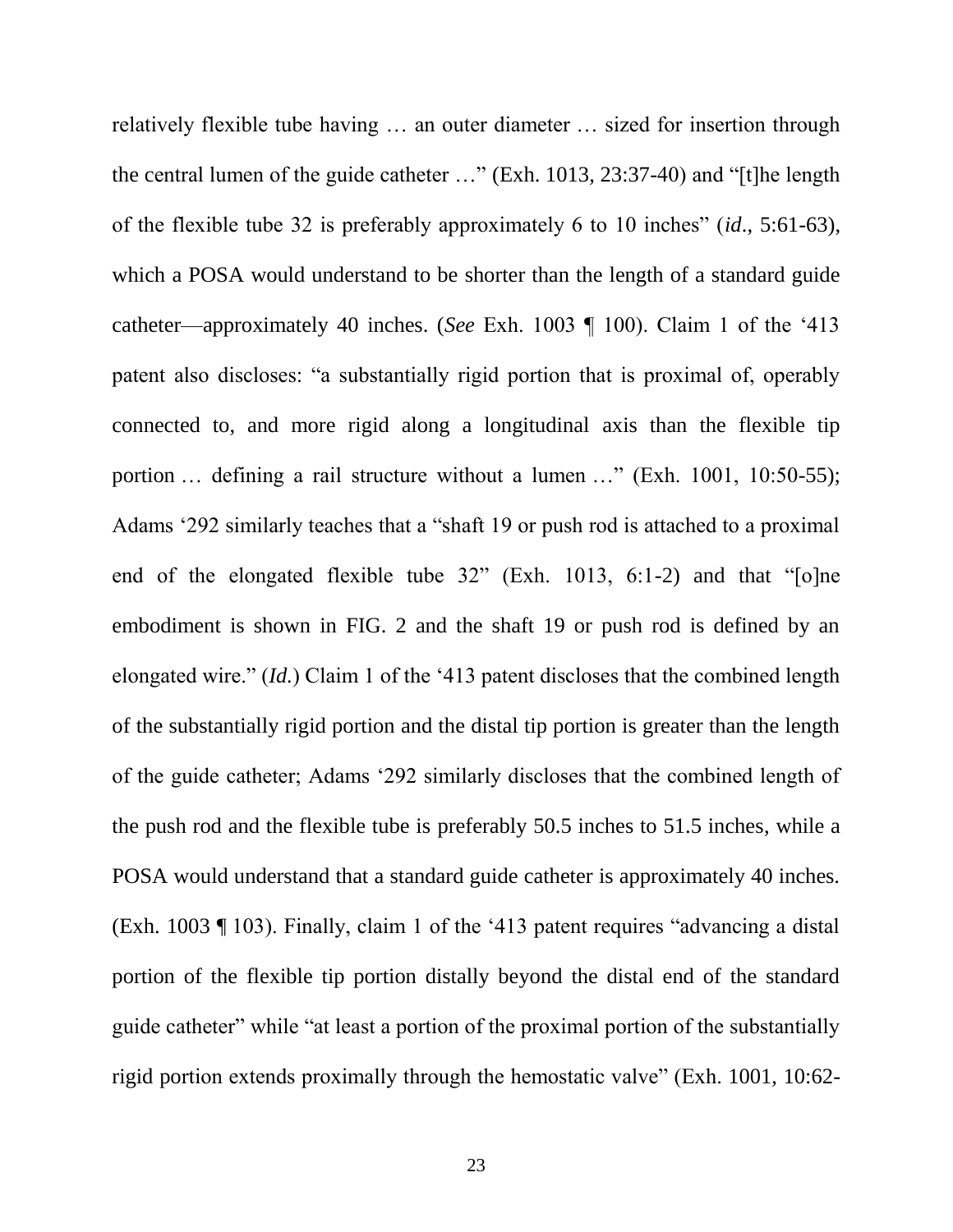67); likewise, Figure 1 of Adams '292 shows the flexible tube 32 extending beyond the distal tip of the guide catheter 12, while the push rod 19 extends proximally through the channel leg of the manifold 17 (where the hemostatic valve is located). Thus, Adams '292 discloses every element of claim 1 of the '413 patent.

### **2. Claim 13**

<span id="page-24-0"></span>Claim 13 (depending from claim 1) of the '413 patent requires "selecting the cross-sectional inner diameter of the coaxial lumen of the tubular structure to be not more than one French smaller than the cross-sectional inner diameter of the guide catheter." The Adams '292 patent discloses that the outer diameter of the flexible tube is smaller than the inner diameter of the guide catheter, defining a range of diameters for the flexible tube; a POSA would understand that the largest tubes within that range would have an inner diameter not more than one French smaller than the cross-sectional inner diameter of the guide catheter. (Exh. 1001, 5:64-67). In disclosing a range overlapping or touching the claimed range, the Adams '292 thereby anticipates the claimed range with sufficient specificity. *See, e.g., ClearValue, Inc. v. Pearl River Polymers, Inc*., 668 F.3d 1340, 1345 (Fed. Cir. 2012).

| The '413 Patent                 | Claim Chart A-1: Claim 1 in view of Adams '292    |
|---------------------------------|---------------------------------------------------|
| <b>1.</b> A method of providing | "For use in combination with a guide catheter for |
| backup support for [1] an       | insertion and advancement of a coronary treatment |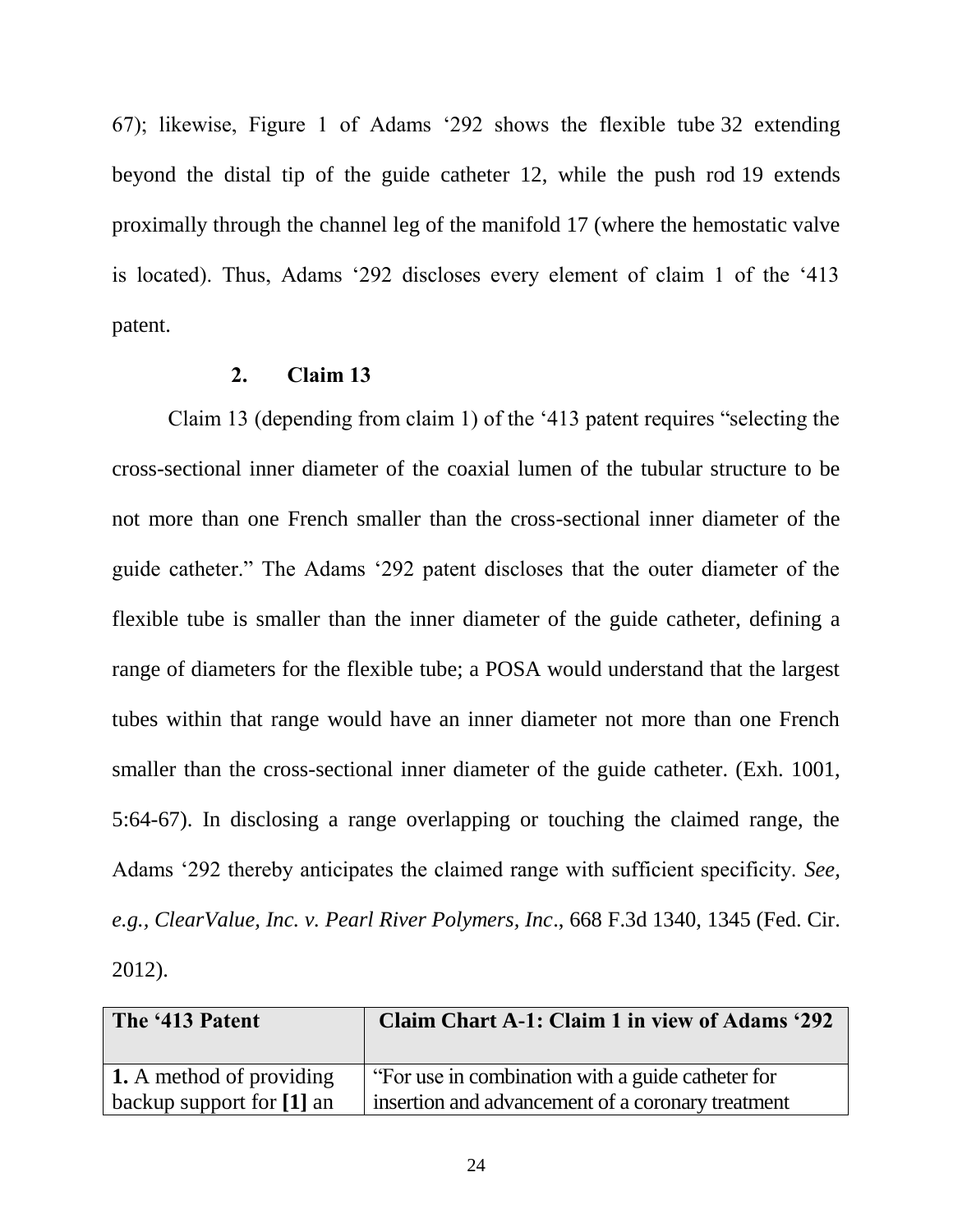| The '413 Patent                                         | <b>Claim Chart A-1: Claim 1 in view of Adams '292</b>                                                      |
|---------------------------------------------------------|------------------------------------------------------------------------------------------------------------|
|                                                         |                                                                                                            |
| interventional cardiology                               | device through a coronary vessel having an ostium to a                                                     |
| device for use in the                                   | treatment site, the guide catheter having a central lumen,                                                 |
| coronary vasculature, [2]                               | a distal end and a distal opening, an anchoring device                                                     |
| the interventional                                      | comprising: a relatively flexible tube sized for insertion                                                 |
| cardiology device being                                 | through the central lumen of the guide catheter into the                                                   |
| adapted to be passed                                    | coronary vessel, the flexible tube being concentrically                                                    |
| through a standard guide                                | aligned with the guide catheter " (Exh. 1013, 22:35-                                                       |
| catheter, [3] the standard                              | 43.)                                                                                                       |
| guide catheter having a                                 |                                                                                                            |
| continuous lumen                                        | [1] "An intravascular device" (Id., Abstract.)                                                             |
| extending for a predefined                              |                                                                                                            |
| length from a proximal end                              | "The invention is directed to the structure and use of                                                     |
| at a hemostatic valve to a                              | a distal extension (intravascular device) for a guide                                                      |
| distal end adapted to be                                | catheter." (Id., 4:36-37.)                                                                                 |
| placed in a branch artery,                              |                                                                                                            |
| [4] the continuous lumen of                             | [2] " a relatively flexible tube having a proximal<br>end, a distal end, an outer diameter and an internal |
| the guide catheter having a<br>circular cross sectional | lumen, wherein the outer diameter is sized for                                                             |
| inner diameter sized such                               | insertion through the central lumen of the guide                                                           |
| that interventional                                     | catheter" ( <i>Id.</i> , 23:36-44.)                                                                        |
| cardiology devices are                                  |                                                                                                            |
| insertable into and through                             | [3] "The guide catheter 12 is an elongated, flexible,                                                      |
| the lumen, the method                                   | tubular member defining a first guide catheter lumen                                                       |
| comprising:                                             | 27 therethrough." ( <i>Id.</i> , 5:30-32.)                                                                 |
|                                                         |                                                                                                            |
|                                                         | "Guide catheter 52 is an elongated, flexible tubular                                                       |
|                                                         | member defining a first guide catheter lumen 53                                                            |
|                                                         | through which an angioplasty balloon catheter 60 or                                                        |
|                                                         | other angioplasty device is disposed and guided to a                                                       |
|                                                         | stenosis or obstruction. The guide catheter manifold                                                       |
|                                                         | 54 is mounted at a proximal end of the guide catheter                                                      |
|                                                         | 52, and preferably comprises a Y-shaped structure                                                          |
|                                                         | having a primary channel leg 51 and an extension leg                                                       |
|                                                         | 55 with a guide catheter port 58 A hemostatic                                                              |
|                                                         | valve (not shown) on the primary channel leg 51                                                            |
|                                                         | provides hemostatic control for the guide catheter.                                                        |
|                                                         | $(Id., 11:20-30; see id., 5:6-29.)$                                                                        |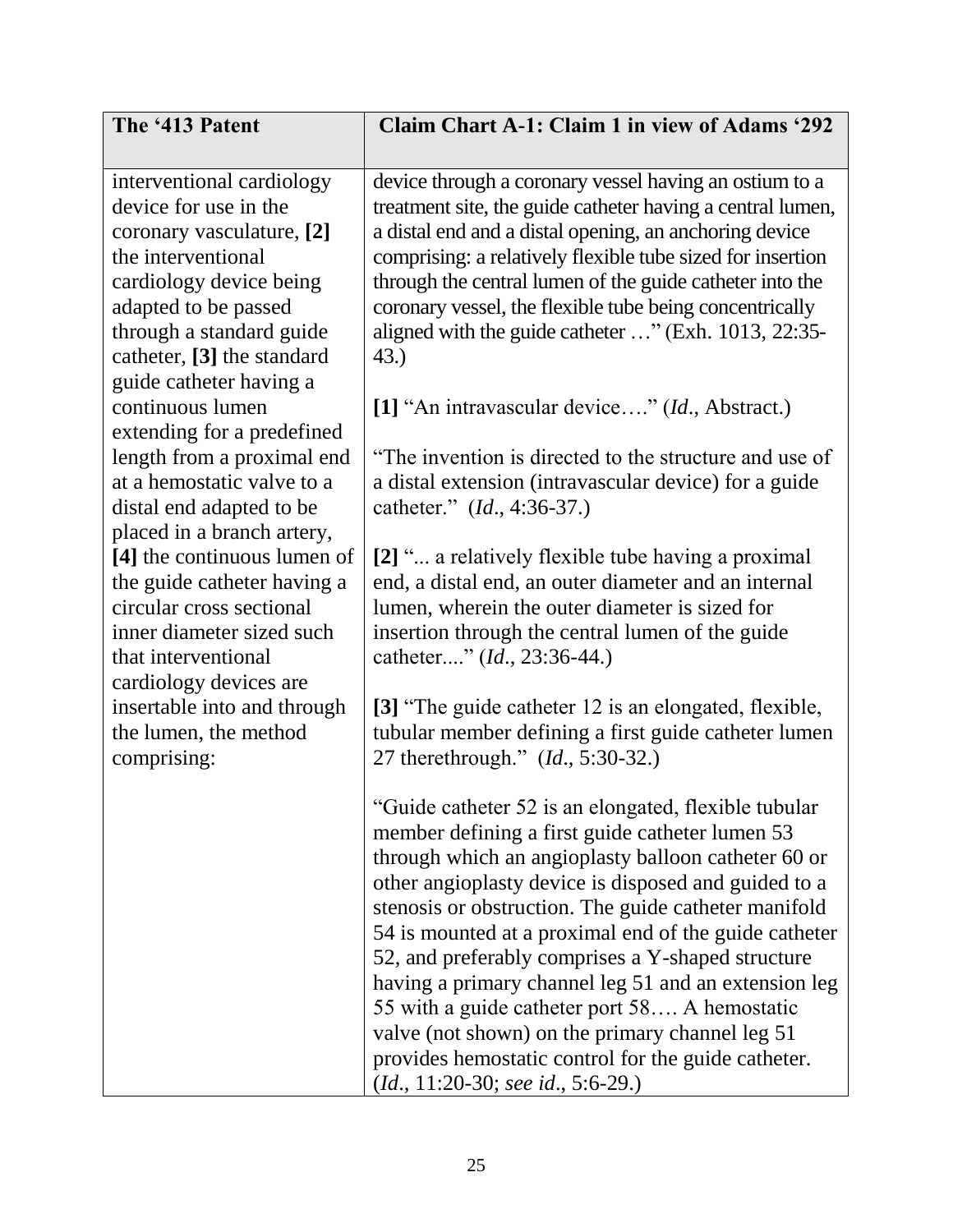| The '413 Patent                                                                                                                          | <b>Claim Chart A-1: Claim 1 in view of Adams '292</b>                                                                                                                                                                                                                                                                                                                                                                                                                                                                                                                                                 |
|------------------------------------------------------------------------------------------------------------------------------------------|-------------------------------------------------------------------------------------------------------------------------------------------------------------------------------------------------------------------------------------------------------------------------------------------------------------------------------------------------------------------------------------------------------------------------------------------------------------------------------------------------------------------------------------------------------------------------------------------------------|
|                                                                                                                                          | "the guide catheter 287 is manipulated until <i>a distal</i><br>opening 288 of the guide catheter 287 is aligned<br>with the coronary ostium so that the guide catheter<br>287 will direct an original coronary treatment device,<br>such as an angioplasty balloon catheter, or a<br>subsequent coronary treatment device into the<br>coronary, artery requiring treatment." (Id., 16:9-44<br>(emphasis added).)                                                                                                                                                                                     |
|                                                                                                                                          | [4] "The diameter of the first guide catheter lumen<br>27 in the guide catheter 12 and the second guide<br>catheter lumen 33 in the guide catheter extension 32<br>are larger than the outer diameters of the hollow<br>balloon catheter shaft 26 and balloon 24 (deflated)<br>which are advanced therethrough." (Id., 8:40-45.)                                                                                                                                                                                                                                                                      |
|                                                                                                                                          | " a guide catheter 287 is inserted into the patient<br>and advanced until <i>a distal end of the guide catheter</i><br>287 reaches the aortic arch of the patient. More<br>particularly, the guide catheter 287 is manipulated<br>until a distal opening 288 of the guide catheter 287 is<br>aligned with the coronary ostium so that the guide<br>catheter 287 will direct an original coronary<br>treatment device, such as an angioplasty balloon<br>catheter, or a subsequent coronary treatment device<br>into the coronary artery requiring treatment." $(Id.,$<br>$16:9-44$ (emphasis added).) |
| inserting the standard guide<br>catheter into a first artery<br>over a guidewire, the<br>standard guide catheter<br>having a distal end; | "the guide catheter is inserted at the femoral artery<br>and advanced through a patient's arterial system to<br>the coronary ostium requiring treatment."<br>(Exh. 1013, 4:56-58; id., 16:9-44 (" a guide<br>catheter 287 is inserted into the patient and advanced<br>until a distal end of the guide catheter 287 reaches<br>the aortic arch of the patient").)                                                                                                                                                                                                                                     |
|                                                                                                                                          | "the angioplasty balloon catheter 18 may be                                                                                                                                                                                                                                                                                                                                                                                                                                                                                                                                                           |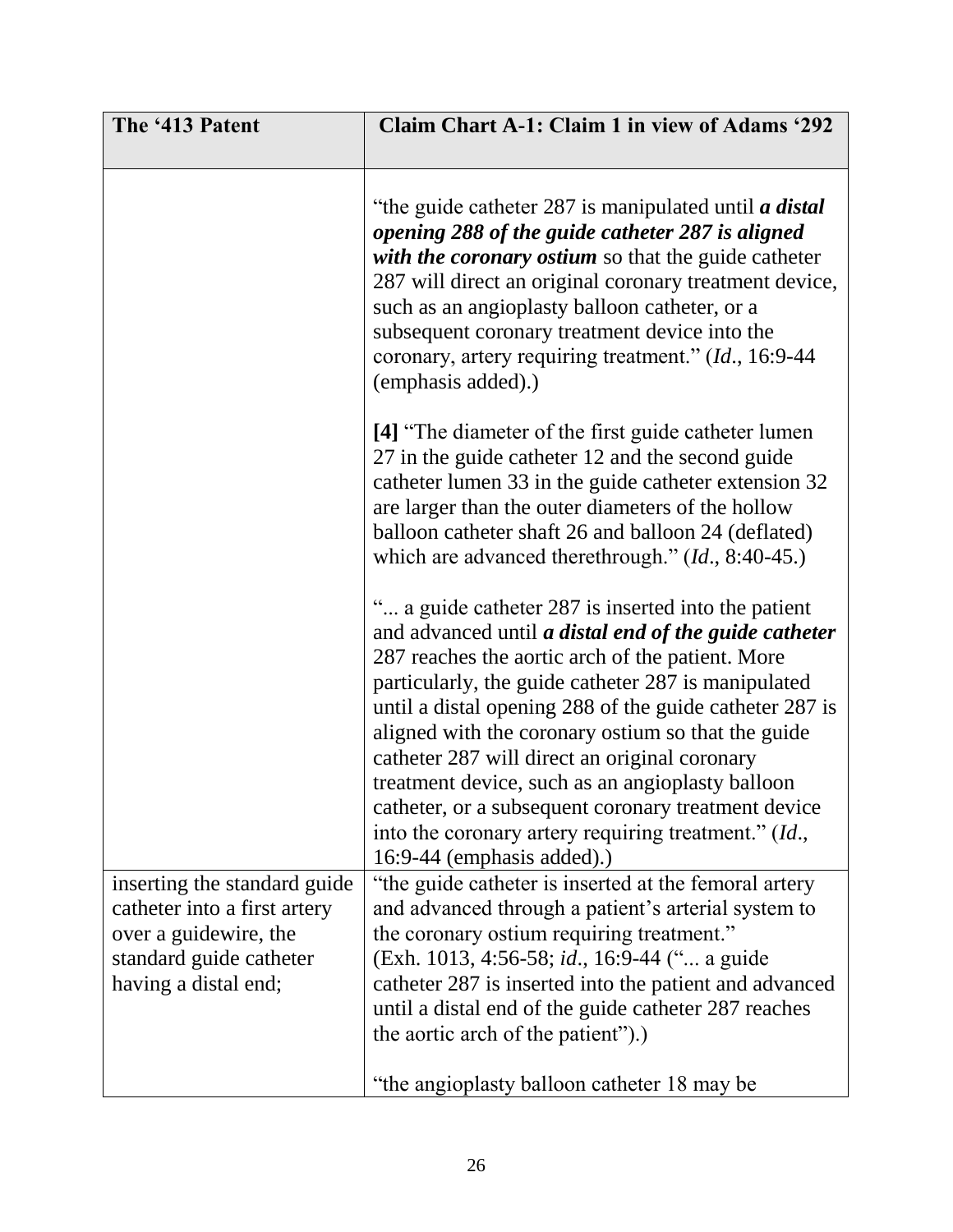| The '413 Patent                                         | <b>Claim Chart A-1: Claim 1 in view of Adams '292</b>                                                                                                                                                                                                                                                                                                                                                                          |
|---------------------------------------------------------|--------------------------------------------------------------------------------------------------------------------------------------------------------------------------------------------------------------------------------------------------------------------------------------------------------------------------------------------------------------------------------------------------------------------------------|
|                                                         | advanced beyond the distal end of the guide<br><i>catheter</i> with the assistance of the guide catheter<br>extension" $(Id., 9:2-5$ (emphasis added).)                                                                                                                                                                                                                                                                        |
|                                                         | "A proximal end of the flexible tube 32 is advanced<br>so that a significant portion of the flexible tube 32<br>extends into the artery beyond the distal end of the<br><i>guide catheter</i> $12$ " ( <i>Id.</i> , $12:19-25$ (emphasis<br>added).                                                                                                                                                                            |
|                                                         | " a relatively flexible tube having a proximal end, a<br>distal end, an outer diameter and an internal lumen,<br>wherein the outer diameter is sized for insertion<br>through the central lumen of the guide catheter so<br>that the distal end of the tube may be positioned<br>beyond <i>the distal end of the guide catheter</i> to extend<br>the flexible tube to a treatment site" $(Id., 23:36-44$<br>(emphasis added).) |
| positioning the distal end                              | " a guide catheter 287 is inserted into the patient                                                                                                                                                                                                                                                                                                                                                                            |
| of the standard guide<br>catheter in a branch artery    | and advanced until a distal end of the guide catheter<br>287 reaches the aortic arch of the patient. More                                                                                                                                                                                                                                                                                                                      |
| that branches off from the                              | particularly, the guide catheter 287 is manipulated                                                                                                                                                                                                                                                                                                                                                                            |
| first artery;                                           | until a distal opening 288 of the guide catheter 287 is                                                                                                                                                                                                                                                                                                                                                                        |
|                                                         | aligned with the coronary ostium so that the guide<br>catheter 287 will direct an original coronary                                                                                                                                                                                                                                                                                                                            |
|                                                         | treatment device, such as an angioplasty balloon                                                                                                                                                                                                                                                                                                                                                                               |
|                                                         | catheter, or a subsequent coronary treatment device                                                                                                                                                                                                                                                                                                                                                                            |
|                                                         | into the coronary artery requiring treatment." (Id.,                                                                                                                                                                                                                                                                                                                                                                           |
|                                                         | $16:9-44.$                                                                                                                                                                                                                                                                                                                                                                                                                     |
| [1] inserting [2] a flexible                            | [1] " a relatively flexible tube having a proximal                                                                                                                                                                                                                                                                                                                                                                             |
| tip portion of a coaxial                                | end, a distal end, an outer diameter and an internal<br>lumen, wherein the outer diameter is sized for                                                                                                                                                                                                                                                                                                                         |
| guide catheter defining a<br>tubular structure having a | insertion through the central lumen of the guide                                                                                                                                                                                                                                                                                                                                                                               |
| circular cross-section and                              | <i>catheter</i> " (Exh. 1013, 23:36-44 (emphasis)                                                                                                                                                                                                                                                                                                                                                                              |
| [3] a length that is shorter                            | added).)                                                                                                                                                                                                                                                                                                                                                                                                                       |
| than the predefined length                              |                                                                                                                                                                                                                                                                                                                                                                                                                                |
| of the continuous lumen of                              | The outer diameter of the elongated flexible tube 32                                                                                                                                                                                                                                                                                                                                                                           |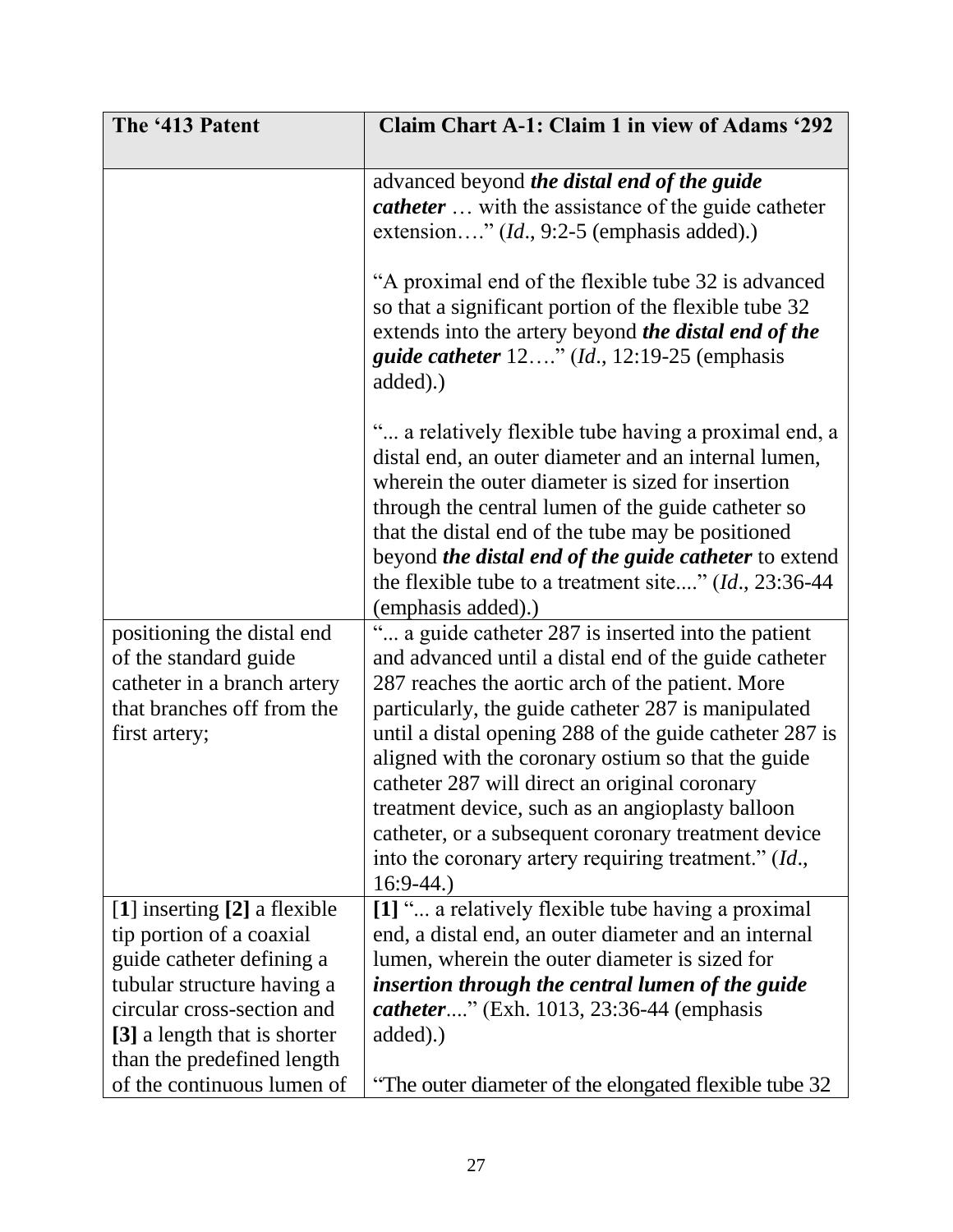| The '413 Patent                                                                                          | <b>Claim Chart A-1: Claim 1 in view of Adams '292</b>                                                                                                                                                                                                                                                                     |
|----------------------------------------------------------------------------------------------------------|---------------------------------------------------------------------------------------------------------------------------------------------------------------------------------------------------------------------------------------------------------------------------------------------------------------------------|
| the standard guide catheter,<br>[1] into the continuous<br>lumen of the standard<br>guide catheter, and, | is smaller than the first guide catheter lumen 27<br>defined by the guide catheter 12 so that it may be<br>slidably disposed therethrough and to permit<br><i>insertion of the tube</i> $\ldots$ " ( <i>Id.</i> , 5:64-67 (emphasis<br>added).)                                                                           |
|                                                                                                          | [2] "The guide catheter extension (distal extension)<br>comprises an elongated flexible tube" (Exh. 1013,<br>$5:38-39.$                                                                                                                                                                                                   |
|                                                                                                          | "The intravascular device includes a relatively<br>flexible tube" $(Id., 2:50-51.)$                                                                                                                                                                                                                                       |
|                                                                                                          | [3] Annotated Fig. 1 (cropped) below shows how the<br>length of the flexible tube 14 (dashed black line) is<br>shorter than the length of the continuous lumen 27 of<br>the guide catheter 12 (solid grey line). This is also<br>depicted in Fig. 12 which shows flexible tube 255 is<br>shorter than guide catheter 287. |
|                                                                                                          | 17<br>10                                                                                                                                                                                                                                                                                                                  |
|                                                                                                          | "The flexible tube 255 is approximately 6.0 to 12.0"<br>inches in length, and preferably 9.5 to 10.0 inches in<br>length." (Id., 15:50-51.)                                                                                                                                                                               |
| further [1] inserting a                                                                                  | [1] "A push rod is attached to a proximal end of the                                                                                                                                                                                                                                                                      |
| substantially rigid portion                                                                              | tube for slidably positioning the tube"                                                                                                                                                                                                                                                                                   |
| that is proximal of,                                                                                     | (Exh. 1013, 2:48-50.)                                                                                                                                                                                                                                                                                                     |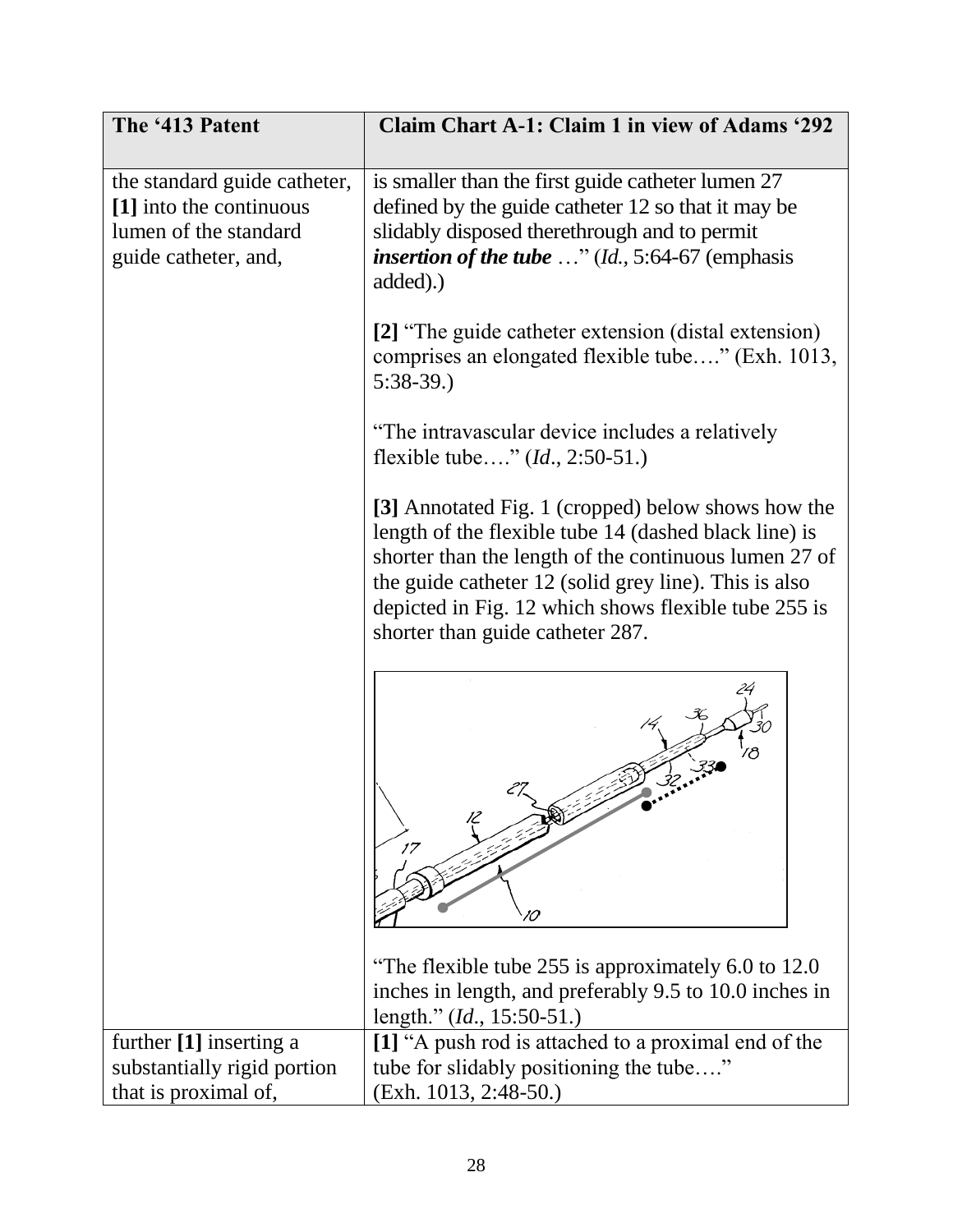| The '413 Patent                | Claim Chart A-1: Claim 1 in view of Adams '292              |
|--------------------------------|-------------------------------------------------------------|
|                                |                                                             |
| operably connected to, and     |                                                             |
| more rigid along a             | "the shaft 19 or push rod is defined by an elongated        |
| longitudinal axis than the     | wire 34." ( <i>Id.</i> , 6:15-16.)                          |
| flexible tip portion, into the |                                                             |
| continuous lumen of the        | "The extension length of the elongated flexible tube        |
| standard guide catheter, the   | 32 is lengthened by advancing the wire 34 distally          |
| substantially rigid portion    | into the guide catheter $(Id. 6:35-37.)$                    |
| defining a rail structure      |                                                             |
| without a lumen and [2]        | The use of the elongated wire 34 to adjust the              |
| having a length that, when     | extension length of the elongated flexible tube 32          |
| combined with the length       | provides several advantages." (Id., 6:56-58.)               |
| of the flexible distal tip     |                                                             |
| portion, defines a total       | [2] "The flexible tube 255 is approximately 6.0 to          |
| length of the device along     | 12.0 inches in length, and preferably 9.5 to 10.0           |
| the longitudinal axis that is  | inches in length. The push rod is approximately 40.0        |
| longer than the length of      | to 45.0 inches in length. The overall length of the         |
| the continuous lumen of        | extension 250 is preferably 50.5 inches to 51.5             |
| the guide catheter;            | inches." ( <i>Id.</i> , 15:50-54.)                          |
| [1] advancing a distal         | [1] " a relatively flexible tube having a proximal          |
| portion of the flexible tip    | end, a distal end, an outer diameter and an internal        |
| portion distally beyond the    | lumen, wherein the outer diameter is sized for              |
| distal end of the standard     | insertion through the central lumen of the guide            |
| guide catheter and into the    | catheter so that the distal end of the tube may be          |
| second artery such that the    | positioned beyond the distal end of the guide               |
| distal portion extends into    | catheter to extend the flexible tube to a treatment         |
| the second artery and [2]      | <i>site</i> " (Exh. 1013, 23:36-44 (emphasis added).)       |
| such that at least a portion   |                                                             |
| of the proximal portion of     | "The elongated flexible tube 32 of the guide catheter"      |
| the substantially rigid        | extension 14 is designed to <i>extend beyond a distal</i>   |
| portion extends proximally     | end of the guide catheter 12 into the coronary              |
| through the hemostatic         | <i>arteries.</i> " ( <i>Id.</i> , 6:8-11 (emphasis added).) |
| valve; and                     |                                                             |
|                                | [2] When the flexible tube is extended beyond the           |
|                                | distal end of the guide catheter, the shaft or push rod     |
|                                | extends proximally outside the guide catheter               |
|                                | through the catheter manifold, where the hemostatic         |
|                                | valve is located, at the same point as the balloon          |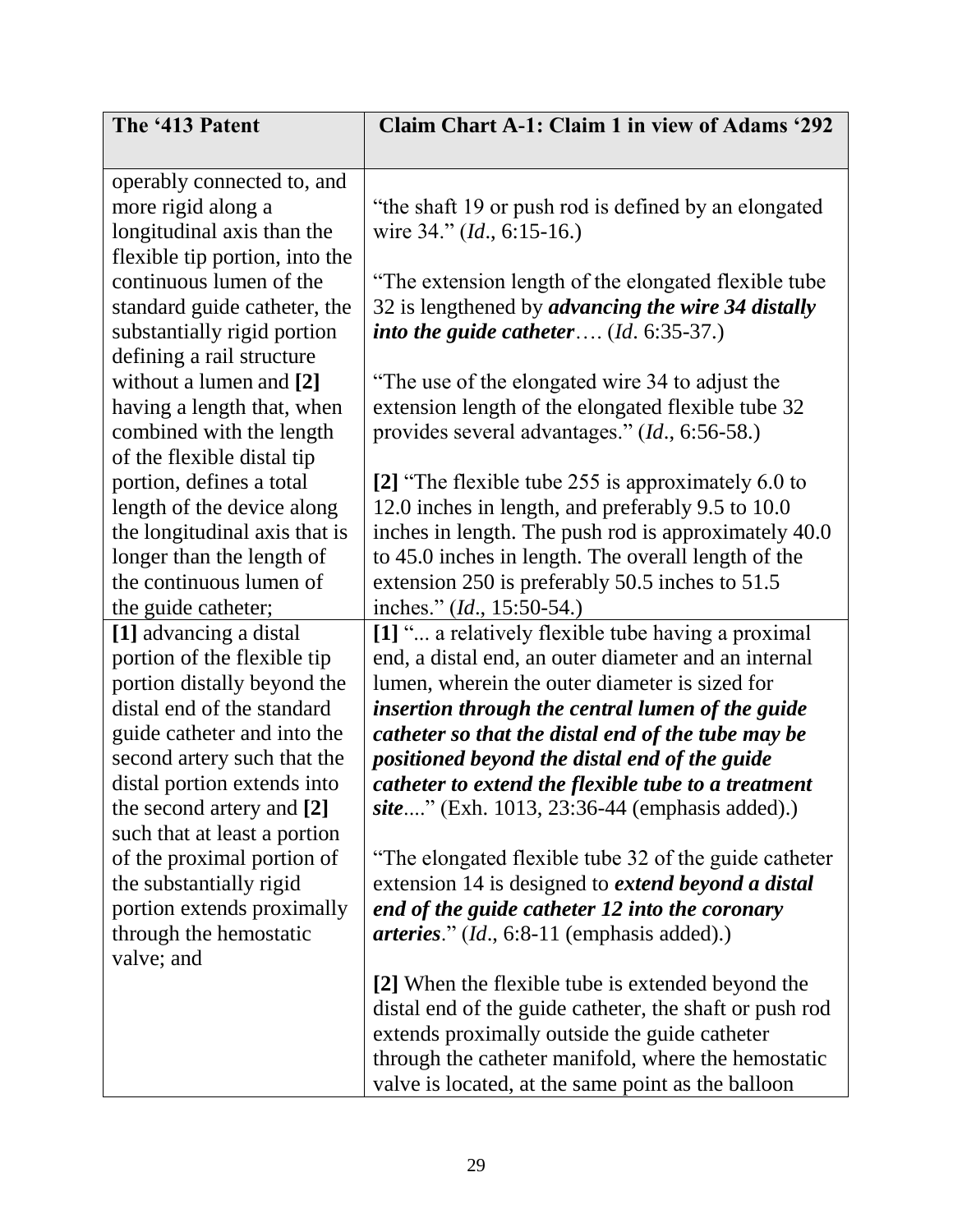| <b>Claim Chart A-1: Claim 1 in view of Adams '292</b>                                                                                                                                                                                                                                                                                                                                                                                                                                                                                                                                                                                                                                                                                                                                                                                                                                                                       |
|-----------------------------------------------------------------------------------------------------------------------------------------------------------------------------------------------------------------------------------------------------------------------------------------------------------------------------------------------------------------------------------------------------------------------------------------------------------------------------------------------------------------------------------------------------------------------------------------------------------------------------------------------------------------------------------------------------------------------------------------------------------------------------------------------------------------------------------------------------------------------------------------------------------------------------|
|                                                                                                                                                                                                                                                                                                                                                                                                                                                                                                                                                                                                                                                                                                                                                                                                                                                                                                                             |
| catheter shaft:                                                                                                                                                                                                                                                                                                                                                                                                                                                                                                                                                                                                                                                                                                                                                                                                                                                                                                             |
| $\mathcal{F}$ lg. 1                                                                                                                                                                                                                                                                                                                                                                                                                                                                                                                                                                                                                                                                                                                                                                                                                                                                                                         |
|                                                                                                                                                                                                                                                                                                                                                                                                                                                                                                                                                                                                                                                                                                                                                                                                                                                                                                                             |
| "As seen in FIG. 1, shaft 19 or push rod  extends<br>proximally  outside the guide catheter 12 so that it<br>is accessible to the user The elongated flexible<br>tube 32 of the guide catheter extension 14 is<br>designed to extend beyond a distal end of the guide<br>catheter $12$ " ( <i>Id.</i> , 6:1-10.) 17 is the primary<br>channel leg of the catheter manifold, where the<br>hemostatic valve (not shown) is located. ( <i>Id.</i> , 5:17-<br>29.) 26 is a balloon catheter shaft. 8:40. The shaft 19<br>or push rod extends from the manifold 17 at the same<br>point as the balloon catheter shaft 26. ( <i>Id.</i> , 17:3-7<br>("The total length of the extension 250 permits the<br>flexible tube 255 to remain with the guide catheter<br>287 and to extend beyond a distal end of guide<br>catheter 287 into and through a coronary artery while<br>the control knob 264 remains outside the patient").) |
| "The flexible tube has an inner diameter sized for                                                                                                                                                                                                                                                                                                                                                                                                                                                                                                                                                                                                                                                                                                                                                                                                                                                                          |
| <i>insertion over an angioplasty device.</i> " (Exh. 1013,                                                                                                                                                                                                                                                                                                                                                                                                                                                                                                                                                                                                                                                                                                                                                                                                                                                                  |
| $2:62-64$ (emphasis added).)                                                                                                                                                                                                                                                                                                                                                                                                                                                                                                                                                                                                                                                                                                                                                                                                                                                                                                |
|                                                                                                                                                                                                                                                                                                                                                                                                                                                                                                                                                                                                                                                                                                                                                                                                                                                                                                                             |
| "the angioplasty balloon catheter 18 may be                                                                                                                                                                                                                                                                                                                                                                                                                                                                                                                                                                                                                                                                                                                                                                                                                                                                                 |
| advanced beyond the distal end of the guide catheter                                                                                                                                                                                                                                                                                                                                                                                                                                                                                                                                                                                                                                                                                                                                                                                                                                                                        |
| 12 proximate to or across the stenosis or obstruction                                                                                                                                                                                                                                                                                                                                                                                                                                                                                                                                                                                                                                                                                                                                                                                                                                                                       |
| with the assistance of the guide catheter<br>extension)" $(Id., 9:2-5.)$                                                                                                                                                                                                                                                                                                                                                                                                                                                                                                                                                                                                                                                                                                                                                                                                                                                    |
|                                                                                                                                                                                                                                                                                                                                                                                                                                                                                                                                                                                                                                                                                                                                                                                                                                                                                                                             |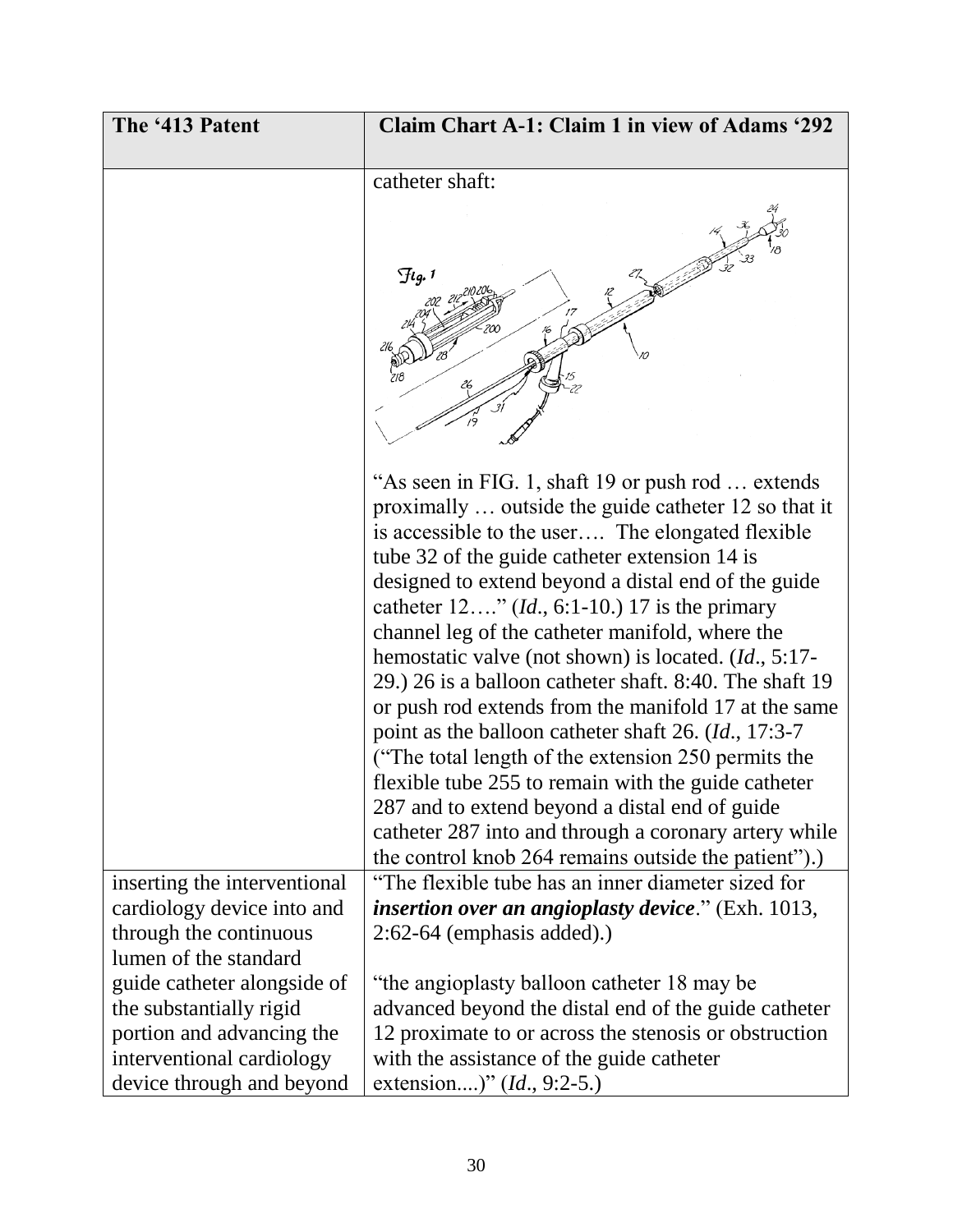| The '413 Patent                   | <b>Claim Chart A-1: Claim 1 in view of Adams '292</b> |
|-----------------------------------|-------------------------------------------------------|
|                                   |                                                       |
| a lumen of the flexible tip       |                                                       |
| portion into contact with or      | "A proximal end of the flexible tube 32 is advanced   |
| past a lesion in the second       | so that a significant portion of the flexible tube 32 |
| artery.                           | extends into the artery beyond the distal end of the  |
|                                   | guide catheter 12 to secure the guide catheter 12 at  |
|                                   | the coronary ostium for <i>guiding a coronary</i>     |
|                                   | treatment device into the arteries beyond" (Id.,      |
|                                   | $12:19-25$ (emphasis added).)                         |
| <b>13.</b> The method of claim 1, | Adams '292 discloses the method of claim 1 (See A-    |
|                                   | $1$ , above).                                         |
| further comprising                | The outer diameter of the elongated flexible tube 32  |
| selecting the cross-              | is smaller than the first guide catheter lumen 27     |
| sectional inner diameter of       | defined by the guide catheter" (Exh. 1013, 5:64-      |
| the coaxial lumen of the          | 67.)                                                  |
| tubular structure to be not       |                                                       |
| more than one French              |                                                       |
| smaller than the cross-           |                                                       |
| sectional inner diameter of       |                                                       |
| the guide catheter.               |                                                       |

# <span id="page-31-0"></span>**B. Statement Of Non-Redundancy: Skived Proximal Opening Disclosures in Klein, Adams '452, Mihara, And Steinke**

The grounds of unpatentability raised in the present Petition regarding the obviousness of the side-opening limitations of claims 4, 9, and 10 are not redundant given the far reaching functional language of such claims. Although the alternative combinatory references of Adams '292 in view of either Klein, Adams '452, Mihara, or Steinke are encompassing of the functionality of each of the disclosed systems, (each of these references discloses systems for receiving an interventional cardiology device through a lumen having a skived proximal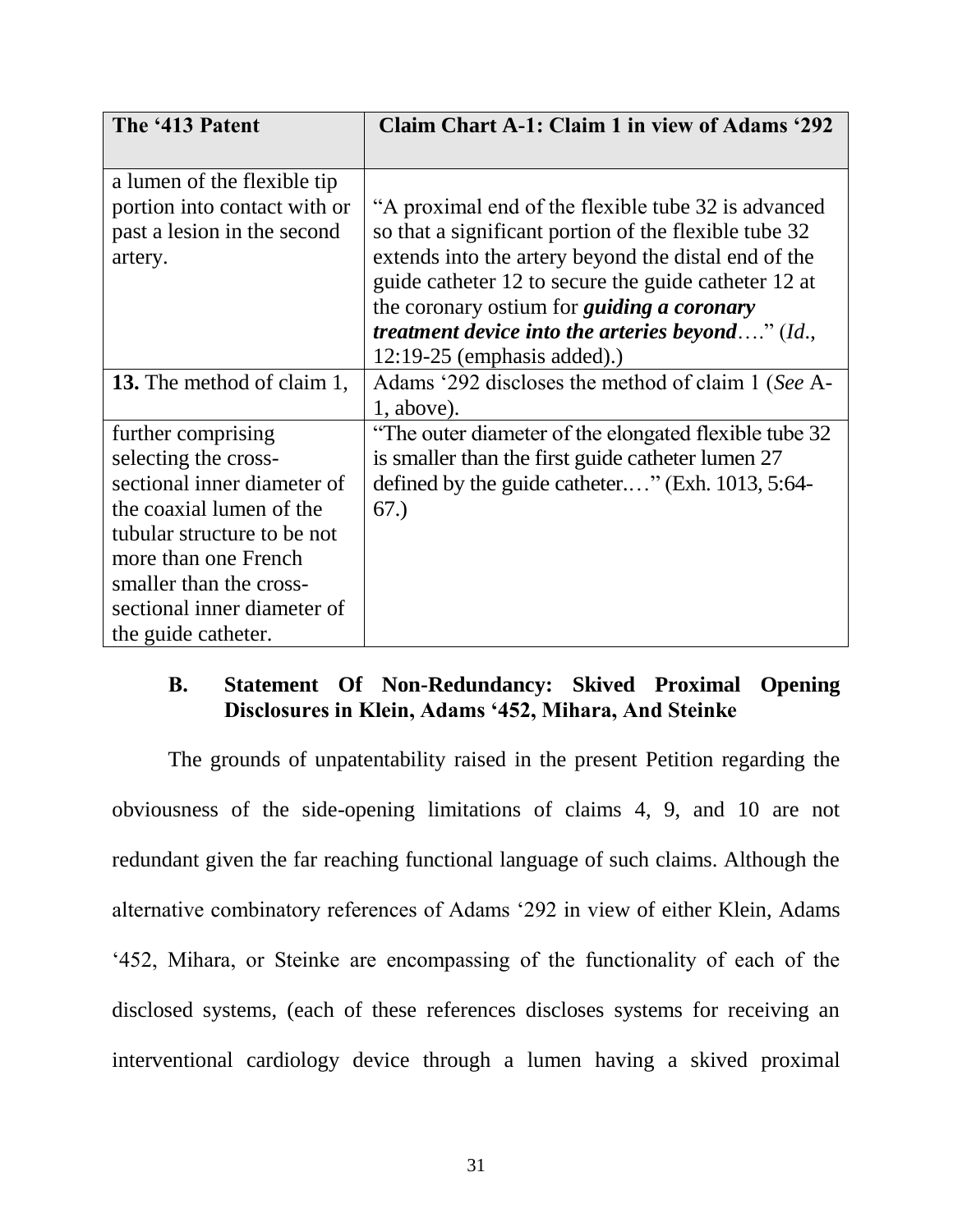opening), they are structurally different from each other in numerous other respects. Adams '452 explicitly discloses the insertion of devices through the skived proximal opening of its claimed device when a distal portion of the device is extended beyond the end of a guide catheter, and while the proximal portion is within the guide catheter lumen. Mihara discloses a support catheter directed to insertion beyond the ostium having a proximal skive with a rapid exchange design. Klein discloses the insertion of larger devices such as balloon catheters (in addition to guidewires), through its skived proximal opening, as was found by the Examiner during the prosecution of the '032 patent to which the '413 claims priority. Finally, Steinke discloses a proximal side "entry port" through which a guidewire is received, wherein the shape of the port clearly defines both full circumference and hemicylindrical portions.

If the PTAB determines that there is redundancy with respect to the grounds raised herein regarding obviousness of claims 4, 9, and 10 over Adams '292 in combination with either the knowledge of one of skill in the art, Klein, Adams '452, Mihara, or Steinke, Petitioner suggests institution on the grounds of Adams '292 in combination with either Mihara or Klein. Finally, to the extent that the Board finds redundant Petitioner's proposed grounds of unpatentability for the claimed range of "not more than one French" in claims 13 based on anticipation in view of substantial disclosure by Adams '292, obviousness over Adams '292 in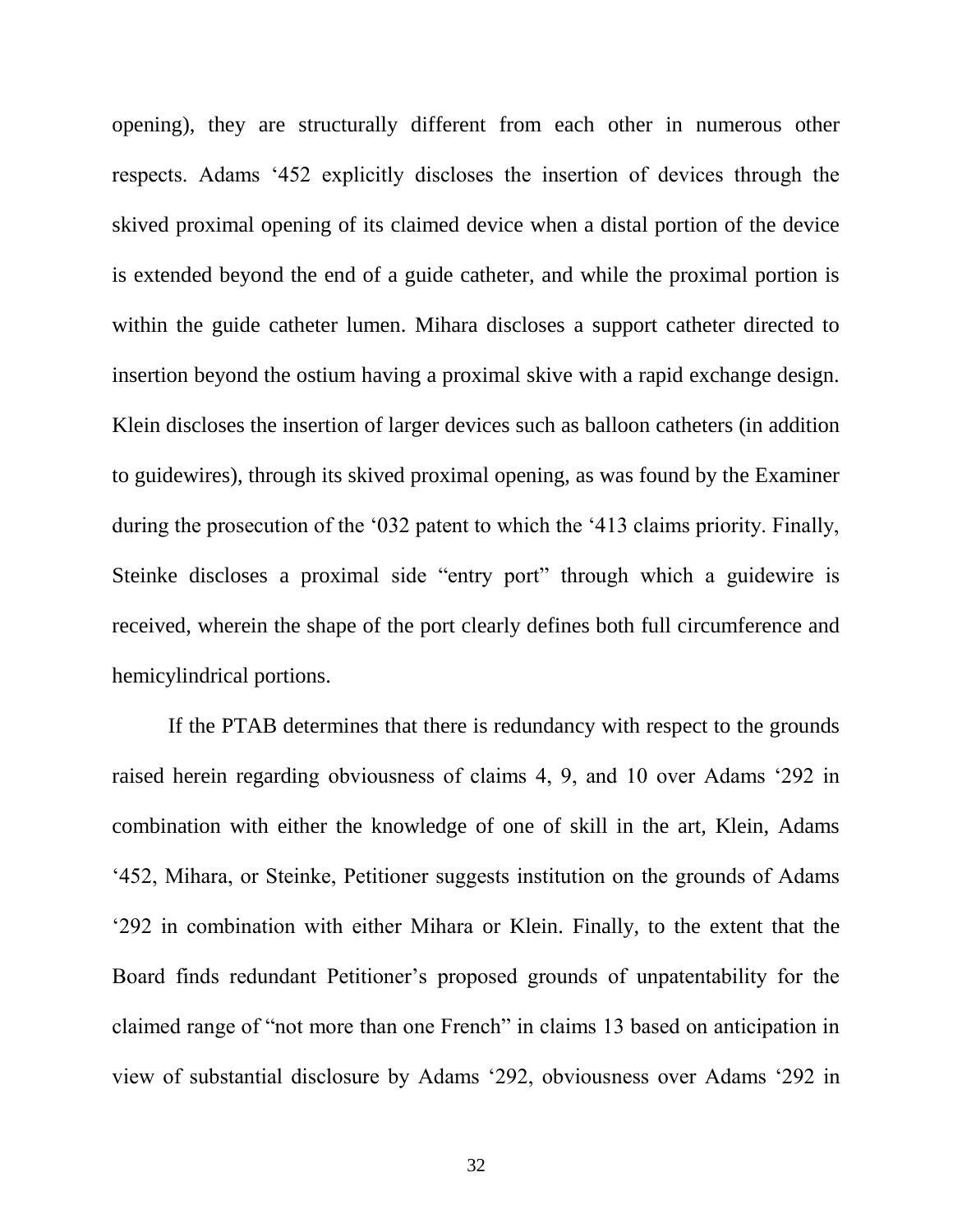view of the knowledge of one of skill in the art, and Adams '292 in combination with the specific disclosure of the claimed range in the analogous art of Takahashi, Petitioner suggests institution by the Board on the basis of Adams '292 in combination with Takahashi.

# <span id="page-33-0"></span>**C. Claims 1, 4, 9, And 10 Are Obvious Under 35 U.S.C. §103 Over Adams '292 In View Of The Knowledge Of One Of Ordinary Skill In The Art**

Claims 1, 4, 9, and 10 are obvious over Adams '292 in view of the knowledge of one of ordinary skill in the art. As shown above, Claim 1 and is anticipated by Adams '292, which discloses every limitation of that claim. (Exh. 1003, ¶¶ 92-105). To the extent that any such limitations are not expressly disclosed in Adams '292, such limitations would have been known or obvious to a POSA or could be found by a POSA in one or more other references or analogous art. (*Id*., 109-110).

Dependent claim 4 of the '413 patent depends from claim 1, every element of which, as shown above, is disclosed in Adams '292. Claim 4 further requires "selecting the substantially rigid portion of the coaxial guide catheter such that it comprises a cylindrical portion and a partially cylindrical portion defining an opening along a side thereof." (Exh. 1001, claim 4). A POSA at the time of the '413 patent would know to use a skived or angled proximal lumen opening in rapid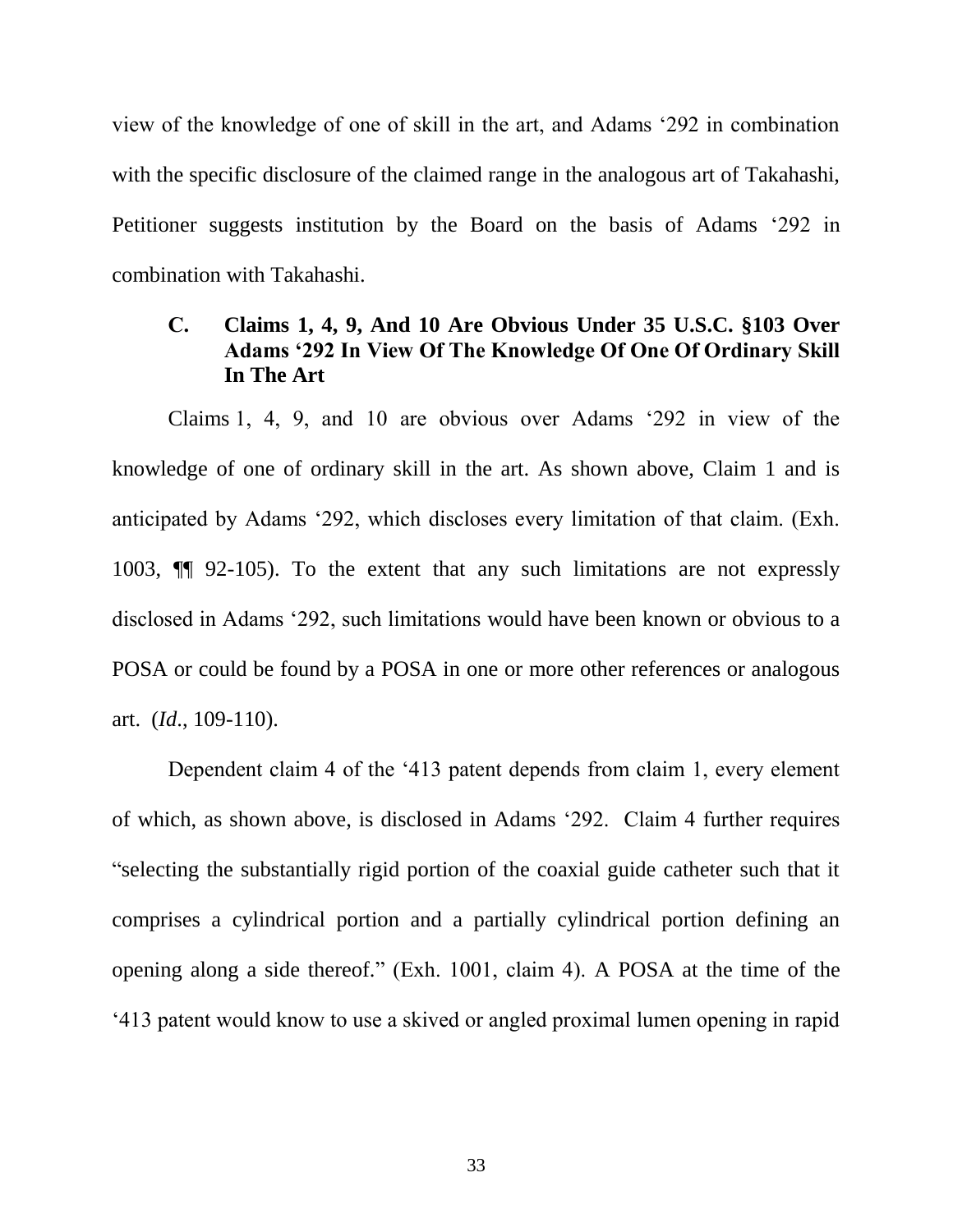exchange catheters. (Exh. 1003 ¶ 110). Such a skived or angled opening would define a partially cylindrical portion and a full circumference portion. (*Id*.)

Claim 9 of the '413 patent requires "extending the interventional cardiology device through a proximal side opening defined by the proximal portion of the tubular structure and extending for a distance along the longitudinal axis of the proximal portion of the tubular structure while the proximal portion remains within the lumen of the guide catheter." Adams '292 discloses extending the interventional cardiology device through a proximal opening in the tubular structure while the proximal portion remains within the lumen of the guide catheter. (*See* Exh. 1013, 9:36-52). A POSA at the time of the '413 patent would know that the proximal opening could be skived or angled, thereby defining a proximal side opening defined by the proximal portion of the tubular structure and extending for a distance along the longitudinal axis of the proximal portion of the tubular structure. (Exh. 1003 ¶ 110).

Claim 10 of the '413 patent further requires extending the interventional cardiology device through a full circumference portion and a partially cylindrical portion. Adams '292 discloses extending the interventional cardiology device through a proximal opening of the tubular structure. (Exh. 1003 ¶ 105). A POSA at the time of the '413 patent would know that the proximal opening could be skived

34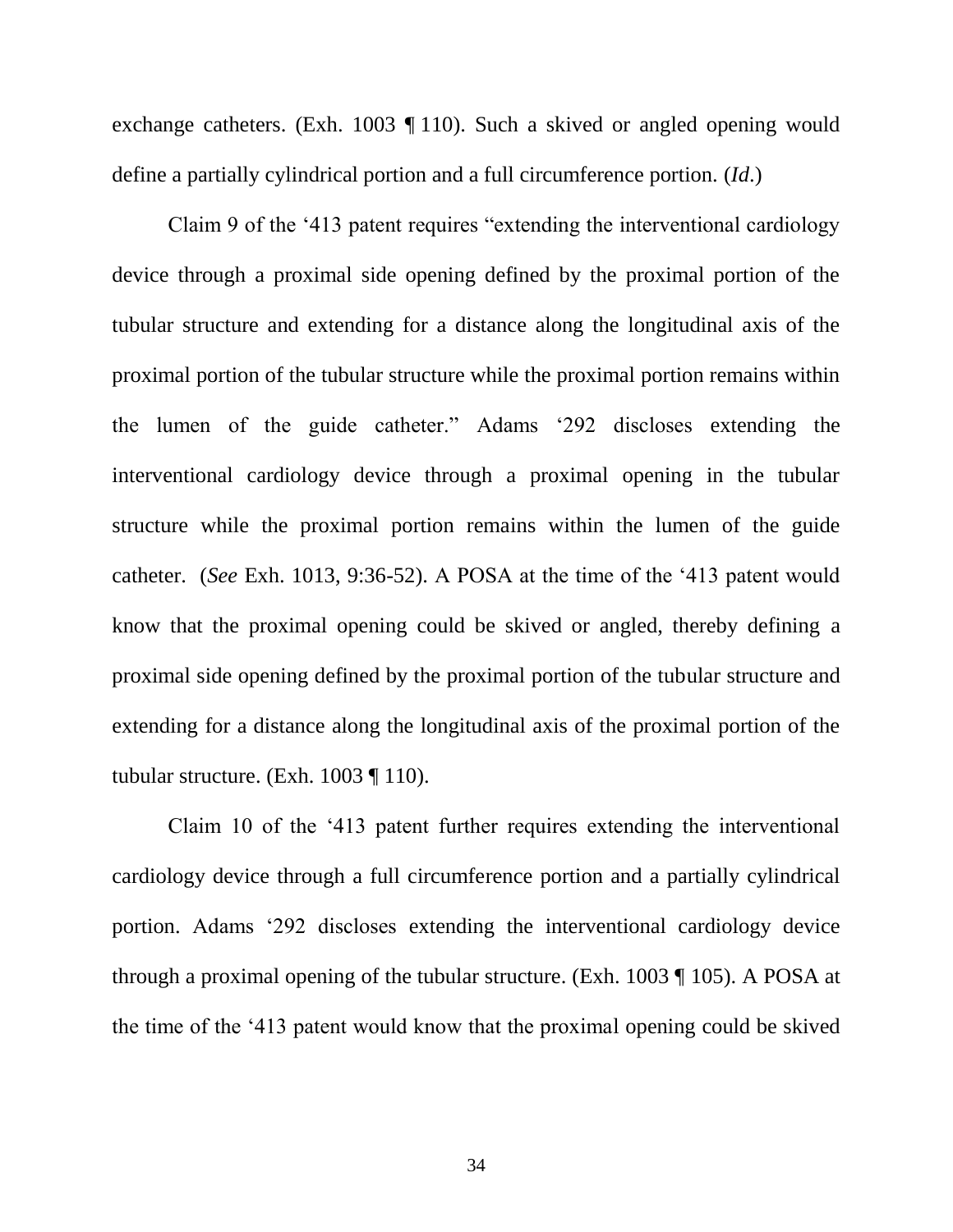or angled, thereby defining a full circumference portion and a partially cylindrical portion. (Exh. 1003 ¶ 110).

# <span id="page-35-0"></span>**D. Claims 1, 4, 9, 10 And 13 Are Obvious Under 35 U.S.C. §103 Over Adams '292 In View Of Klein**

Claims 1, 4, 9, 10, and 13 are obvious over Adams '292 in view of Klein, which was cited during prosecution of the '413 patent, but was not considered in combination with Adams '292. (Exh. 1003, ¶¶ 111-113). As shown above, Claims 1 and 13 are anticipated by Adams '292, which discloses every limitation of those claims. (*Id*., ¶¶ 92-108). To the extent that any such limitations are not expressly disclosed in Adams '292, such limitations would have been obvious to a POSA from the disclosure of Adams '292 in view of Klein. (*Id*., ¶¶ 111-113).

Klein discloses a delivery catheter having a tubular catheter body with a skived proximal opening sized to receive a balloon catheter. (*See, e.g*., Exh. 1014, Fig. 28). This disclosure satisfies the limitations of claim 4 of the '413 patent, which requires "selecting the substantially rigid portion of the coaxial guide catheter such that it comprises a cylindrical portion and a partially cylindrical portion defining an opening along a side thereof." (Exh. 1003 ¶ 112).

Dependent claim 9 of the '413 patent requires "extending the interventional cardiology device through a proximal side opening" in the tubular structure while claim 10 (which depends from claim 9) requires "advancing" such device through the "full circumference" and the "partially cylindrical" portions of such opening.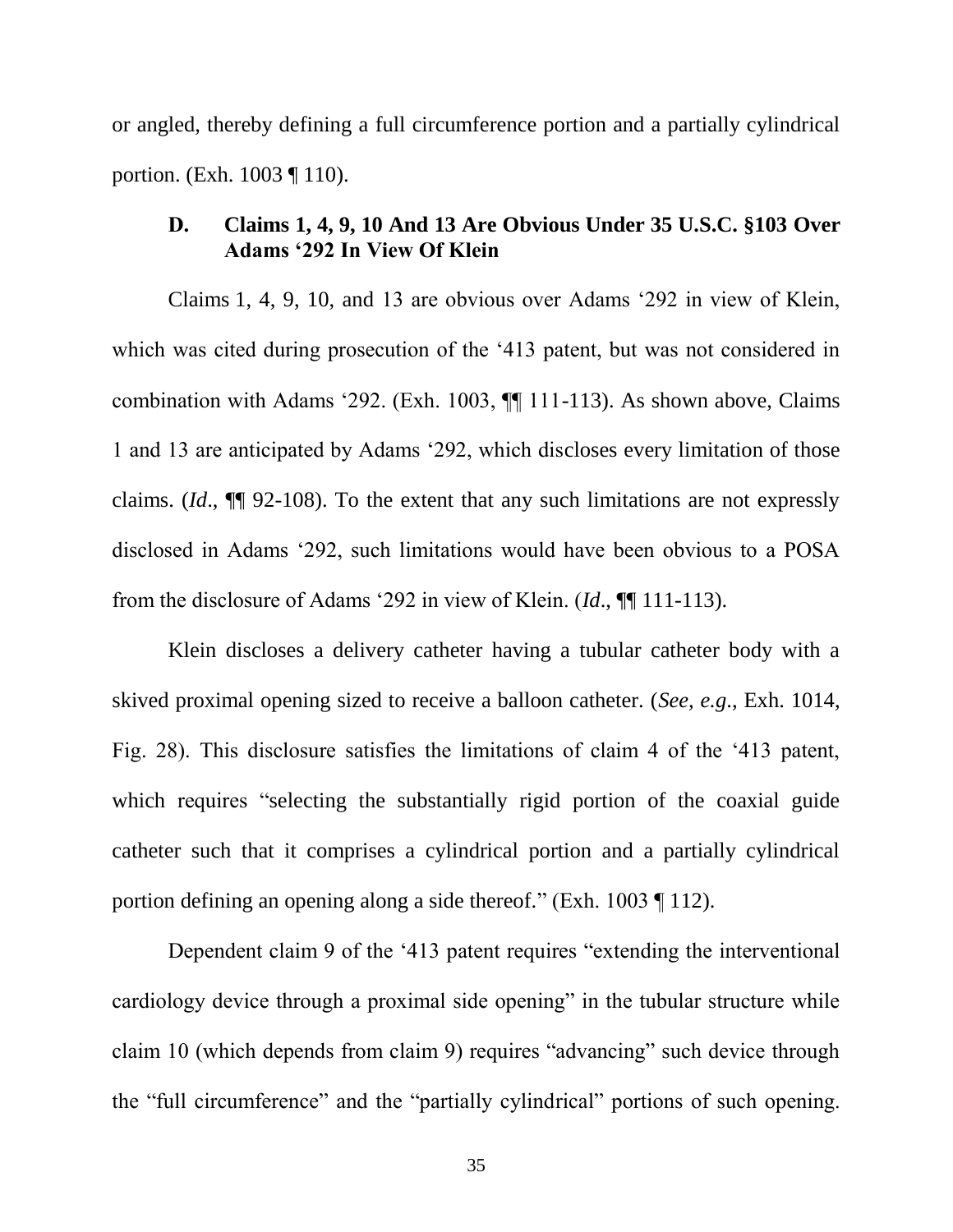Adams '292 discloses the function of extending or advancing an interventional cardiology device through the proximal opening of the tube. (Exh. 1003, ¶ 105). Klein discloses the claimed structure of a proximal side opening extending for a distance along a proximal portion of the tubular structure, defining a full circumference portion and a partially cylindrical portion. (*Id*. ¶ 112). Extending the interventional cardiology device through the proximal side opening would therefore entail advancing the device through structures defining a full circumference portion and a partially cylindrical portion.

As confirmed by the Solar Declaration (Exh. 1003 ¶¶ 112-114), a POSA would have found it obvious to modify the proximal opening of the Adams '292 device in view of Klein to meet the limitations of the challenged claims, including the delivery of interventional cardiology devices, such as balloon catheters and stents, through a skived proximal opening. Adams '292 and Klein are both analogous to the '413 patent as they are directed to the same type of device, are in the same field of endeavor, and are reasonably pertinent to the problem faced by the inventor of the '413 patent. (*Id*., 71-77) Specifically, both Klein and Adams '292 disclose intravascular devices for use within a standard guide catheter directed to the delivery of interventional cardiology devices such as stents and balloon catheters. Accordingly, a POSA would have been motivated to combine the guide catheter extension disclosed by Adams '292 with the skived proximal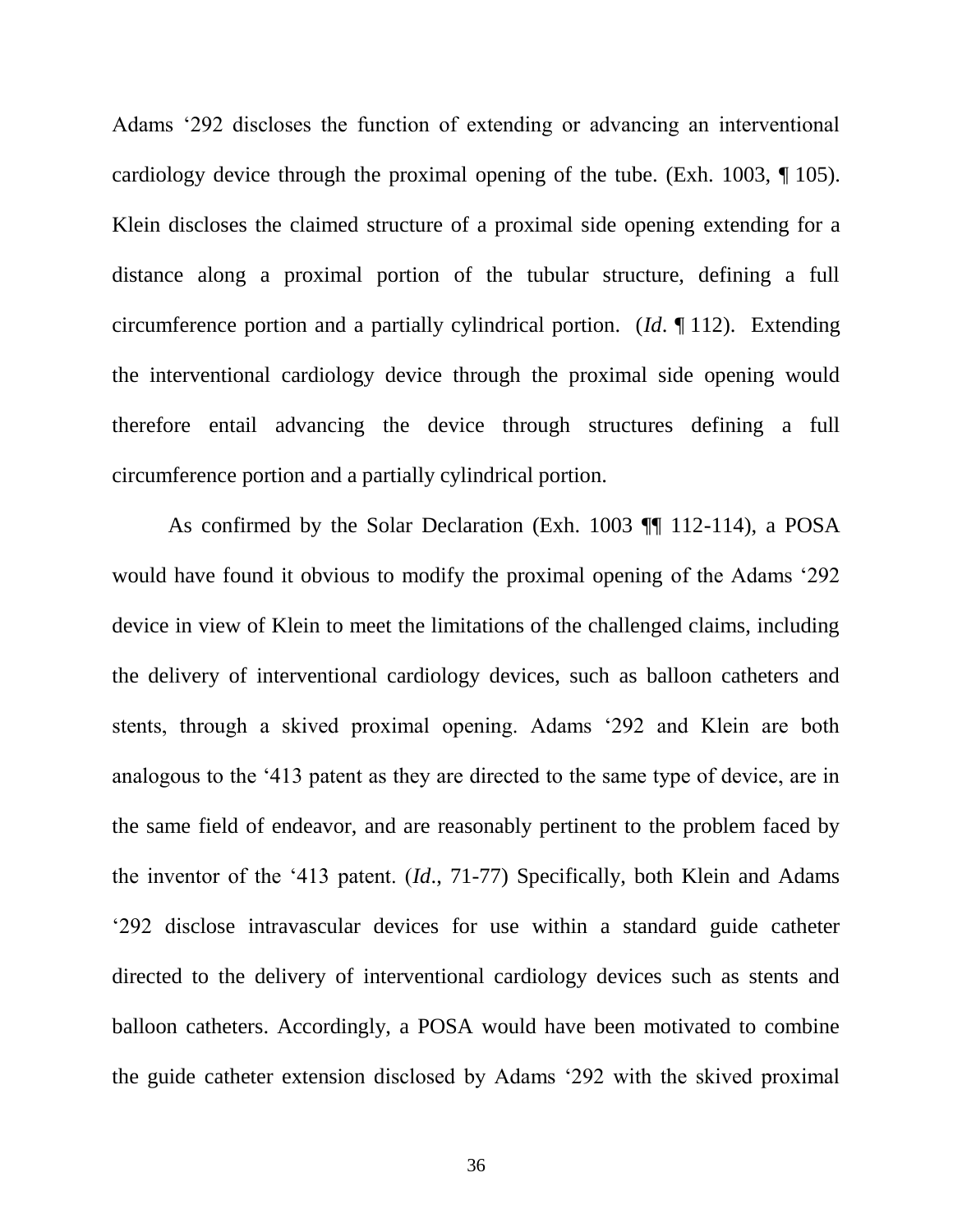lumen opening of Klein. (*Id*., 89-91). Indeed, Adams '292 highlights the advantages of varied designs for the proximal opening to the catheter's device delivery lumen. (*Compare* Exh. 1013, 6:24-34 (flared proximal end 38) *with id*., 11:65-12:12 (longitudinal slit 78)).

Thus, Adams '292 and Klein show that using skived proximal openings for the delivery of interventional cardiology devices such as balloon catheters was well known by the time of the '413 patent and employing a skived (as opposed to perpendicular) design for the proximal opening of the Adams '292 device would have required no creativity, experimentation, or invention, but rather would have amounted to a simple substitution of a known element to obtain predictable results. (Exh. 1003, 111-114).

| <b>Claim Chart A-2: Cl. 4, 9, 10</b> |                                                                  |  |
|--------------------------------------|------------------------------------------------------------------|--|
| The '413 Patent                      | <b>Adams '292 in view of Klein</b>                               |  |
| 4. The method as                     | Adams '292 discloses the method of claim 1. (See A-1,            |  |
| claimed in claim 1                   | above).                                                          |  |
| further comprising                   | Annotated Figure 7 of Klein (below) shows that the proximal      |  |
| selecting the                        | entry port of the tubular catheter body is skived or cut at an   |  |
| substantially rigid                  | angle, forming a cylindrical portion and a partially cylindrical |  |
| portion of the                       | portion defining an opening along a side thereof:                |  |
| coaxial guide                        |                                                                  |  |
| catheter such that                   | 66,69                                                            |  |
| it comprises a                       |                                                                  |  |
| cylindrical portion                  |                                                                  |  |
| and a partially                      | 26                                                               |  |
| cylindrical portion                  | FIG. 7.                                                          |  |
| defining an                          |                                                                  |  |
| opening along a                      | (Fig. 6.) 12 is the tubular catheter body, 26 is the proximal    |  |
| side thereof.                        | entry port, and 14 is the balloon catheter.                      |  |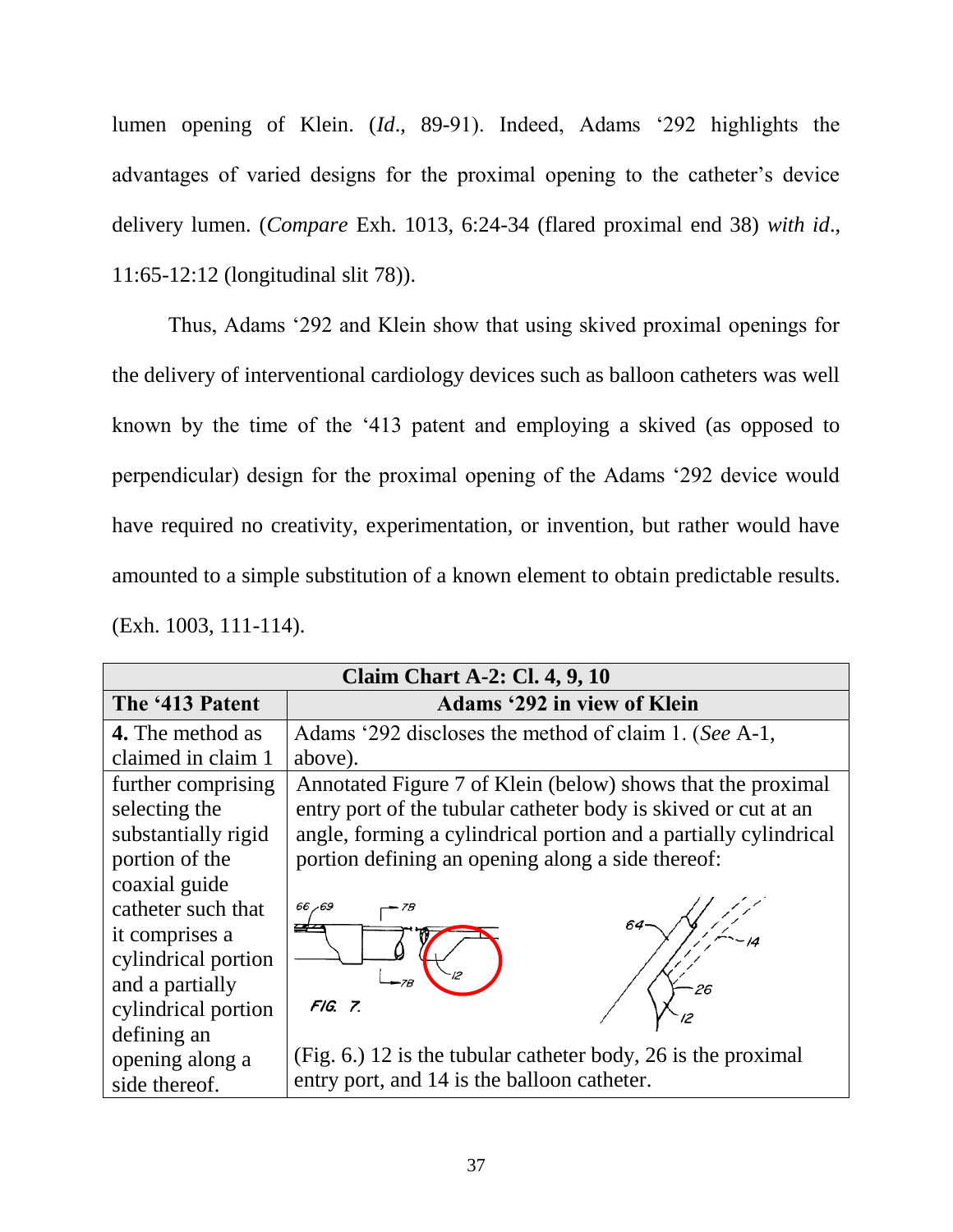| <b>Claim Chart A-2: Cl. 4, 9, 10</b>                                                                                                                                                                                                                                                                                                                                                                        |                                                                                                                                                                                                                                                                                                                                                                                                                                                                                                                                                                                                                                                                                                                                                                                                                                                                                                                                                                                                                                                                                                                                                                                                                                                                                    |  |
|-------------------------------------------------------------------------------------------------------------------------------------------------------------------------------------------------------------------------------------------------------------------------------------------------------------------------------------------------------------------------------------------------------------|------------------------------------------------------------------------------------------------------------------------------------------------------------------------------------------------------------------------------------------------------------------------------------------------------------------------------------------------------------------------------------------------------------------------------------------------------------------------------------------------------------------------------------------------------------------------------------------------------------------------------------------------------------------------------------------------------------------------------------------------------------------------------------------------------------------------------------------------------------------------------------------------------------------------------------------------------------------------------------------------------------------------------------------------------------------------------------------------------------------------------------------------------------------------------------------------------------------------------------------------------------------------------------|--|
| The '413 Patent                                                                                                                                                                                                                                                                                                                                                                                             | <b>Adams '292 in view of Klein</b>                                                                                                                                                                                                                                                                                                                                                                                                                                                                                                                                                                                                                                                                                                                                                                                                                                                                                                                                                                                                                                                                                                                                                                                                                                                 |  |
|                                                                                                                                                                                                                                                                                                                                                                                                             | 304<br>FIG. 28.                                                                                                                                                                                                                                                                                                                                                                                                                                                                                                                                                                                                                                                                                                                                                                                                                                                                                                                                                                                                                                                                                                                                                                                                                                                                    |  |
|                                                                                                                                                                                                                                                                                                                                                                                                             |                                                                                                                                                                                                                                                                                                                                                                                                                                                                                                                                                                                                                                                                                                                                                                                                                                                                                                                                                                                                                                                                                                                                                                                                                                                                                    |  |
|                                                                                                                                                                                                                                                                                                                                                                                                             | In figure 28, the balloon catheter (BC) is shown entering the<br>skived or angled proximal entry port of the tubular catheter<br>body. (See also Figs. 1, 8, 9, 9A, 10-15, 20-27.)                                                                                                                                                                                                                                                                                                                                                                                                                                                                                                                                                                                                                                                                                                                                                                                                                                                                                                                                                                                                                                                                                                 |  |
| <b>9.</b> The method as                                                                                                                                                                                                                                                                                                                                                                                     | Adams '292 discloses the method of claim 1. (See A-1,                                                                                                                                                                                                                                                                                                                                                                                                                                                                                                                                                                                                                                                                                                                                                                                                                                                                                                                                                                                                                                                                                                                                                                                                                              |  |
| claimed in claim 1                                                                                                                                                                                                                                                                                                                                                                                          | above).                                                                                                                                                                                                                                                                                                                                                                                                                                                                                                                                                                                                                                                                                                                                                                                                                                                                                                                                                                                                                                                                                                                                                                                                                                                                            |  |
| further comprising<br>extending the<br>interventional<br>cardiology device<br>through a<br>proximal side<br>opening defined<br>by the proximal<br>portion of the<br>tubular structure<br>and extending for<br>a distance along<br>the longitudinal<br>axis of the<br>proximal portion<br>of the tubular<br>structure while the<br>proximal portion<br>remains within the<br>lumen of the guide<br>catheter. | Adams '292 discloses extending the interventional cardiology<br>device through a proximal opening in the tubular structure<br>while the proximal portion remains within the lumen of the<br>guide catheter. (See Exh. 1013, 9:36-52 ("The guide catheter<br>extension 14 (distal extension) which is the subject of this<br>invention provides a means for establishing a path proximate<br>to or across the obstruction or stenosis and directing a<br>substitute angioplasty balloon catheter thereto. Before the<br>original angioplasty balloon catheter 18 is withdrawn, the<br>elongated flexible tube 32 is positioned proximate to or across<br>the lesion Then, the original angioplasty balloon catheter<br>18 is withdrawn and the new angioplasty balloon catheter is<br>substituted therefor. During the insertion thereof, the guide<br>catheter 12 and the guide catheter extension 14 cooperate to<br>direct the new angioplasty balloon catheter to the stenosis.");<br><i>id.</i> , 15:57-16:13 ("the proximal end  of the tube 255 is<br>enclosed within the guide catheter while the distal end of the<br>flexible tube reaches the treatment site [T] he proximal<br>funnel 260 serves to direct an angioplasty device into lumen<br>269 of extension 250 "). |  |
|                                                                                                                                                                                                                                                                                                                                                                                                             | Klein discloses a proximal side opening defined by the<br>proximal portion of the tubular structure extending for a                                                                                                                                                                                                                                                                                                                                                                                                                                                                                                                                                                                                                                                                                                                                                                                                                                                                                                                                                                                                                                                                                                                                                                |  |
|                                                                                                                                                                                                                                                                                                                                                                                                             | distance along the longitudinal axis of the proximal portion of                                                                                                                                                                                                                                                                                                                                                                                                                                                                                                                                                                                                                                                                                                                                                                                                                                                                                                                                                                                                                                                                                                                                                                                                                    |  |
|                                                                                                                                                                                                                                                                                                                                                                                                             | the tubular structure which remains within the guide catheter.<br>(Exh. 1014, 10:16-22 ("the entry port 26 will remain within                                                                                                                                                                                                                                                                                                                                                                                                                                                                                                                                                                                                                                                                                                                                                                                                                                                                                                                                                                                                                                                                                                                                                      |  |
|                                                                                                                                                                                                                                                                                                                                                                                                             | the guiding catheter at all times").) Annotated Fig. 7 (below)                                                                                                                                                                                                                                                                                                                                                                                                                                                                                                                                                                                                                                                                                                                                                                                                                                                                                                                                                                                                                                                                                                                                                                                                                     |  |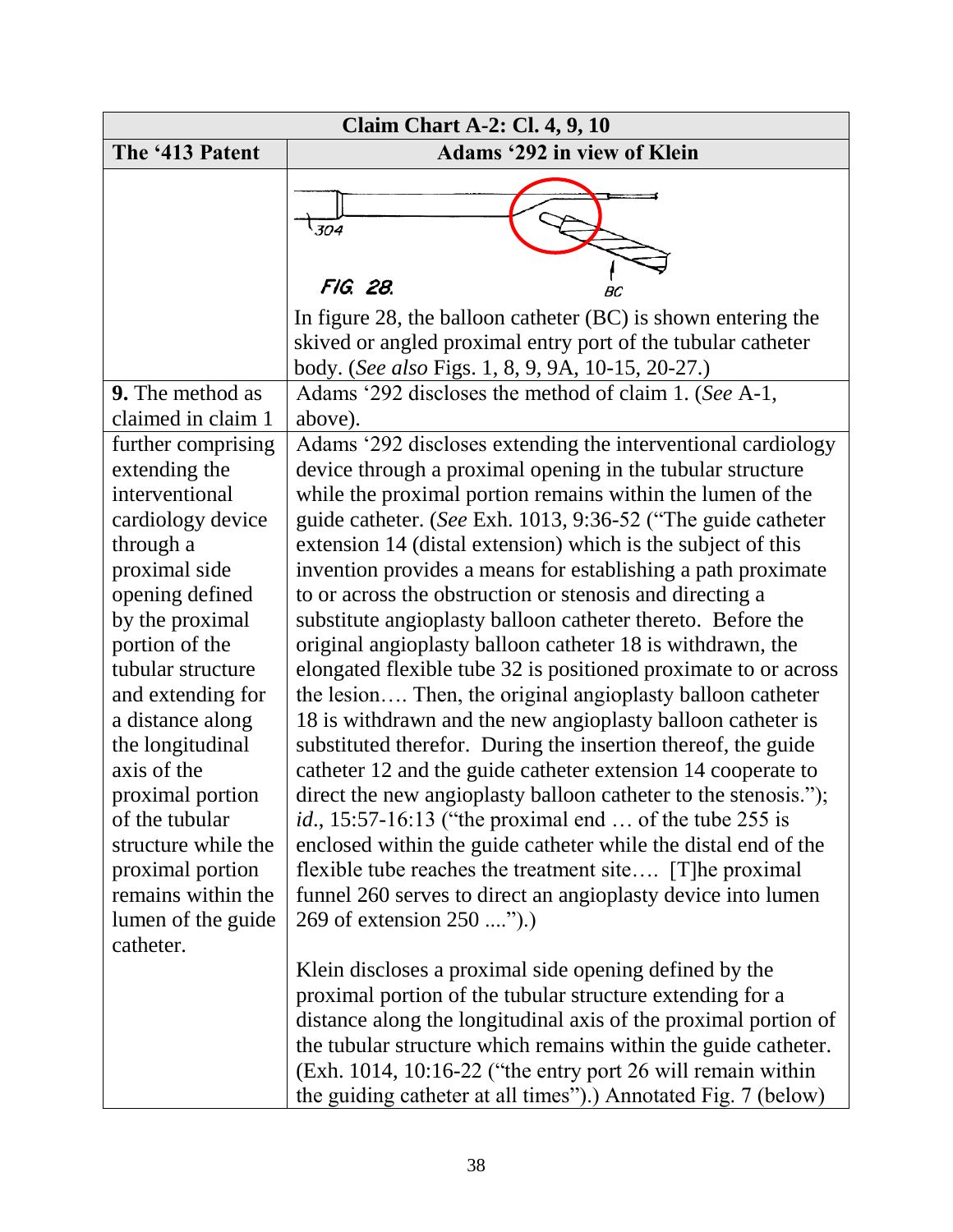| <b>Claim Chart A-2: Cl. 4, 9, 10</b> |                                                                                                                                                                                                               |  |
|--------------------------------------|---------------------------------------------------------------------------------------------------------------------------------------------------------------------------------------------------------------|--|
| The '413 Patent                      | <b>Adams '292 in view of Klein</b>                                                                                                                                                                            |  |
|                                      | depicts that the proximal entry port of the tubular catheter<br>body is skived or cut at an angle, forming an opening that<br>extends for a distance along the longitudinal axis of the<br>tubular structure: |  |
|                                      | 66 - 69<br>FIG. 7.                                                                                                                                                                                            |  |
|                                      | (Fig. 6.) 12 is the tubular catheter body, 26 is the proximal<br>entry port, and 14 is the balloon catheter.                                                                                                  |  |
|                                      | $\sqrt{304}$                                                                                                                                                                                                  |  |
|                                      | FIG. 28.<br>BC                                                                                                                                                                                                |  |
|                                      | In figure 28, the balloon catheter (BC) is shown entering the<br>skived or angled proximal entry port of the tubular catheter<br>body. (See also Figs. 1, 8, 9, 9A, 10-15, 20-27.)                            |  |
| 10. The method of                    | Adams '292 and Klein disclose the method of claim 9. (See                                                                                                                                                     |  |
| claim 9,                             | discussion of claim 9, above).                                                                                                                                                                                |  |
| further comprising                   | As shown above, Adams '292 and Klein disclose extending                                                                                                                                                       |  |
| extending the                        | the interventional cardiology device through the proximal side                                                                                                                                                |  |
| interventional                       | opening. (See discussion of claim 9.)                                                                                                                                                                         |  |
| cardiology device<br>through the     |                                                                                                                                                                                                               |  |
| proximal side                        |                                                                                                                                                                                                               |  |
| opening;                             |                                                                                                                                                                                                               |  |
| advancing the                        | As shown above, Klein discloses a proximal side opening                                                                                                                                                       |  |
| interventional                       | with structure defining a full circumference portion. (See                                                                                                                                                    |  |
| cardiology device                    | discussion of claim 9.)                                                                                                                                                                                       |  |
| through structure                    |                                                                                                                                                                                                               |  |
| defining a full                      |                                                                                                                                                                                                               |  |
| circumference                        |                                                                                                                                                                                                               |  |
| portion; and                         |                                                                                                                                                                                                               |  |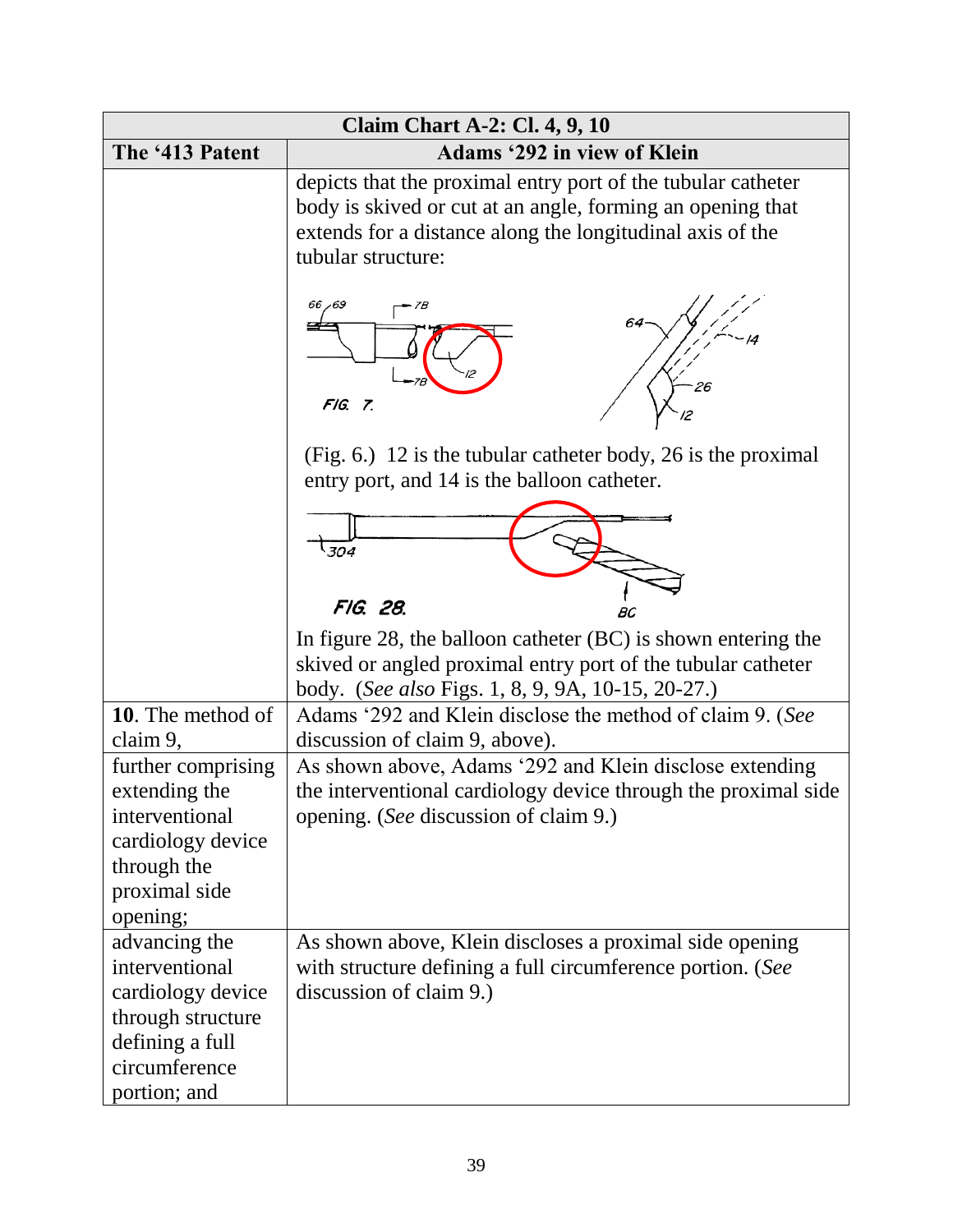| <b>Claim Chart A-2: Cl. 4, 9, 10</b> |                                                               |  |
|--------------------------------------|---------------------------------------------------------------|--|
| The '413 Patent                      | Adams '292 in view of Klein                                   |  |
| advancing the                        | As shown above, Klein discloses a proximal side opening       |  |
| interventional                       | with structure defining a partially cylindrical portion. (See |  |
| cardiology device                    | claim 9, above.)                                              |  |
| through structure                    |                                                               |  |
| defining a partially                 |                                                               |  |
| cylindrical                          |                                                               |  |
| portion.                             |                                                               |  |

### <span id="page-40-0"></span>**E. Claims 1, 4, 9, 10 And 13 Are Obvious Under 35 U.S.C. §103 Over Adams '292 In View Of Adams '452**

Claims 1, 4, 9, 10, and 13 are obvious over Adams '292 in view of Adams '452, neither of which was cited or considered, either alone or in combination, during prosecution of the '413 patent or the '032 patent, from which it claims priority. As shown above, Claims 1 and 13 are anticipated by Adams '292, which discloses every limitation of those claims. (Exh. 1003, 92-108). To the extent that any such limitations are not expressly disclosed in Adams '292, such limitations would have been obvious to a POSA from the disclosure of Adams '292 in view of Adams '452. (*Id*., 109-110).

The Adams '452 patent discloses a guide seal that "comprises an elongate body defining an interior cavity which, when deployed in a vessel, is large enough to allow passage of a catheter used to deliver … an expandable filter or balloon." (Exh. 1015, 8:47-50). The proximal opening of the guide seal 20 is skived or cut at an angle, forming an opening that extends for a distance along the longitudinal axis. (*See* Exh. 1003 ¶¶ 34 and 116). The guide seal 20 receives an interventional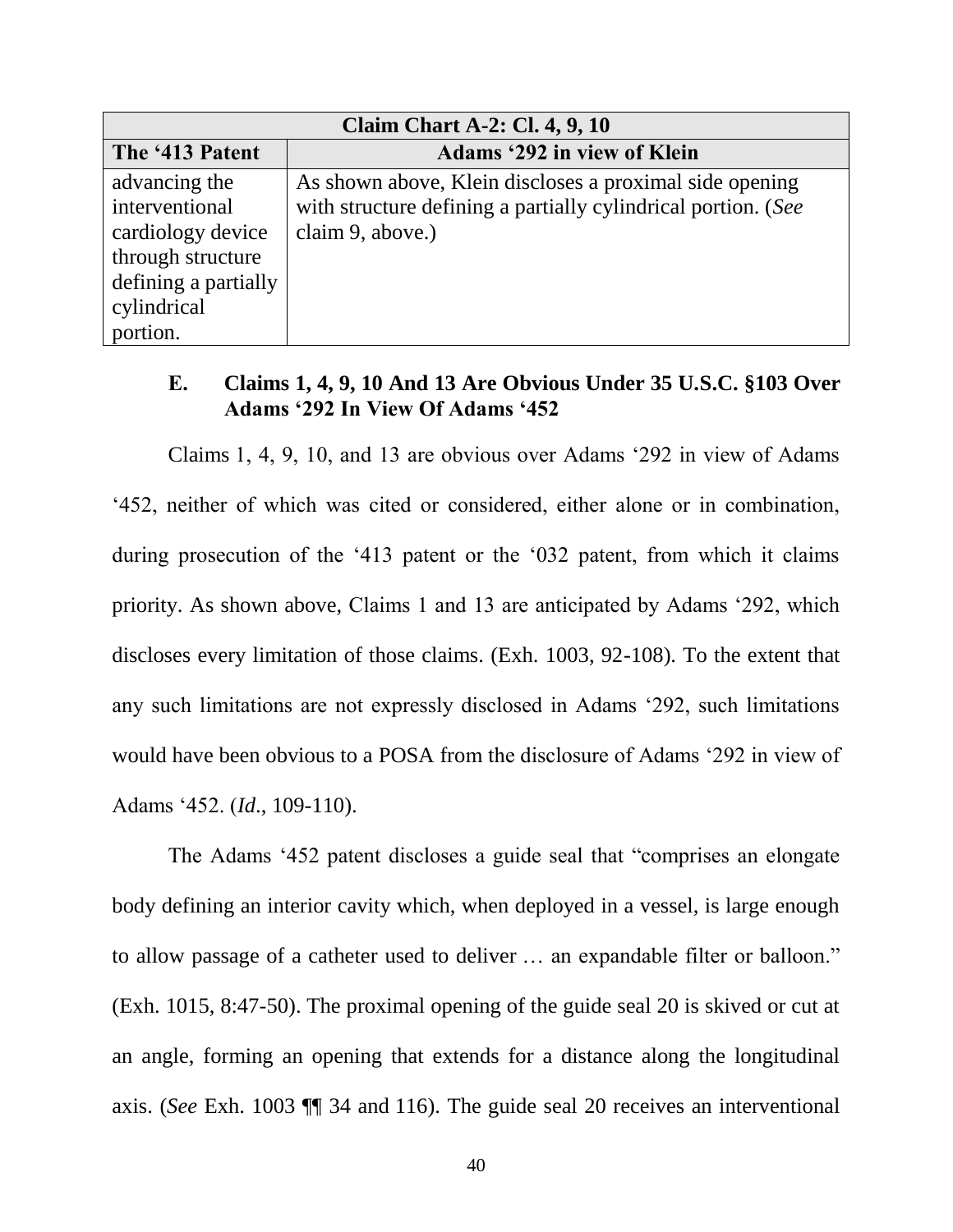device (the delivery catheter 17) while the proximal portion of the guide seal 20 remains within the lumen of the guide catheter 10. (*See id*. ¶ 78). This disclosure satisfies the limitations of claim 4 of the '413 patent, which requires "selecting the substantially rigid portion of the coaxial guide catheter such that it comprises a cylindrical portion and a partially cylindrical portion defining an opening along a side thereof." (*See id*. ¶ 116).

Dependent claim 9 of the '413 patent requires "extending the interventional cardiology device through a proximal side opening" in the tubular structure while claim 10 (which depends from claim 9) requires "advancing" such device through the "full circumference" and the "partially cylindrical" portions of such opening. Adams '292 discloses the functions of extending or advancing an interventional cardiology device through the proximal opening of the tube. (Exh. 1003, ¶ 105). Extending the interventional cardiology device through the proximal side opening would therefore entail advancing the device through structure defining a full circumference portion.

As confirmed by the Solar Declaration (Exh. 1003 ¶¶ 116-118), a POSA would have found it obvious to modify the proximal opening of the Adams '292 device in view of Adams '452 to meet the limitations of the challenged claims, including the delivery of interventional cardiology devices, such as balloon catheters and stents, through a skived proximal opening. Adams '292 and Adams

41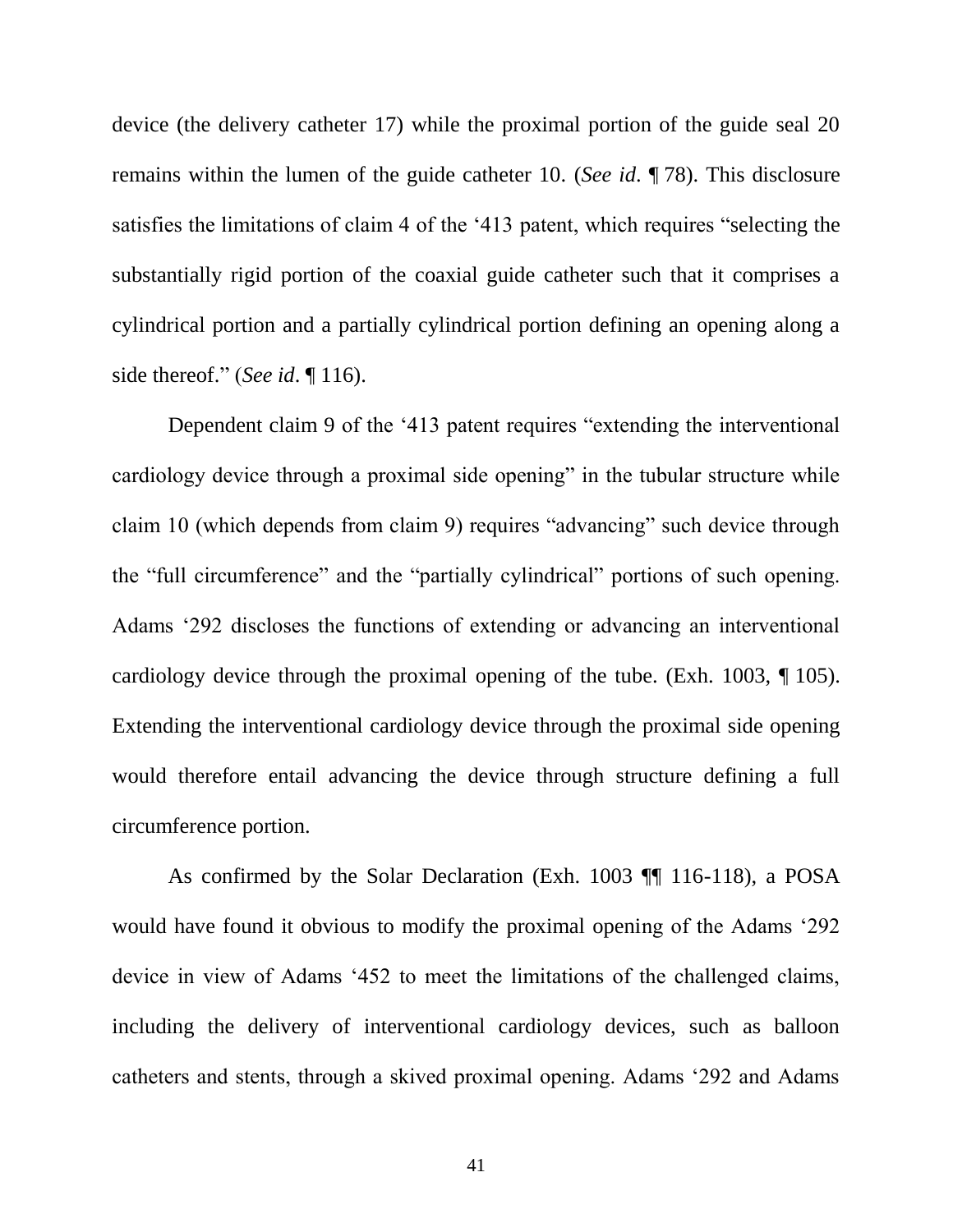'452 are both analogous to the '413 patent as they are directed to the same type of device, are in the same field of endeavor, and are reasonably pertinent to the problem faced by the inventor of the '413 patent. (*Id*., ¶¶ 71-74 and 78-79). Specifically, both Adams '452 and Adams '292 disclose intravascular devices for use within a standard guide catheter directed to the delivery of interventional cardiology devices such as stents and balloon catheters. Accordingly, a POSA would have been motivated to combine the guide catheter extension disclosed by Adams '292 with the skived proximal lumen opening of Adams '452. Indeed, Adams '292 highlights the advantages of varied designs for the proximal opening to the catheter's device delivery lumen. (*Compare* Exh. 1013, 6:24-34 (flared proximal end 38) *with id*., 11:65-12:12 (longitudinal slit 78)).

Notably, Adams '292 and Adams '452 were both issued to the same named inventor, Daniel O. Adams; the fact that the inventor of the Adams '292 device in 1992 included a skived proximal side opening when designing a similar device (Adams '292 is cited as prior art on the face of the Adams '452 patent) ten years later is further evidence that, by 2006, a POSA would routinely include a skived or angular side opening in such rapid exchange devices.

In sum, Adams '292 and Adams '452 show that using skived proximal lumen openings for the delivery of devices while the proximal opening is within the lumen of a guide catheter was well known by the time of the '413 patent and

42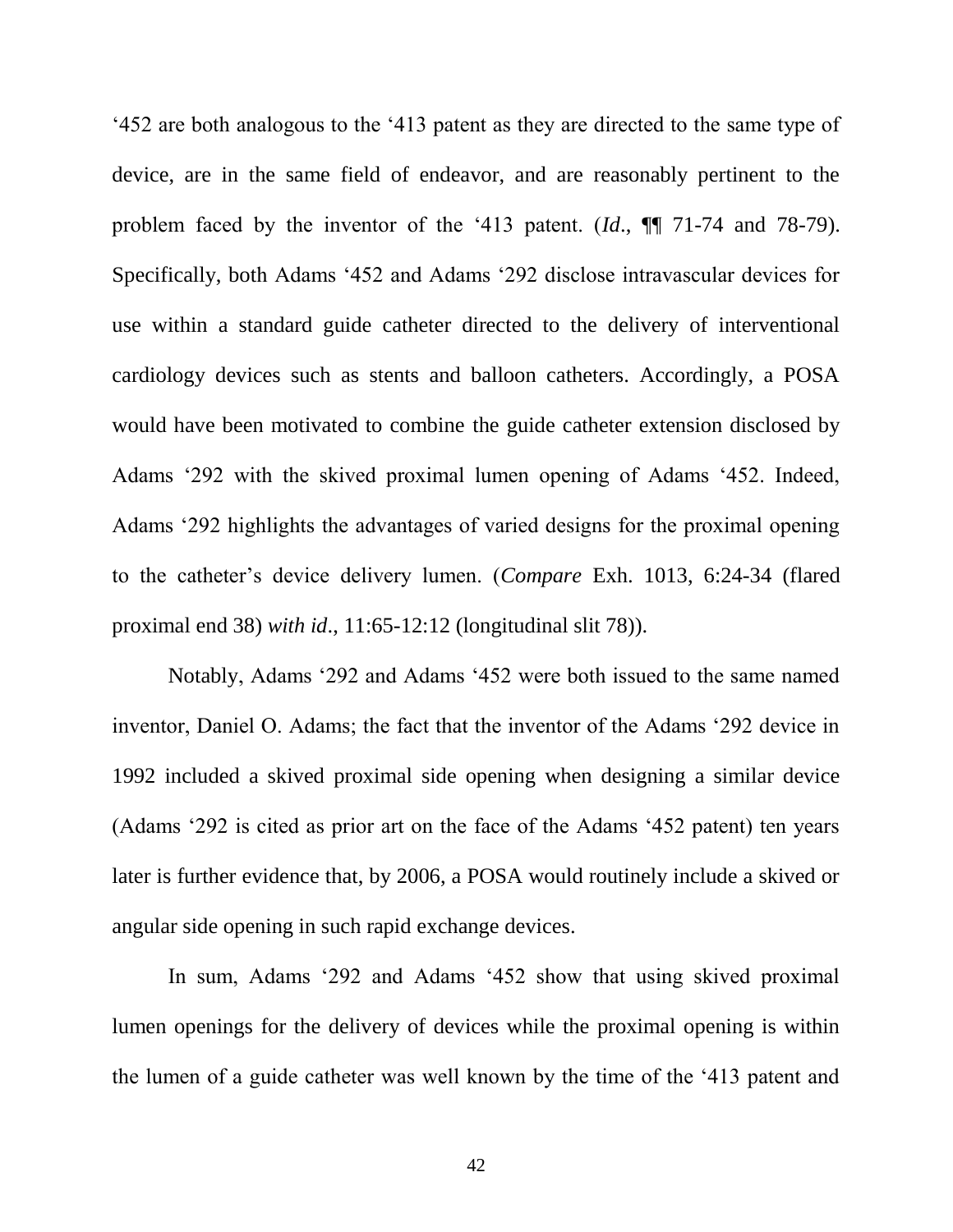employing a skived (as opposed to perpendicular) design for the proximal opening of the Adams '292 device would have required no creativity, experimentation, or invention, but rather would have amounted to a simple substitution of a known element to obtain predictable results. (Exh. 1003, 89-91 and 115-118).

| Claim Chart A-3: Claims 4, 9, 10                                                                                                                                                                                                              |                                                                                                                                                                                                                                                                                                                                                                                                                                                                                                                                                                                                                                                                                                                                                                                                                                                                                                                                                                  |  |
|-----------------------------------------------------------------------------------------------------------------------------------------------------------------------------------------------------------------------------------------------|------------------------------------------------------------------------------------------------------------------------------------------------------------------------------------------------------------------------------------------------------------------------------------------------------------------------------------------------------------------------------------------------------------------------------------------------------------------------------------------------------------------------------------------------------------------------------------------------------------------------------------------------------------------------------------------------------------------------------------------------------------------------------------------------------------------------------------------------------------------------------------------------------------------------------------------------------------------|--|
| The '413 Patent                                                                                                                                                                                                                               | Adams '292 in view of Adams'452                                                                                                                                                                                                                                                                                                                                                                                                                                                                                                                                                                                                                                                                                                                                                                                                                                                                                                                                  |  |
| 4. The method as claimed                                                                                                                                                                                                                      | Adams '292 discloses the method of claim 1 (See A-                                                                                                                                                                                                                                                                                                                                                                                                                                                                                                                                                                                                                                                                                                                                                                                                                                                                                                               |  |
| in claim 1                                                                                                                                                                                                                                    | 1, above).                                                                                                                                                                                                                                                                                                                                                                                                                                                                                                                                                                                                                                                                                                                                                                                                                                                                                                                                                       |  |
| further comprising<br>selecting the substantially<br>rigid portion of the coaxial<br>guide catheter such that it<br>comprises a cylindrical<br>portion and a partially<br>cylindrical portion defining<br>an opening along a side<br>thereof. | Adams '452 discloses a guide seal that "comprises an<br>elongate body defining an interior cavity which,<br>when deployed in a vessel, is large enough to allow<br>passage of a catheter used to deliver  an<br>expandable filter or balloon." (Exh. 1015, 8:47-50.)<br>"A proximal wire  extends axially and controls<br>acuation of the guide seal by its position relative to<br>the distal end of the guide catheter." $(Id., 8:27-30.)$<br>The guide seal has a "portion which remains in the<br>lumen of the guide catheter when the guide seal is<br>deployed." $(Exh.1015, 8:55-56.)$ The guide seal may<br>be formed of braided wires with a polymer covering<br>or membrane attached. (Exh. 1015, 9:11-46.) The<br>proximal opening of the guide seal 20 is skived or cut<br>at an angle, forming an opening that extends for a<br>distance along the longitudinal axis and which is<br>accessible from a side transverse to the longitudinal<br>axis: |  |
|                                                                                                                                                                                                                                               | $\mathcal{F}$ ig. 2C<br>The proximal portion of the guide seal 20 remains<br>within the lumen of the guide catheter 10 while the<br>distal portion of the guide seal 20 extends beyond the                                                                                                                                                                                                                                                                                                                                                                                                                                                                                                                                                                                                                                                                                                                                                                       |  |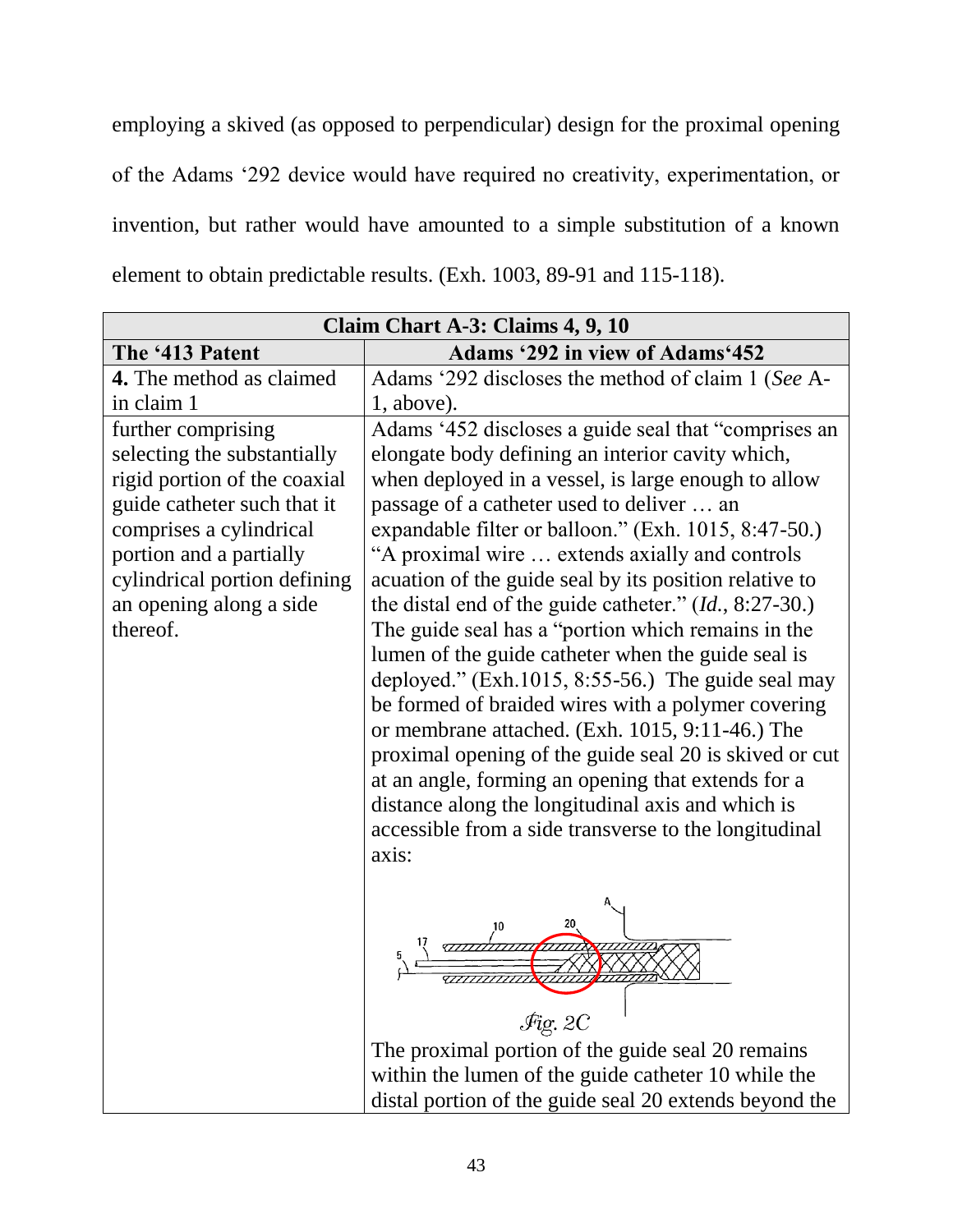| Claim Chart A-3: Claims 4, 9, 10                                                                                                                                                                                                                                                                                                                             |                                                                                                                                                                                                                                                                                                                                                                                                                                                                                                                                                                        |  |
|--------------------------------------------------------------------------------------------------------------------------------------------------------------------------------------------------------------------------------------------------------------------------------------------------------------------------------------------------------------|------------------------------------------------------------------------------------------------------------------------------------------------------------------------------------------------------------------------------------------------------------------------------------------------------------------------------------------------------------------------------------------------------------------------------------------------------------------------------------------------------------------------------------------------------------------------|--|
| The '413 Patent                                                                                                                                                                                                                                                                                                                                              | <b>Adams '292 in view of Adams'452</b>                                                                                                                                                                                                                                                                                                                                                                                                                                                                                                                                 |  |
|                                                                                                                                                                                                                                                                                                                                                              | distal end of the guide catheter 10. The guide seal 20<br>receives an interventional device (the delivery<br>catheter 17) while the proximal portion of the guide<br>seal 20 remains within the lumen of the guide                                                                                                                                                                                                                                                                                                                                                     |  |
|                                                                                                                                                                                                                                                                                                                                                              | catheter 10.                                                                                                                                                                                                                                                                                                                                                                                                                                                                                                                                                           |  |
| <b>9.</b> The method as claimed                                                                                                                                                                                                                                                                                                                              | As shown above, Adams '292 discloses the method                                                                                                                                                                                                                                                                                                                                                                                                                                                                                                                        |  |
| in claim 1                                                                                                                                                                                                                                                                                                                                                   | of claim 1.                                                                                                                                                                                                                                                                                                                                                                                                                                                                                                                                                            |  |
| further comprising<br>extending the<br>interventional cardiology<br>device through a proximal<br>side opening defined by the<br>proximal portion of the<br>tubular structure and<br>extending for a distance<br>along the longitudinal axis<br>of the proximal portion of<br>the tubular structure while<br>the proximal portion<br>remains within the lumen | Adams '292 discloses "the proximal end  of the<br>tube 255 is enclosed within the guide catheter while<br>the distal end of the flexible tube reaches the<br>treatment site [T] he proximal funnel 260 serves<br>to direct an angioplasty device into lumen 269 of<br>extension 250 " (Exh. 1013, 15:57- 16:13.)<br>As shown above, the Adams '452 patent discloses a<br>proximal opening of a lumen in a catheter skived or<br>cut at an angle, forming structure defining a full<br>circumference portion and structure defining a<br>partially cylindrical portion. |  |
| of the guide catheter.<br>10. The method of claim 9,                                                                                                                                                                                                                                                                                                         | Adams '292 and Adams '452 disclose the method of<br>claim 9 (See claim 9, above).                                                                                                                                                                                                                                                                                                                                                                                                                                                                                      |  |
| further comprising<br>extending the<br>interventional cardiology<br>device through the<br>proximal side opening;                                                                                                                                                                                                                                             | As shown above, Adams '292 and Adams '452<br>disclose extending the interventional cardiology<br>device through the proximal side opening. (See claim<br>9, above.)                                                                                                                                                                                                                                                                                                                                                                                                    |  |
| advancing the<br>interventional cardiology<br>device through structure<br>defining a full<br>circumference portion; and                                                                                                                                                                                                                                      | As shown above, Adams '452 discloses a proximal<br>side opening with structure defining a full<br>circumference portion. (See claim 9, above.)                                                                                                                                                                                                                                                                                                                                                                                                                         |  |
| advancing the<br>interventional cardiology<br>device through structure<br>defining a partially                                                                                                                                                                                                                                                               | As shown above, Adams '452 discloses a proximal<br>side opening with structure defining a partially<br>cylindrical portion. (See claim 9, above.)                                                                                                                                                                                                                                                                                                                                                                                                                      |  |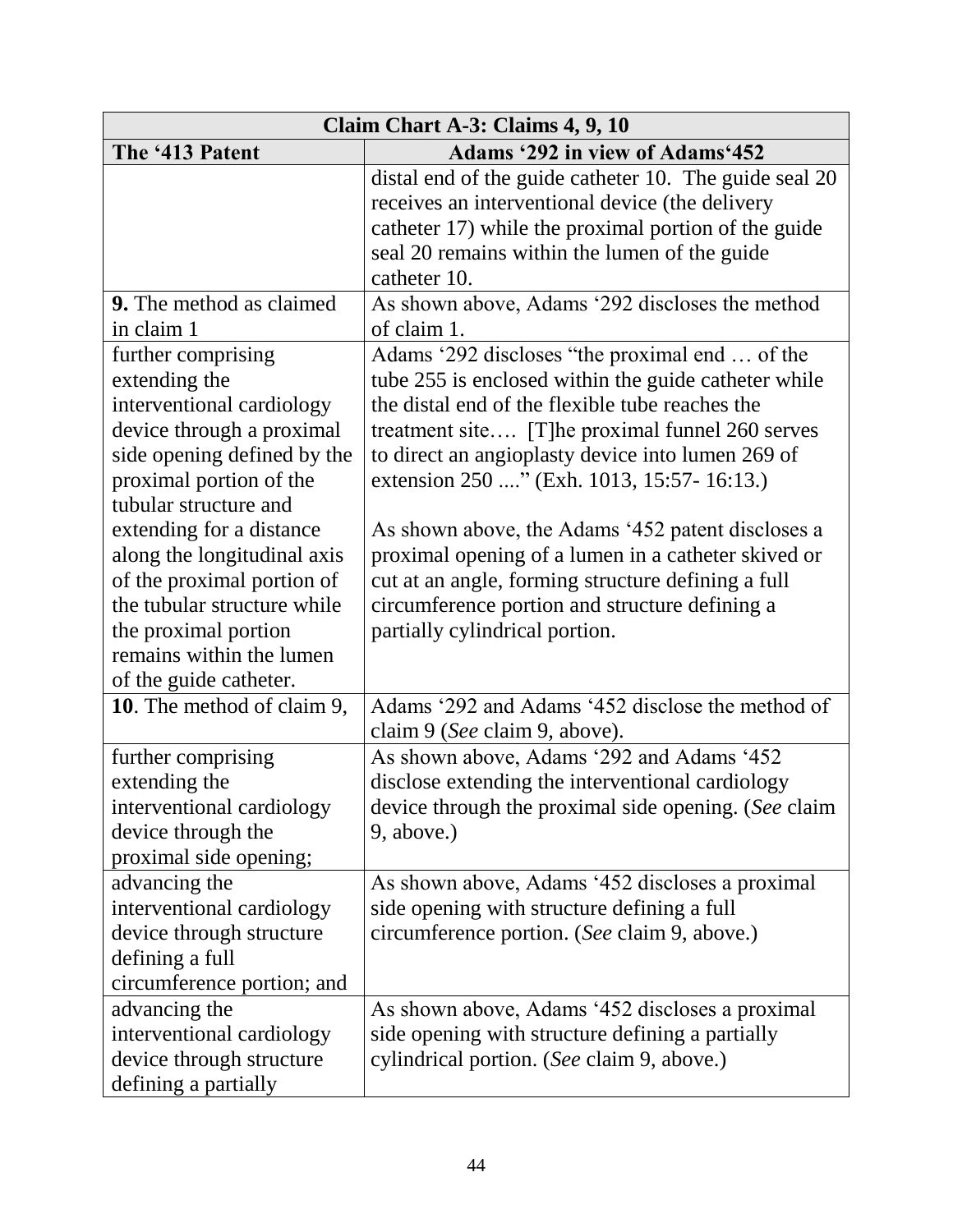| Claim Chart A-3: Claims 4, 9, 10 |                                 |  |
|----------------------------------|---------------------------------|--|
| The '413 Patent                  | Adams '292 in view of Adams'452 |  |
| cylindrical portion.             |                                 |  |

# <span id="page-45-0"></span>**F. Claims 1, 4, 9, 10 and 13 Are Obvious Under 35 U.S.C. §103 Over Adams '292 In View Of Mihara**

Claims 1, 4, 9, 10, 13 of the '413 patent are obvious over Adams '292 in view of Mihara, neither of which was cited or considered, either alone or in combination, during prosecution of the '413 patent or the '032 patent, from which it claims priority. As shown above, Claims 1 and 13 are anticipated by Adams '292, which discloses every limitation of those claims. (Exh. 1003, ¶¶ 92-108). To the extent that any such limitations are not expressly disclosed in Adams '292, such limitations would have been obvious to a POSA from the disclosure of Adams '292 in view of Mihara. (*Id*. 109-110 and 119-121).

Mihara discloses a catheter "for penetrating a stenotic lesion" having a tubular catheter body with a skived proximal opening sized to receive a guidewire. (Exh. 1040, Figs. 1-3). This disclosure satisfies the limitations of claim 4 of the '413 patent, which requires "selecting the substantially rigid portion of the coaxial guide catheter such that it comprises a cylindrical portion and a partially cylindrical portion defining an opening along a side thereof." (Exh. 1003 ¶ 120).

Dependent claim 9 of the '413 patent requires "extending the interventional cardiology device through a proximal side opening" in the tubular structure while claim 10 (which depends from claim 9) requires "advancing" such device through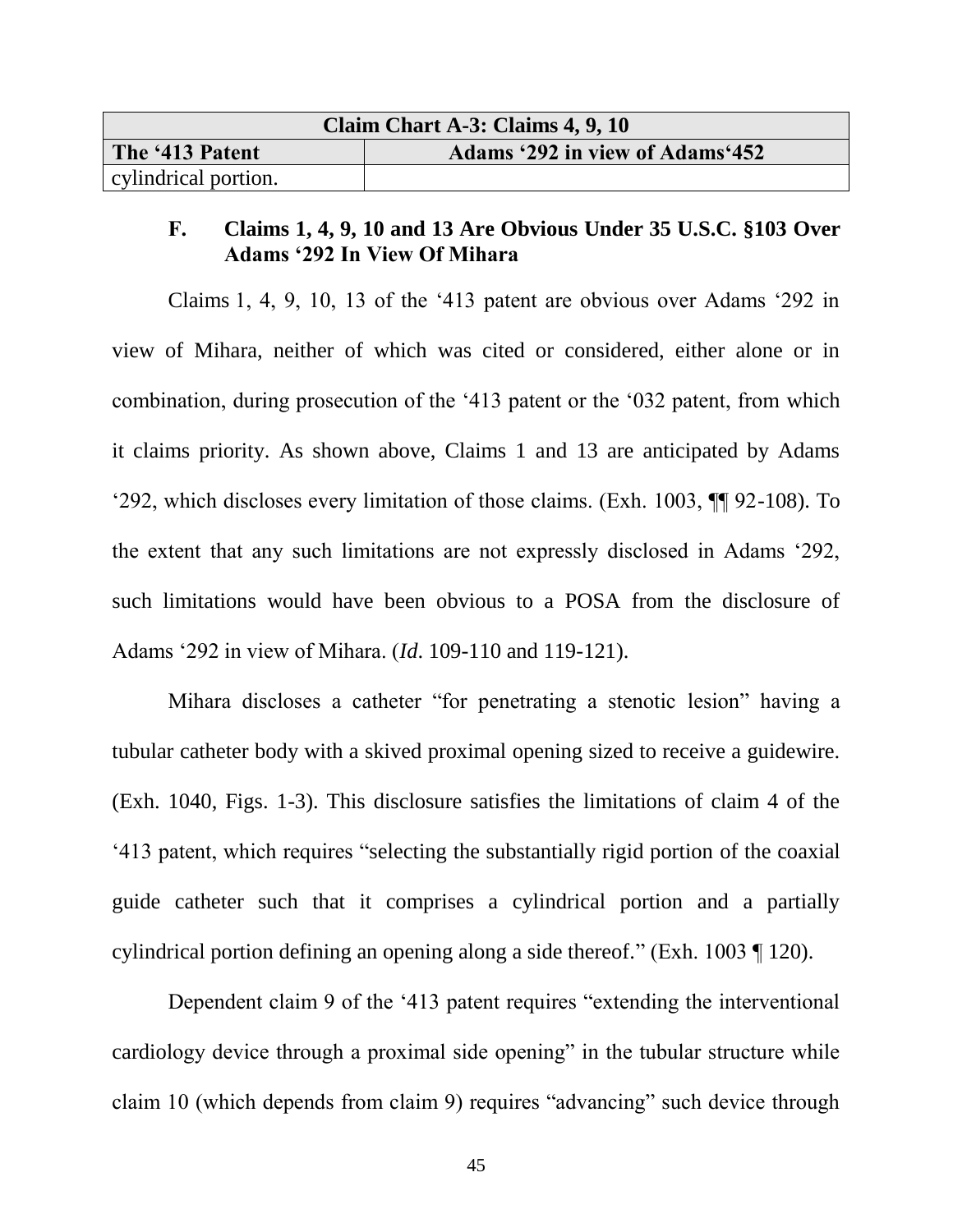the "full circumference" and the "partially cylindrical" portions of such opening. Adams '292 discloses the functions of extending or advancing an interventional cardiology device through the proximal opening of the tube. (Exh. 1003 ¶ 105). Mihara discloses the claimed structure of a proximal side opening extending for a distance along a proximal portion of the tubular structure, defining a full circumference portion and a partially cylindrical portion. (*Id*. ¶ 120). Extending the interventional cardiology device through the proximal side opening would therefore entails advancing the device through structures defining a full circumference portion and a partially cylindrical portion. (*Id*.)

As confirmed by the Solar Declaration (Exh. 1003, ¶¶ 120-21), a POSA would have found it obvious to modify the proximal opening of the Adams '292 device in view of Mihara to meet the limitations of the challenged claims, including the delivery of interventional cardiology devices, such as balloon catheters and stents, through a skived proximal opening. Adams '292 and Mihara are both analogous to the '413 patent as they are directed to the same type of device, are in the same field of endeavor, and are reasonably pertinent to the problem faced by the inventor of the '413 patent. (*Id*., 71-74 and 80-81). Specifically, both Adams '452 and Mihara disclose intravascular devices for use within a standard guide catheter directed to the delivery of interventional cardiology devices such as stents and balloon catheters. (*Id*., 78 and 80.)

46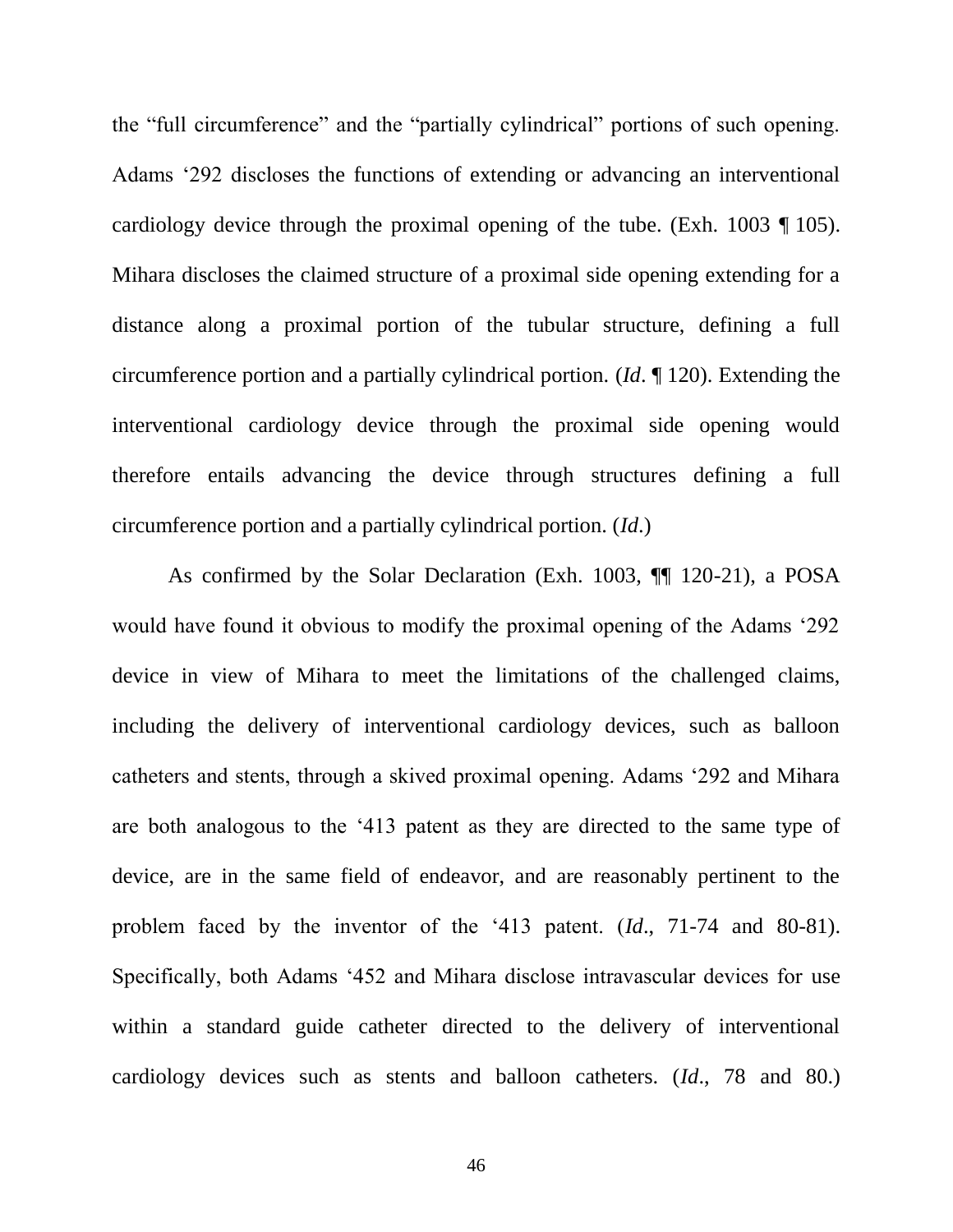Accordingly, a POSA would have been motivated to combine the guide catheter extension disclosed by Adams '292 with the skived proximal lumen opening of Mihara. (*Id*. 89-91 and 119-121). Indeed, Adams '292 highlights the advantages of varied designs for the proximal opening to the catheter's device delivery lumen. (*Compare* Exh. 1013, 6:24-34 (flared proximal end 38) *with id*., 11:65-12:12 (longitudinal slit 78)).

Thus, Adams '292 and Mihara show that using skived proximal openings for the delivery of interventional cardiology devices such as balloon catheters was well known by the time of the '413 patent and employing a skived (as opposed to perpendicular) design for the proximal opening of the Adams '292 device would have required no creativity, experimentation, or invention, but rather would have amounted to a simple substitution of a known element to obtain predictable results. (Exh. 1003, ¶120).

| Claim Chart A-4: Claims 4, 9, 10 |                                                       |  |
|----------------------------------|-------------------------------------------------------|--|
| The '413 Patent                  | Adams '292 in view of Mihara (Exh. 1040)              |  |
| <b>4.</b> The method as claimed  | Adams '292 discloses the method of claim 1 (See A-    |  |
| in claim 1                       | $1$ , above).                                         |  |
| further comprising               | Mihara discloses a substancially rigid portion        |  |
| selecting the substantially      | comprising a cylindrical portion and a partially      |  |
| rigid portion of the coaxial     | cylindrical portion defining an opening along a side  |  |
| guide catheter such that it      | thereof: "The tubular body 3 and the wire 2 are       |  |
| comprises a cylindrical          | coupled (fixed) under a condition that the distal end |  |
| portion and a partially          | portion of the wire 2 and the proximal end portion of |  |
| cylindrical portion defining     | the tubular body 3 partially overlap with each other  |  |
| an opening along a side          | in a longitudinal direction. With this configuration, |  |
| thereof.                         | the wire 2 and the tubular body 3 overlap with each   |  |
|                                  | other in the coupled portion (fixed portion).         |  |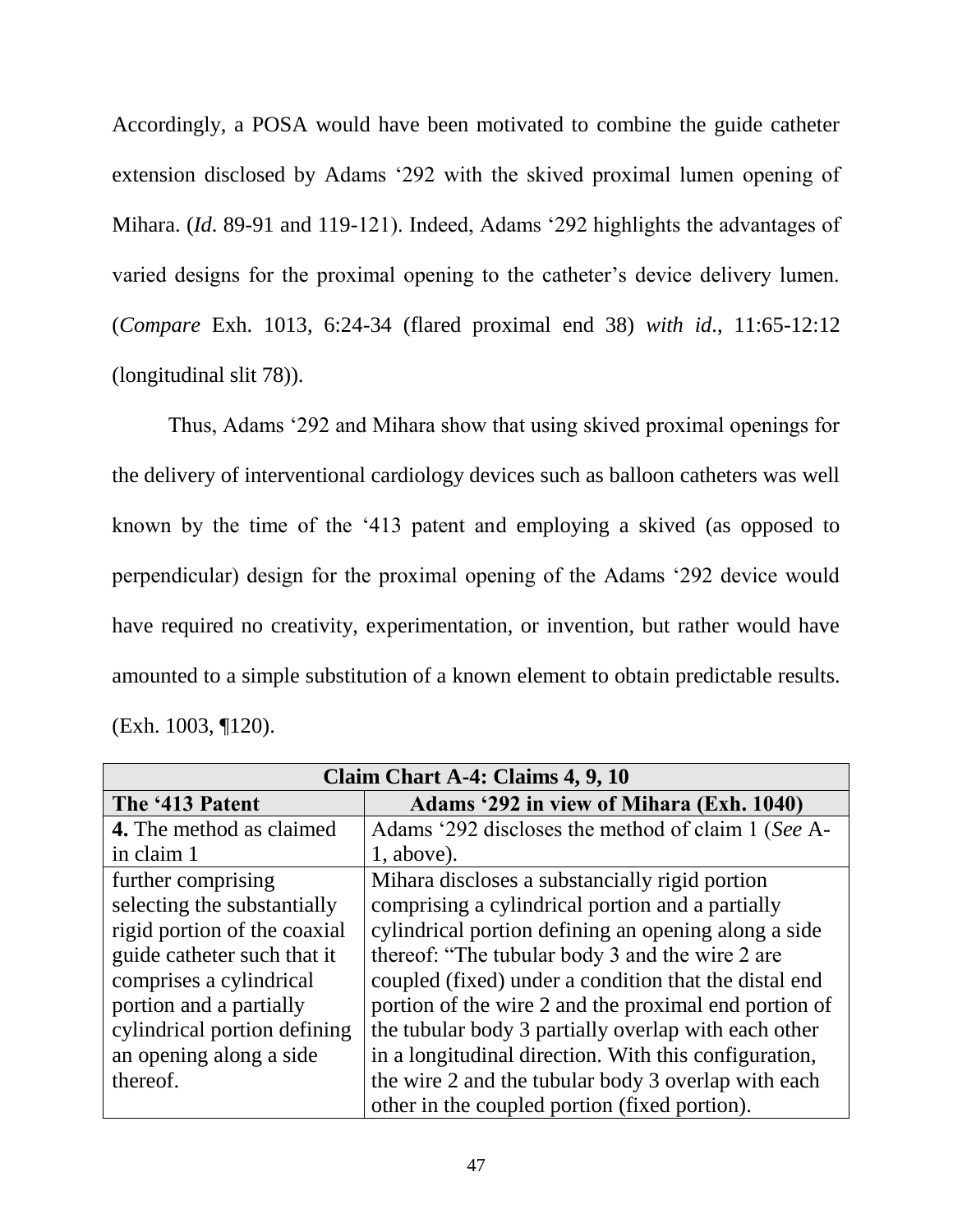| Claim Chart A-4: Claims 4, 9, 10 |                                                                                                                                                                                                                                                                                                                                                                                                                                                                                                                                                                                                                                                                                                                                                            |  |
|----------------------------------|------------------------------------------------------------------------------------------------------------------------------------------------------------------------------------------------------------------------------------------------------------------------------------------------------------------------------------------------------------------------------------------------------------------------------------------------------------------------------------------------------------------------------------------------------------------------------------------------------------------------------------------------------------------------------------------------------------------------------------------------------------|--|
| The '413 Patent                  | Adams '292 in view of Mihara (Exh. 1040)                                                                                                                                                                                                                                                                                                                                                                                                                                                                                                                                                                                                                                                                                                                   |  |
|                                  | Therefore high coupling strength can be obtained,<br>and the enlargement of the distal end portion of the<br>catheter 1 can be prevented." (Exh. 1040, $\sqrt{[0.061]}.$ )<br>"Although a method for fixing the wire 2 and the<br>tubular body 3 is not particularly limited, they are<br>fixed by covering the outside (outer circumference)<br>of the overlapped portion between the wire 2 and the<br>tubular body 3 with a reinforcing tube (coupling<br>member) 5 The overlapped portion between the<br>wire 2 and the tubular body 3 is covered with the<br>reinforcing tube 5, and thereafter, they are fused,<br>whereby the wire 2 and the tubular body 3 can be<br>fixed more strongly in an easy process." Mihara,<br>$(Exh. 1040, \P [0062].)$ |  |
|                                  | Annotated Fig. 2 (below) depicts that the proximal<br>side opening (that includes a partially cylindrical<br>portion) to the hollow device lumen (31) of the<br>reinforcing tube (5) surrounding the overlapped<br>portion of the wire $(2)$ and tubular body $(3)$ is skived<br>or cut at an angle, forming an opening that extends for<br>a distance along the longitudinal axis and which is<br>accessible from a side transverse to the longitudinal<br>axis:                                                                                                                                                                                                                                                                                          |  |
|                                  | FIG.2<br>"catheter"<br>(entire device)                                                                                                                                                                                                                                                                                                                                                                                                                                                                                                                                                                                                                                                                                                                     |  |
|                                  | "reinforcing body"<br>(spring coil or braid)                                                                                                                                                                                                                                                                                                                                                                                                                                                                                                                                                                                                                                                                                                               |  |
|                                  | "reinforcing tube<br>(coupling member)"<br>348/1111111<br><b>AND THAT</b>                                                                                                                                                                                                                                                                                                                                                                                                                                                                                                                                                                                                                                                                                  |  |
|                                  | hollow lumen for insertion of guide wire                                                                                                                                                                                                                                                                                                                                                                                                                                                                                                                                                                                                                                                                                                                   |  |
|                                  | wire<br><u>humbuash</u><br>"tubular<br>member"<br>"coupled portion (fixed portion)"                                                                                                                                                                                                                                                                                                                                                                                                                                                                                                                                                                                                                                                                        |  |
|                                  | "the wire 2 is provided with appropriate rigidity"                                                                                                                                                                                                                                                                                                                                                                                                                                                                                                                                                                                                                                                                                                         |  |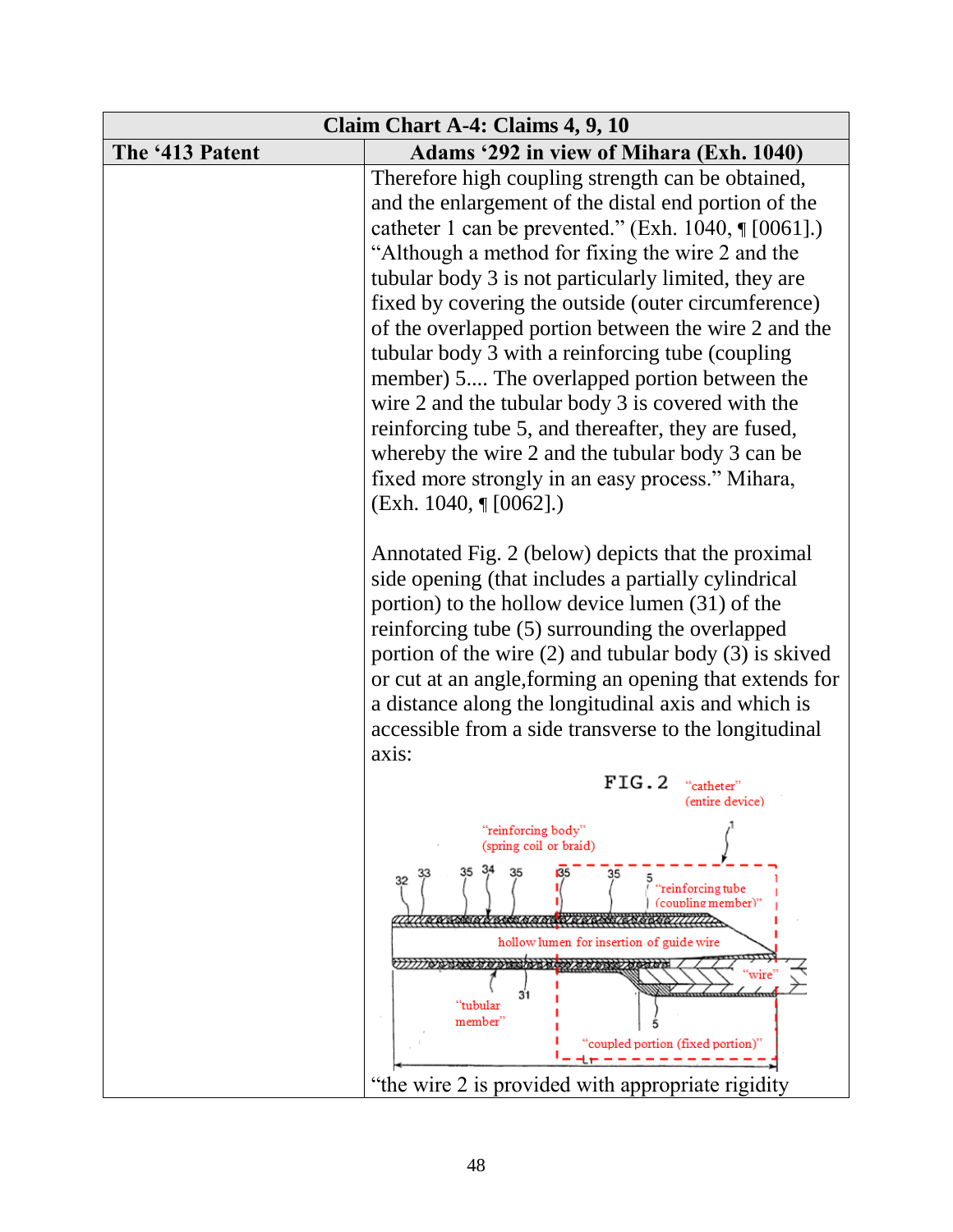| Claim Chart A-4: Claims 4, 9, 10                                                                                                             |                                                                                                                                                                                                                                                                                                                             |  |
|----------------------------------------------------------------------------------------------------------------------------------------------|-----------------------------------------------------------------------------------------------------------------------------------------------------------------------------------------------------------------------------------------------------------------------------------------------------------------------------|--|
| The '413 Patent                                                                                                                              | Adams '292 in view of Mihara (Exh. 1040)                                                                                                                                                                                                                                                                                    |  |
|                                                                                                                                              | (flexural rigidity and torsional rigidity), which<br>enhances a push-in property and transmittance of a<br>torque." (Exh. 1040, ¶ [0043].)                                                                                                                                                                                  |  |
| 9. The method as claimed<br>in claim 1<br>further comprising                                                                                 | As shown above, Adams '292 discloses the method<br>of claim 1.<br>Adams '292 discloses "the proximal end  of the                                                                                                                                                                                                            |  |
| extending the<br>interventional cardiology<br>device through a proximal<br>side opening defined by the                                       | tube 255 is enclosed within the guide catheter while<br>the distal end of the flexible tube reaches the<br>treatment site [T] he proximal funnel 260 serves<br>to direct an angioplasty device into lumen 269 of                                                                                                            |  |
| proximal portion of the<br>tubular structure and<br>extending for a distance                                                                 | extension 250 " (Exh. 1013, 15:57- 16:13.)<br>Mihara discloses "[t]he hollow portion 31 of the                                                                                                                                                                                                                              |  |
| along the longitudinal axis<br>of the proximal portion of<br>the tubular structure while<br>the proximal portion<br>remains within the lumen | tubular body 3 is opened to the distal end and the<br>proximal end of the tubular body 3, whereby a guide<br>wire can be inserted (penetrate) in the hollow portion<br>31." (Exh. 1040, ¶ [0049].)                                                                                                                          |  |
| of the guide catheter.                                                                                                                       | Annotated Fig. 2 (below) of Mihara discloses a<br>catheter wherein the proximal side opening to the<br>hollow device lumen $(31)$ of the tubular body $(3)$ is<br>skived or cut at an angle, forming structure defining a<br>full circumference portion and structure defining a<br>partially cylindrical portion:<br>FIG.2 |  |
|                                                                                                                                              | proximal portion of<br>tubular structure<br>proximal<br>side opening<br>32<br>hollow lumen for insertion of guide wire<br>31<br>"reinforcing tube<br>(coupling member)"<br>"tubular member"<br>"wire"                                                                                                                       |  |
| 10. The method of claim 9,                                                                                                                   | Adams '292 and Mihara disclose the method of claim<br>9 (See discussion of claim 9, above).                                                                                                                                                                                                                                 |  |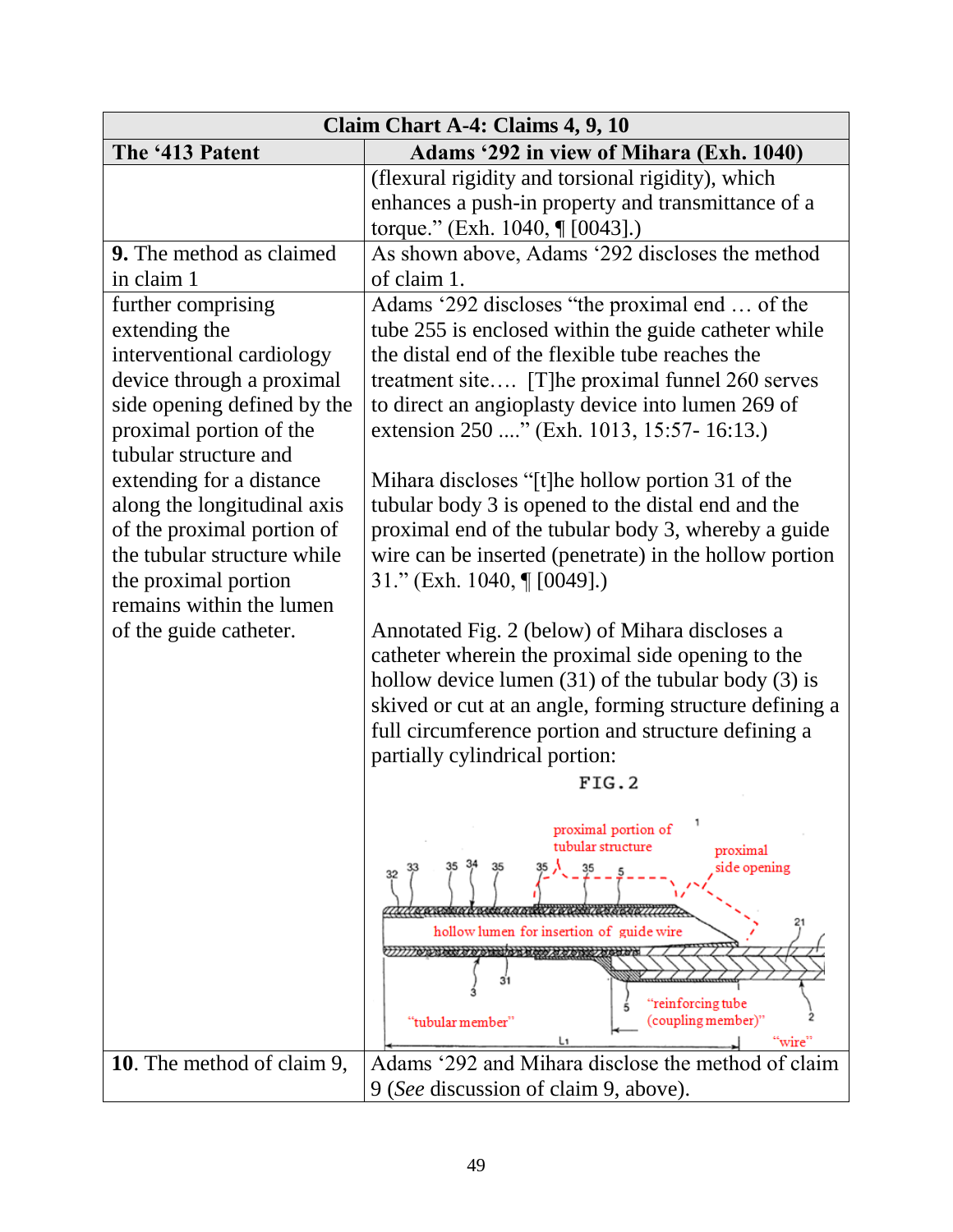| Claim Chart A-4: Claims 4, 9, 10 |                                                     |  |
|----------------------------------|-----------------------------------------------------|--|
| The '413 Patent                  | Adams '292 in view of Mihara (Exh. 1040)            |  |
| further comprising               | As shown above, Adams '292 and Adams '452           |  |
| extending the                    | disclose extending the interventional cardiology    |  |
| interventional cardiology        | device through the proximal side opening. (See      |  |
| device through the               | discussion of claim 9.)                             |  |
| proximal side opening;           |                                                     |  |
| advancing the                    | As shown above, Adams '452 discloses a proximal     |  |
| interventional cardiology        | side opening with structure defining a full         |  |
| device through structure         | circumference portion. (See discussion of claim 9.) |  |
| defining a full                  |                                                     |  |
| circumference portion; and       |                                                     |  |
| advancing the                    | As shown above, Adams '452 discloses a proximal     |  |
| interventional cardiology        | side opening with structure defining a partially    |  |
| device through structure         | cylindrical portion. (See discussion of claim 9.)   |  |
| defining a partially             |                                                     |  |
| cylindrical portion.             |                                                     |  |

# <span id="page-50-0"></span>**G. Claims 1, 4, 9, 10 and 13 Are Obvious Under 35 U.S.C. §103 Over Adams '292 In View Of Steinke**

Claims 1, 4, 9, 10, 13 of the '414 patent are obvious over Adams '292 in view of Steinke, neither of which was cited or considered, either alone or in combination, during prosecution of the '413 patent or the '032 patent, from which it claims priority. As shown above, Claims 1 and 13 are anticipated by Adams '292, which discloses every limitation of those claims. (Exh. 1003, 92-108). To the extent that any such limitations are not expressly disclosed in Adams '292, such limitations would have been obvious to a POSA from the disclosure of Adams '292 in view of Steinke. (*Id*., ¶ 122).

Steinke discloses "a catheter which allows rapid exchange" (Exh. 1016, 3:1- 2) where the proximal end of the inner lumen tubing is skived at an angle, forming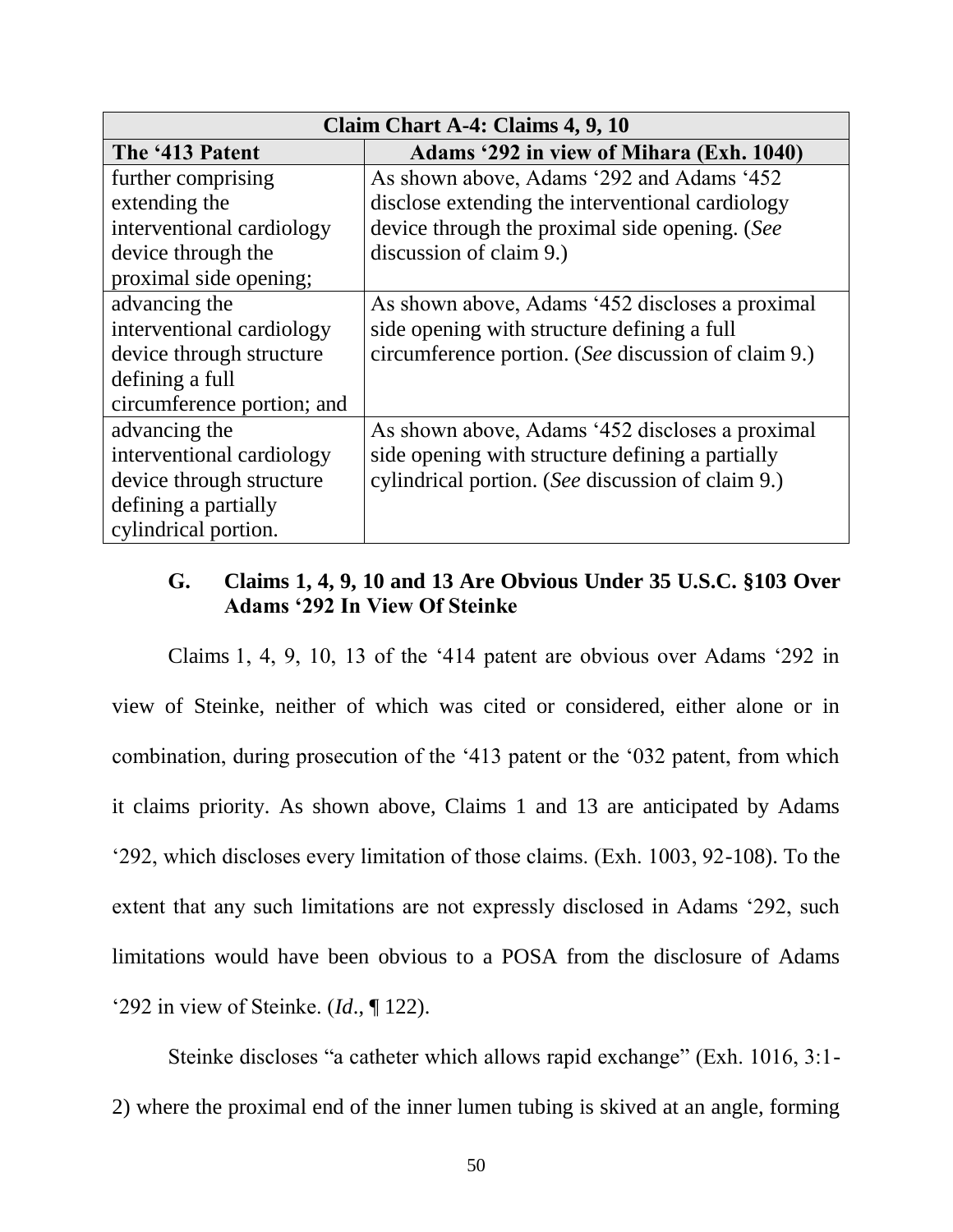an opening that extends for a distance along the longitudinal axis and which is accessible from a side transverse to the longitudinal axis. This disclosure satisfies the limitations of claim 4 of the '413 patent, which requires "selecting the substantially rigid portion of the coaxial guide catheter such that it comprises a cylindrical portion and a partially cylindrical portion defining an opening along a side thereof." (Exh. 1003 ¶ 123).

Dependent claim 9 of the '413 patent requires "extending the interventional cardiology device through a proximal side opening" in the tubular structure while claim 10 (which depends from claim 9) requires "advancing" such device through the "full circumference" and the "partially cylindrical" portions of such opening. Adams '292 discloses the functions of extending or advancing an interventional cardiology device through the proximal opening of the tube. (Exh. 1003 ¶ 105). Steinke discloses the claimed structure of a proximal side opening extending for a distance along a proximal portion of the tubular structure, defining a full circumference portion and a partially cylindrical portion. (*Id*. ¶ 123). Extending a the interventional cardiology device through the proximal side opening therefore entails advancing the interventional cardiology device through structure defining a full circumference portion and a partially cylindrical portion.

As confirmed by the Solar Declaration (Exh. 1003 ¶¶ 123-125), a POSA would have found it obvious to modify the proximal opening of the Adams '292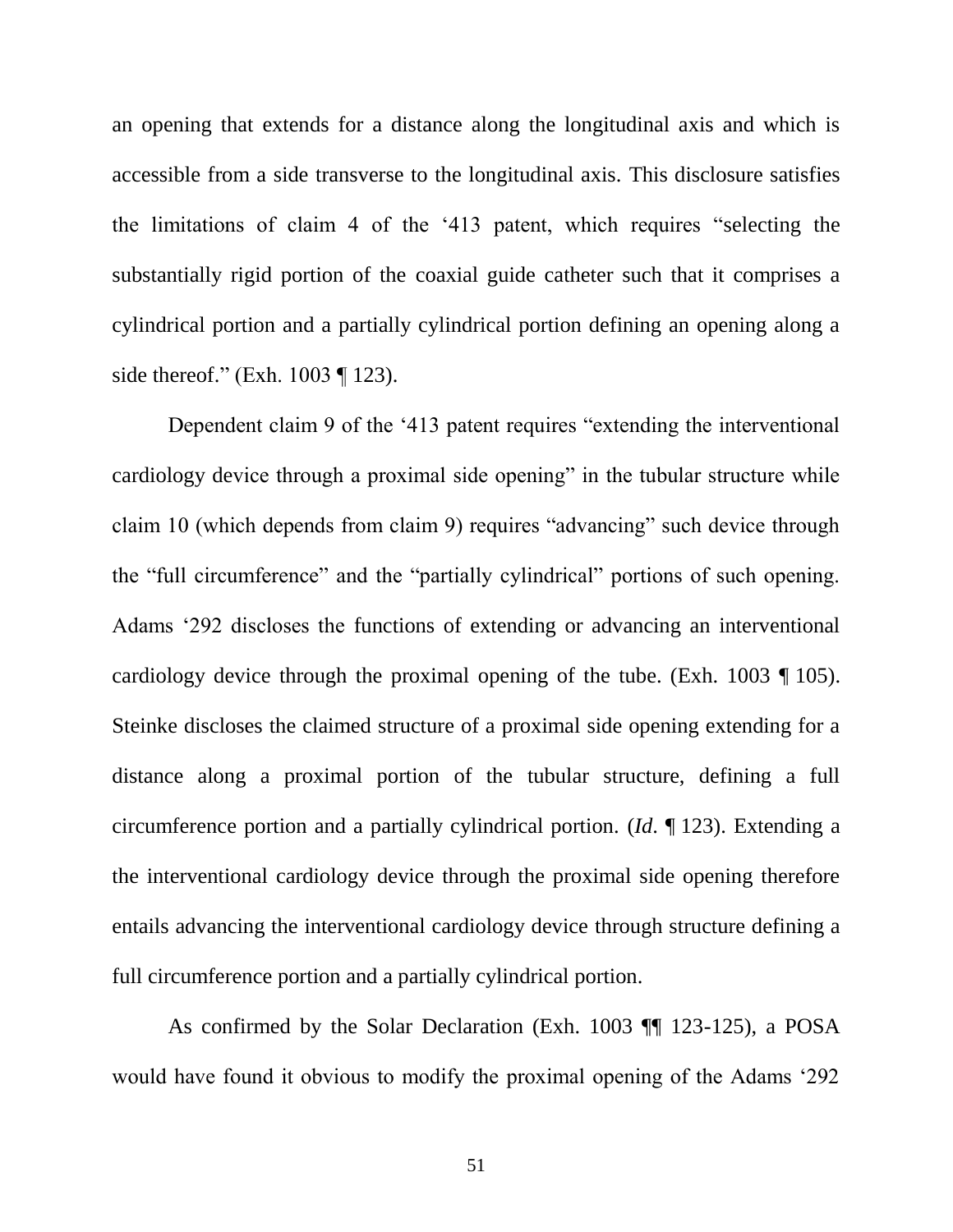device in view of Steinke to meet the limitations of the challenged claims, including the delivery of interventional cardiology devices, such as balloon catheters and stents, through a skived proximal opening. Adams '292 and Steinke are both analogous to the '413 patent as they are directed to the same type of device, are in the same field of endeavor, and are reasonably pertinent to the problem faced by the inventor of the '413 patent. (*Id*., 71-74 and 82-83). Specifically, both Adams '452 and Steinke disclose intravascular devices for use within a standard guide catheter directed to the delivery of interventional cardiology devices such as stents and balloon catheters. Accordingly, a POSA would have been motivated to combine the guide catheter extension disclosed by Adams '292 with the skived entry port of Steinke. (*Id*., ¶¶ 89-91). Indeed, Adams '292 highlights the advantages of varied designs for the proximal opening to the tube. (*Compare* Exh. 1013, 6:24-34 (flared proximal end 38) *with id*., 11:65-12:12 (longitudinal slit 78)).

In sum, Adams '292 and Steinke show that using skived proximal openings with rapid exchange catheters was well known by the time of the '413 patent, and employing a skived (as opposed to perpendicular) design for the proximal opening of the Adams '292 device would have required no creativity, experimentation, or invention, but rather would have amounted to a simple substitution of a known element to obtain predictable results. (Exh. 1003, ¶¶ 122-125).

52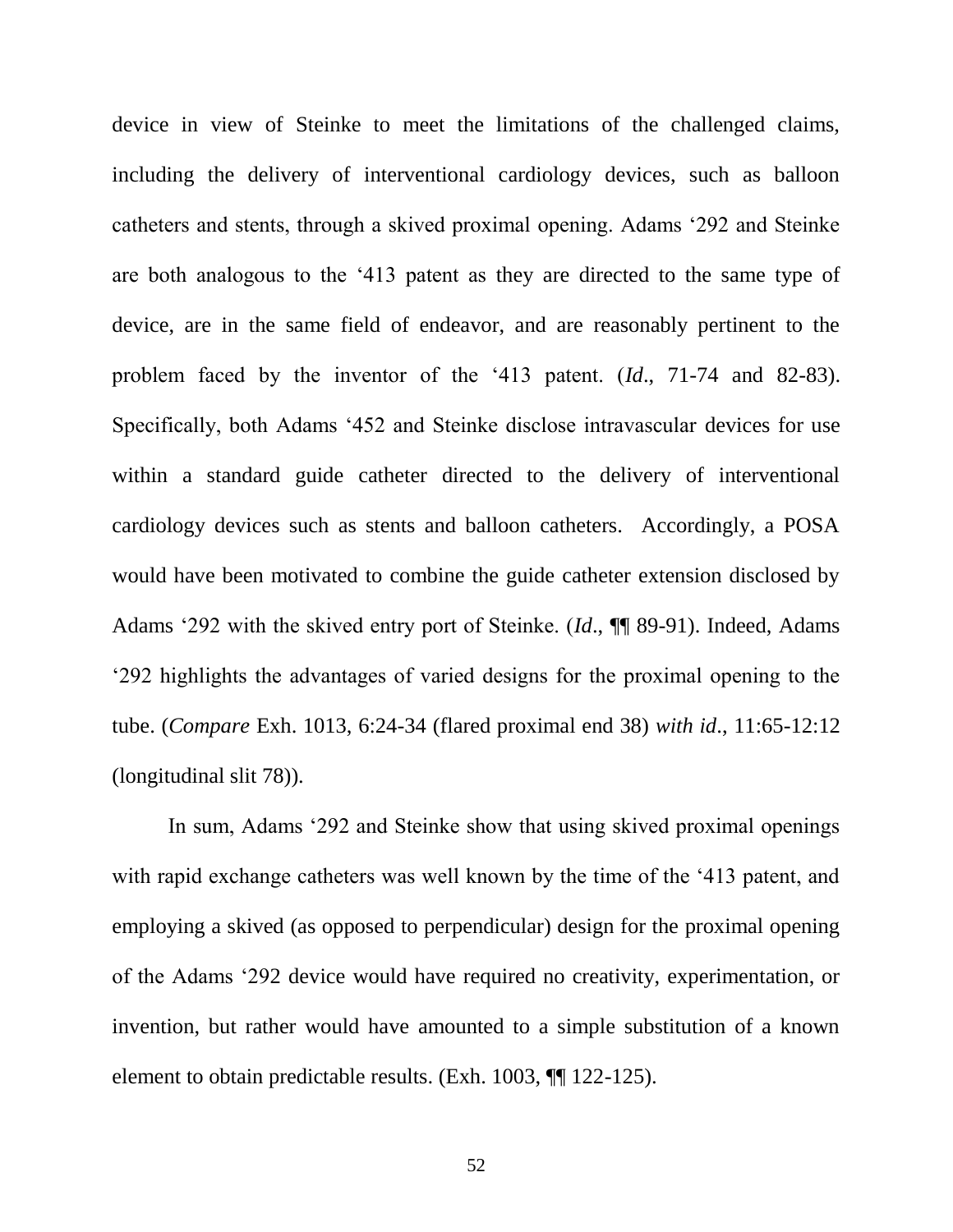| Claim Chart A-5: Cl. 4, 9 and 10                                                                                                                                                                                                                    |                                                                                                                                                                                                                                                                                                                                                                                                                                                                                                                                            |  |
|-----------------------------------------------------------------------------------------------------------------------------------------------------------------------------------------------------------------------------------------------------|--------------------------------------------------------------------------------------------------------------------------------------------------------------------------------------------------------------------------------------------------------------------------------------------------------------------------------------------------------------------------------------------------------------------------------------------------------------------------------------------------------------------------------------------|--|
| The '413 Patent                                                                                                                                                                                                                                     | <b>Adams '292 in view of Steinke</b>                                                                                                                                                                                                                                                                                                                                                                                                                                                                                                       |  |
| <b>4.</b> The method as<br>claimed in claim 1                                                                                                                                                                                                       | Adams discloses the method of claim 1 (See A-1,<br>above).                                                                                                                                                                                                                                                                                                                                                                                                                                                                                 |  |
| further comprising<br>selecting the<br>substantially rigid<br>portion of the coaxial<br>guide catheter such that<br>it comprises a<br>cylindrical portion and a<br>partially cylindrical<br>portion defining an<br>opening along a side<br>thereof. | Steinke discloses "a catheter which allows rapid<br>exchange" (Exh. $1016$ , $3:1-2$ .), where the proximal end<br>of the inner lumen tubing is skived at an angle, forming<br>an opening that extends for a distance along the<br>longitudinal axis and which is accessible from a side<br>transverse to the longitudinal axis:<br>36<br>12<br>Ï0<br>21<br>FIG.3<br>4E-<br>$4D-$                                                                                                                                                          |  |
|                                                                                                                                                                                                                                                     | FIG.9<br>12 is "the guidewire entry"<br>50<br>12 (also referred to as the<br>$-IOC$<br>ю<br>distal entry or side port<br>entry)." (Exh. 1016, 6:51-<br>$\overline{\phantom{1}}$ loc<br>54.)<br>Steinke further discloses "a guidewire lumen extending<br>from the spring coil shaft distal end to the side port, said<br>guidewire lumen adapted to receive a guidewire in a<br>sliding fit" (Exh. 1016, 9:66-10:1.)<br>The skived side port entry of Steinke defines a full<br>circumference portion and a partially cylindrical portion: |  |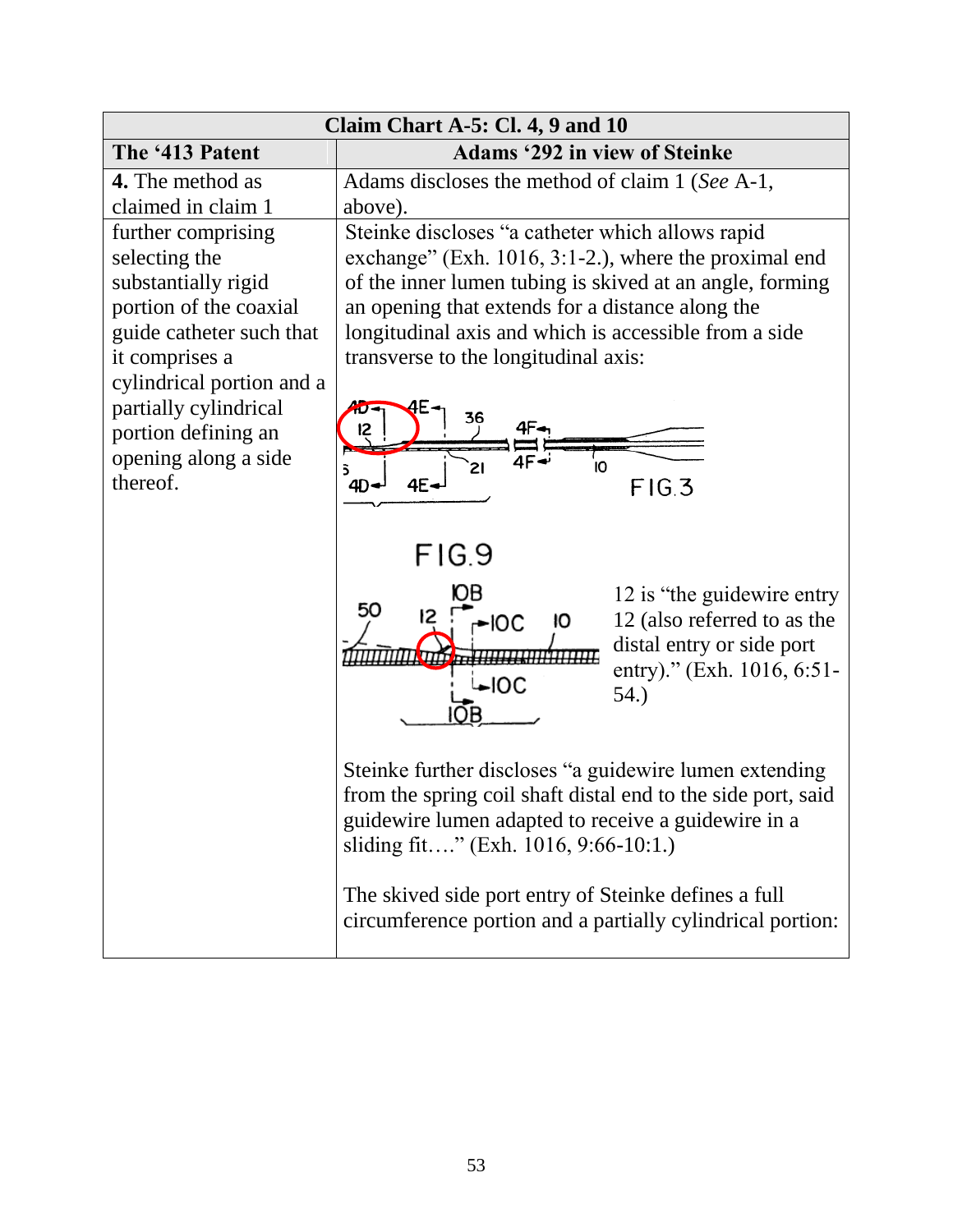| Claim Chart A-5: Cl. 4, 9 and 10                                                                                                                                                                                                                                                                                                                                                                |                                                                                                                                                                                                                                                                                                                   |  |
|-------------------------------------------------------------------------------------------------------------------------------------------------------------------------------------------------------------------------------------------------------------------------------------------------------------------------------------------------------------------------------------------------|-------------------------------------------------------------------------------------------------------------------------------------------------------------------------------------------------------------------------------------------------------------------------------------------------------------------|--|
| The '413 Patent                                                                                                                                                                                                                                                                                                                                                                                 | <b>Adams '292 in view of Steinke</b>                                                                                                                                                                                                                                                                              |  |
|                                                                                                                                                                                                                                                                                                                                                                                                 | 10<br>28<br>34<br>22<br>$FI_{\rm G.4E}^{\rm Z6}$<br>FIG.4D                                                                                                                                                                                                                                                        |  |
| <b>9.</b> The method as<br>claimed in claim 1                                                                                                                                                                                                                                                                                                                                                   | As shown above, Adams '292 discloses the method of<br>claim 1.                                                                                                                                                                                                                                                    |  |
| further comprising<br>extending the<br>interventional<br>cardiology device<br>through a proximal side<br>opening defined by the<br>proximal portion of the<br>tubular structure and<br>extending for a distance<br>along the longitudinal<br>axis of the proximal<br>portion of the tubular<br>structure while the<br>proximal portion<br>remains within the<br>lumen of the guide<br>catheter. | Adams '292 discloses "the proximal end  of the tube<br>255 is enclosed within the guide catheter while the distal<br>end of the flexible tube reaches the treatment site<br>[T] he proximal funnel 260 serves to direct an<br>angioplasty device into lumen 269 of extension 250 "<br>$(Exh. 1013, 15:57-16:13.)$ |  |
| 10. The method of claim<br>9,                                                                                                                                                                                                                                                                                                                                                                   | (See discussion of claim 9, above).                                                                                                                                                                                                                                                                               |  |
| further comprising<br>extending the<br>interventional<br>cardiology device<br>through the proximal<br>side opening;                                                                                                                                                                                                                                                                             | As shown above, Adams '292 and Steinke disclose<br>extending the interventional cardiology device through<br>the proximal side opening. (See discussion of claim 9.)                                                                                                                                              |  |
| advancing the<br>interventional<br>cardiology device<br>through structure                                                                                                                                                                                                                                                                                                                       | As shown above, Steinke discloses a proximal side<br>opening with structure defining a full circumference<br>portion. (See discussion of claim 9.)                                                                                                                                                                |  |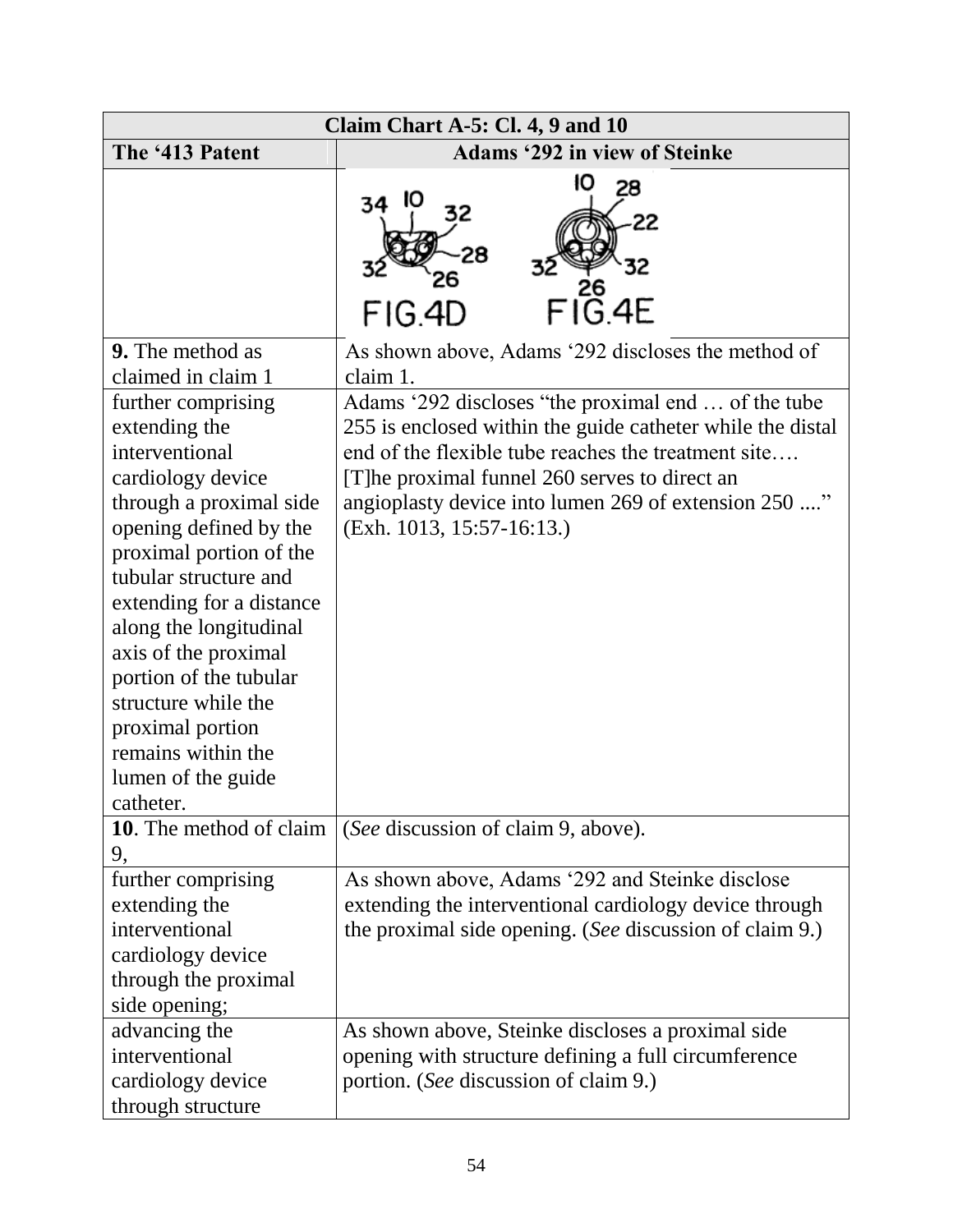| Claim Chart A-5: Cl. 4, 9 and $10$ |                                                         |  |
|------------------------------------|---------------------------------------------------------|--|
| The '413 Patent                    | <b>Adams '292 in view of Steinke</b>                    |  |
| defining a full                    |                                                         |  |
| circumference portion;             |                                                         |  |
| and                                |                                                         |  |
| advancing the                      | As shown above, Steinke discloses a proximal side       |  |
| interventional                     | opening with structure defining a partially cylindrical |  |
| cardiology device                  | portion. (See discussion of claim 9.)                   |  |
| through structure                  |                                                         |  |
| defining a partially               |                                                         |  |
| cylindrical portion.               |                                                         |  |

### <span id="page-55-0"></span>**H. Claim13 Is Obvious Under 35 U.S.C. §103 Over Adams '292 In View Of The Knowledge Of One Of Ordinary Skill In The Art**

Claim 13 is obvious over Adams '292 in view of the knowledge of one of ordinary skill in the art. (Exh. 1003, ¶¶ 126-127). As shown above, Claim 13 is anticipated by Adams '292, which discloses every limitation of that claim. (*Id*., 106-108). To the extent that any such limitations are not expressly disclosed in Adams '292, such limitations would have been known or obvious to a POSA or could be found by a POSA in one or more other references or analogous art. (*Id*., 89-91).

Dependent claim 13 requires "selecting the cross-sectional inner diameter of the coaxial lumen of the tubular structure to be not more than one French smaller than the cross-sectional inner diameter of the guide catheter." The Adams '292 patent discloses that the outer diameter of the flexible tube is smaller than the inner diameter of the guide catheter (Exh. 1013, 5:64-67), defining a range of diameters for the flexible tube, the largest of which would include tubes with an inner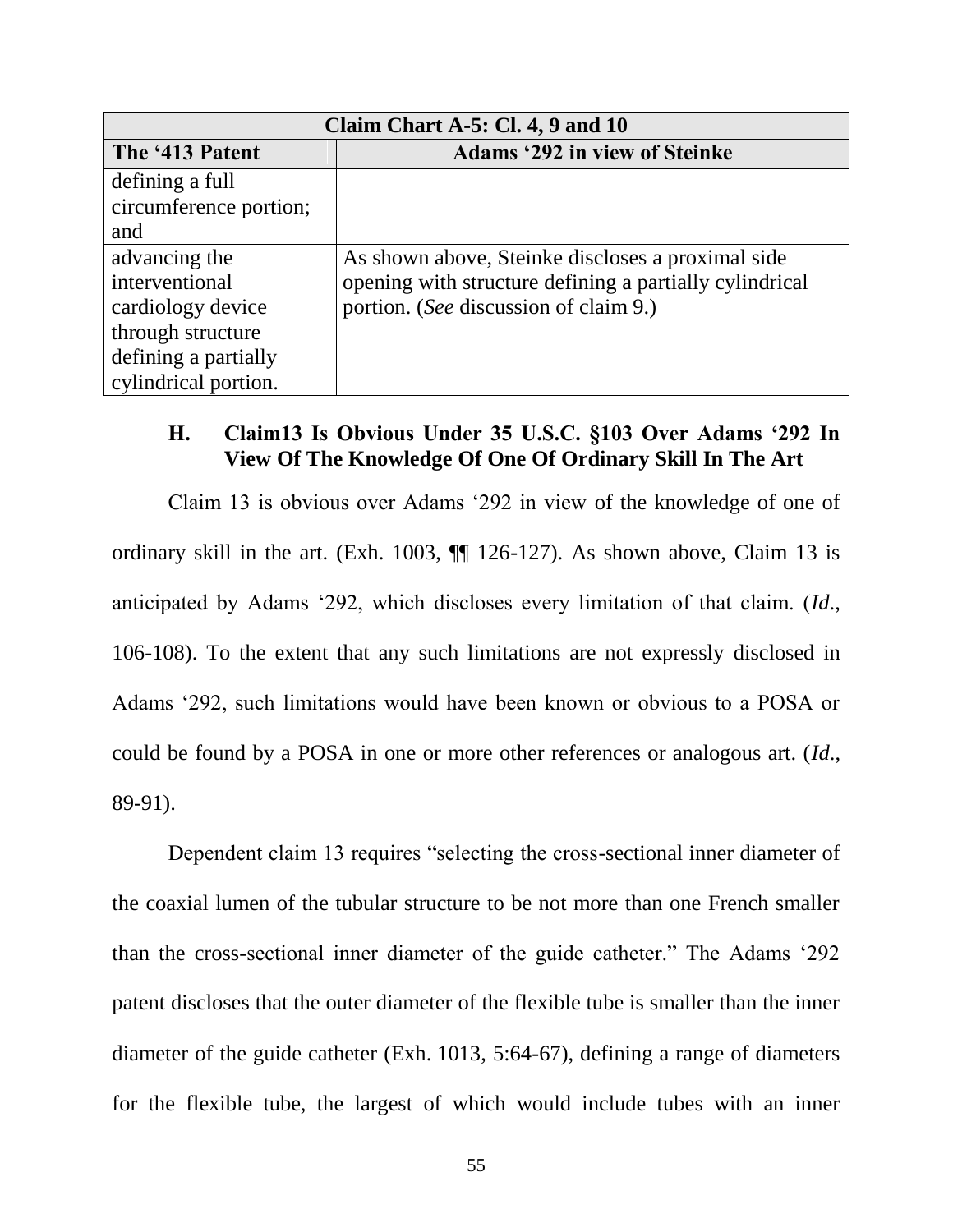diameter not more than one French smaller than the cross-sectional inner diameter of the guide catheter. A POSA reading this disclosure of the Adams '292 patent at the time of the claimed invention would have understood the advantages of having minimal difference in diameter between the outer diameter of the inner guide catheter and the inner diameter of the outer guide catheter and, therefore, would have been motivated to practice the invention within the claimed range of not more than one French. (Exh. 1003 ¶ 127).

Obviousness may be established by combining or modifying the teachings of the prior art to produce the claimed invention where there is some teaching, suggestion, or motivation to do so found either in the references themselves or in the knowledge generally available to one of ordinary skill in the art. *KSR Int'l Co. v. Teleflex, Inc., 550 U.S. 398, 418-20, 82 U.S.P.Q.2d 1385 (2007); In re Jones, 958 F.2d 347, 351, 21 U.S.P.Q.2d 1941 (Fed. Cir. 1992); In re Fine, 837 F.2d 1071, 1075, 5 U.S.P.Q.2d 1596 (Fed. Cir. 1988)*. In this case, the disclosed range for the difference in diameters between the outer guide catheter and the inner guide catheter of the device was already known in the field by the time of the '413 patent and, therefore, a POSA would have been motivated to conform to such teachings in practicing the Adams '292 invention with the predictable and expected results of allowing for the insertion of larger devices and avoiding the possibility of the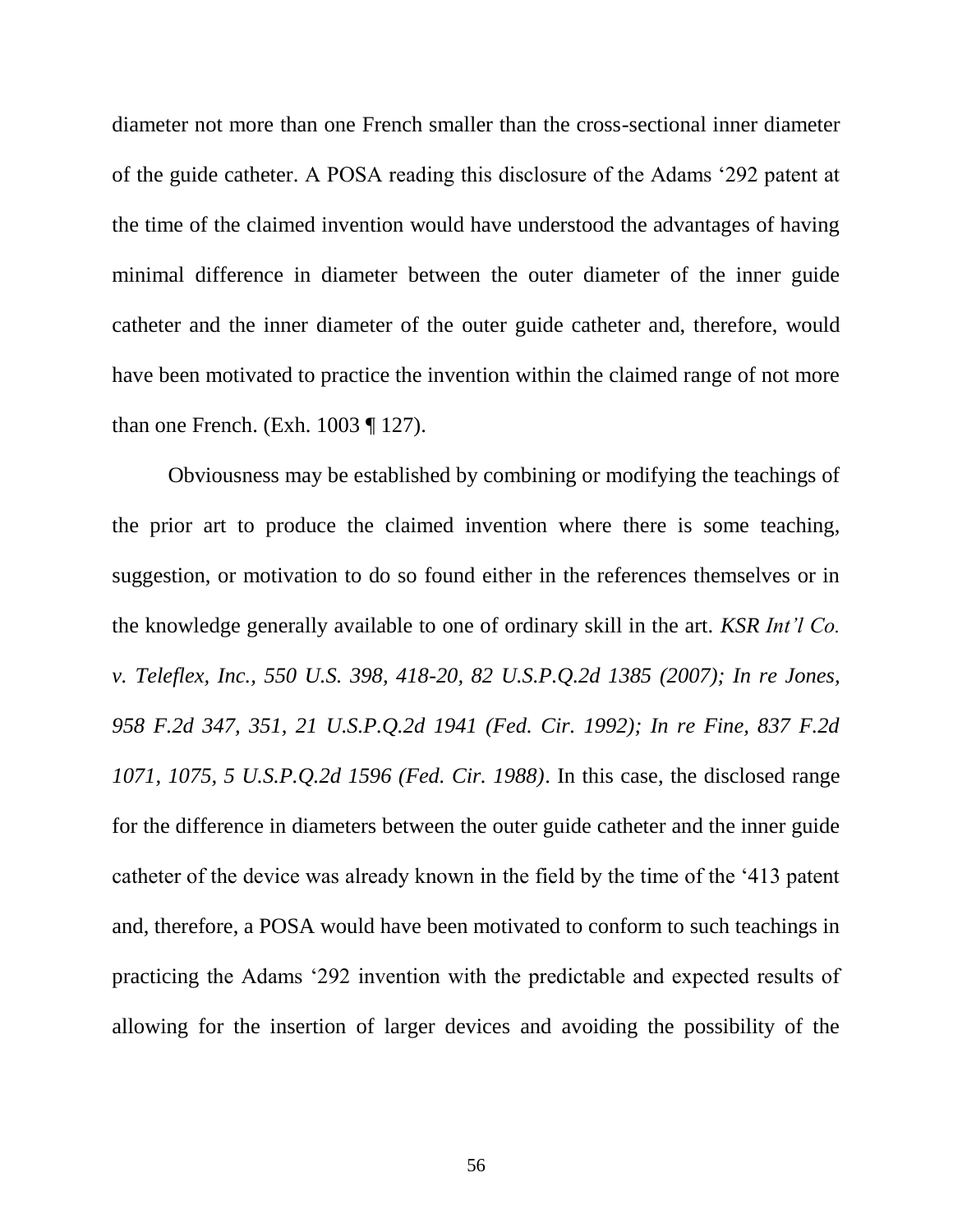guidewire becoming disposed in the space between the inner and outer guide catheters. (*See* Exh. 1003 ¶ 127).

### <span id="page-57-0"></span>**I. Claims 1 And 13 Are Obvious Under 35 U.S.C. §103 Over Adams '292 In View Of Takahashi**

Claims 1 and 13 are obvious over Adams '292 in view of Takahashi, which was cited during prosecution of the '413 Patent, but was not discussed in any Office Action or considered in combination with Adams '292. (Exh. 1003, ¶¶ 128- 130). As shown above, Claim 1 is anticipated by Adams '292, which discloses every limitation of that claim. (*Id*., 92-105). To the extent that any such limitations are not expressly disclosed in Adams '292, such limitations would have been obvious to a POSA from the disclosure of Adams '292 in view of Takahashi. (*Id*., ¶ 128).

Claim 13 requires "selecting the cross-sectional inner diameter of the coaxial lumen of the tubular structure to be not more than one French smaller than the cross-sectional inner diameter of the guide catheter." (Exh. 1001, claim 13). Takahashi satisfies the limitations of claim 13 in that it discloses a method of inserting a 5 French guiding catheter into a 6 French guiding catheter. (Exh. 1017, Fig. 5). The cross-sectional inner diameter of the 5 French catheter is not more than one French smaller than the cross-sectional inner diameter of the 6 French catheter. A POSA would have understood the advantages of having minimal difference in diameter between the outer diameter of the inner guide catheter and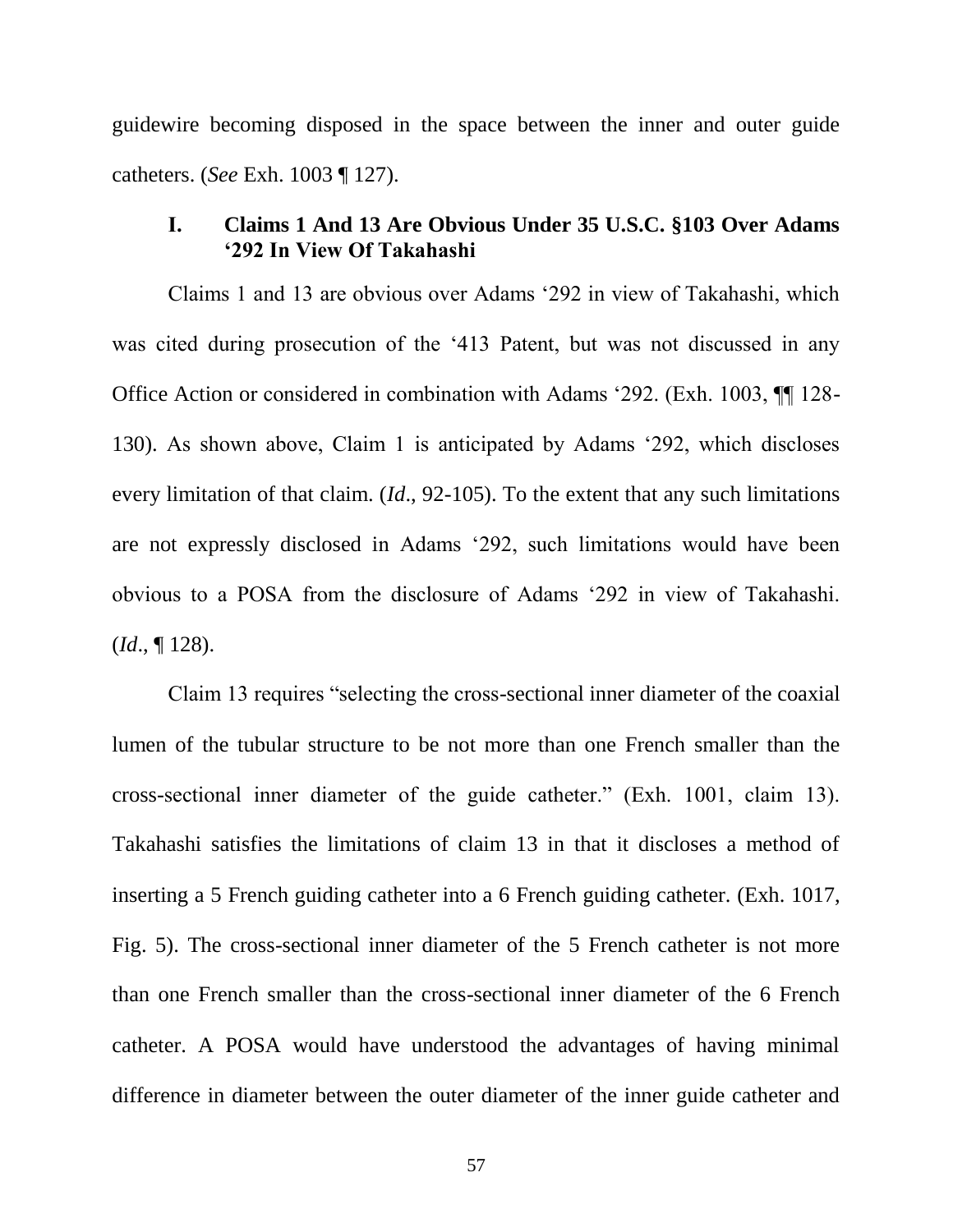the inner diameter of the outer guide catheter, and would recognize that this teaching of Takahashi's 5-in-6 system could be applied to any guide extension device for insertion through a standard guide catheter, such as the Adams '292, and would have been motivated to do so. (Ex. 1003 ¶¶ 129-30).

As confirmed by the Solar Declaration (Exh. 1003 ¶¶ 129-30), a POSA would have found it obvious to modify the diameter of the Adams '292 device in view of Takahashi to meet the limitations of claim 13. Adams '292 and Takahashi are both analogous to the '413 patent as they are directed to the same type of device, are in the same field of endeavor and are reasonably pertinent to the problem faced by the inventor of the '413 patent. (*See id*. ¶¶ 71-74 and 84-86). As such, one of skill in the art would have been aware of these references and would have referred to Adams '292 and Takahashi in addressing the problem addressed by the '413 patent.

In sum, Adams '292 and Takahashi show that selecting the cross-sectional inner diameter of the coaxial catheter to be not more than one French smaller than the cross-sectional inner diameter of the guide catheter was well known by the time of the '413 patent, and would have required no creativity, experimentation, or invention, but rather would have amounted to a simple substitution of a known element to obtain predictable results. (*Id*., ¶¶ 128-130).

#### **Claim Chart A-6: Cl. 13**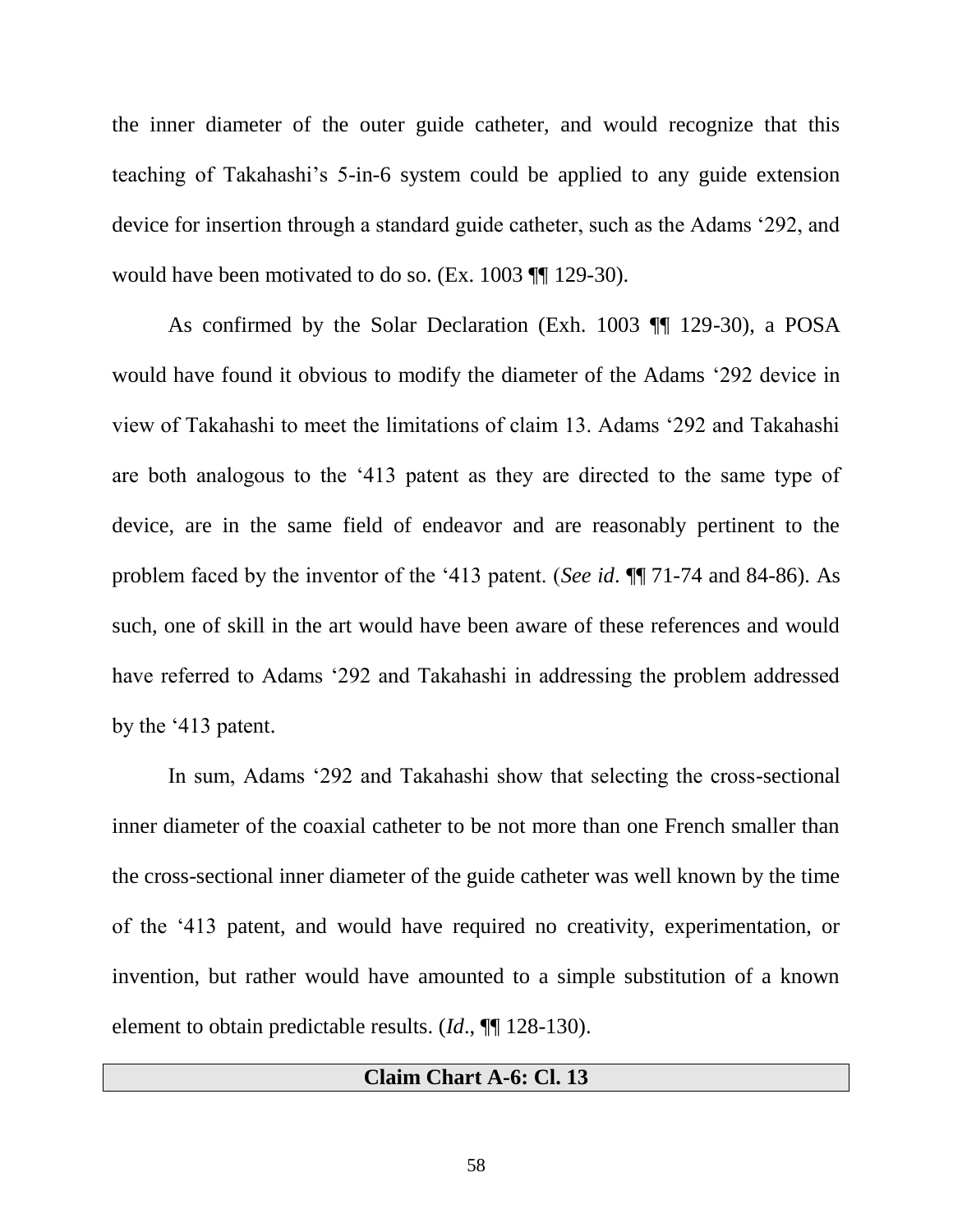| The '413 Patent                                                                                                                                                                                                                           | <b>Adams '292 in view of Takahashi</b>                                                                                                                                                                                                                                                                                                                                                                                                                                                                                                                                                                                                 |
|-------------------------------------------------------------------------------------------------------------------------------------------------------------------------------------------------------------------------------------------|----------------------------------------------------------------------------------------------------------------------------------------------------------------------------------------------------------------------------------------------------------------------------------------------------------------------------------------------------------------------------------------------------------------------------------------------------------------------------------------------------------------------------------------------------------------------------------------------------------------------------------------|
| 13. The method of claim 1                                                                                                                                                                                                                 | Adams '292 discloses the method of claim 1 (See<br>$A-1$ , above).                                                                                                                                                                                                                                                                                                                                                                                                                                                                                                                                                                     |
| further comprising selecting<br>the cross-sectional inner<br>diameter of the coaxial lumen<br>of the tubular structure to be<br>not more than one French<br>smaller than the cross-<br>sectional inner diameter of<br>the guide catheter. | Takahashi discloses a method where the inner<br>diameter of the coaxial lumen of the tubular<br>structure is not more than one French smaller than<br>the cross-sectional inner diameter of the guide<br>catheter: "The five-in-six system is a method of<br>inserting a 5 Fr guiding catheter (Heartrail,<br>Terumo, Japan) into a 6 Fr guiding catheter to<br>increase backup support. As we insert the 5 Fr<br>inner guiding catheter into the target artery<br>through the outer 6 Fr guiding catheter, stronger<br>backup support can be generated (Fig. 1A)." (Exh.<br>1017 at 452.)                                             |
|                                                                                                                                                                                                                                           | "The inner lumen of the 5 Fr Heartrail catheter is<br>$0.059$ in diameter The inner lumen of the<br>outer 6 Fr catheter needs to be more than 0.071' in<br>diameter to accommodate the 5 Fr Heartrail<br>catheter" $(Id.)$ "In the five-in-six system, the<br>backup support was measured while protruding the<br>5 Fr catheter into the artery model out of the outer<br>6 Fr. catheter" ( <i>Id.</i> ) "Only inserting the 5 Fr<br>guiding catheter into the 6Fr catheter increased<br>backup support" (Id.) "A 5 Fr guiding catheter<br>is inserted along the PCI guidewire to the 6 Fr<br>guiding catheter." ( <i>Id.</i> at 454.) |

# <span id="page-59-0"></span>**VI. CONCLUSION**

As shown herein, Adams '292 anticipates claims 1 and 13 of the '413 Patent, while claims 1, 4, 9, 10, and 13 of the '413 Patent are obvious in view of Adams '292 combined with the knowledge of a POSA and the teachings of the additional references cited above. The Examiner never considered Adams '292 and the prior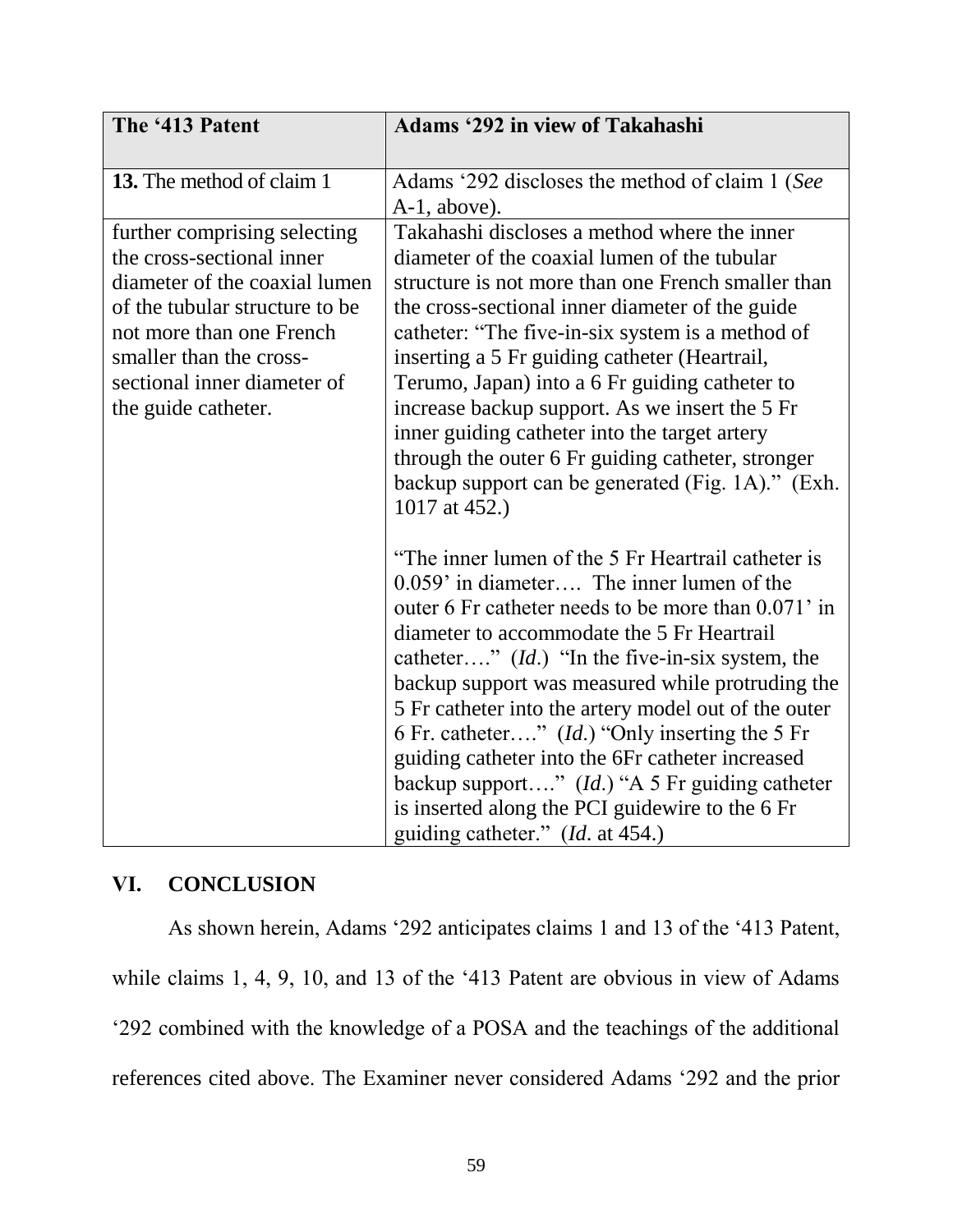art combinations cited above; if he had, such claims would not have issued. In light of the evidence set forth herein, which establishes a reasonable likelihood that Petitioner will prevail on at least one claim of the '413 patent, Petitioner requests institution of an *inter partes* review to cancel those claims.

Respectfully submitted,

# ARNOLD & PORTER LLP

/David R. Marsh/

David R. Marsh (Atty. Reg. No. 41,408) ARNOLD & PORTER LLP  $555$   $12^{\text{th}}$  Street, N.W. Washington, D.C. 20004 Tel: (202) 942-5068 Fax: (202) 942-5999